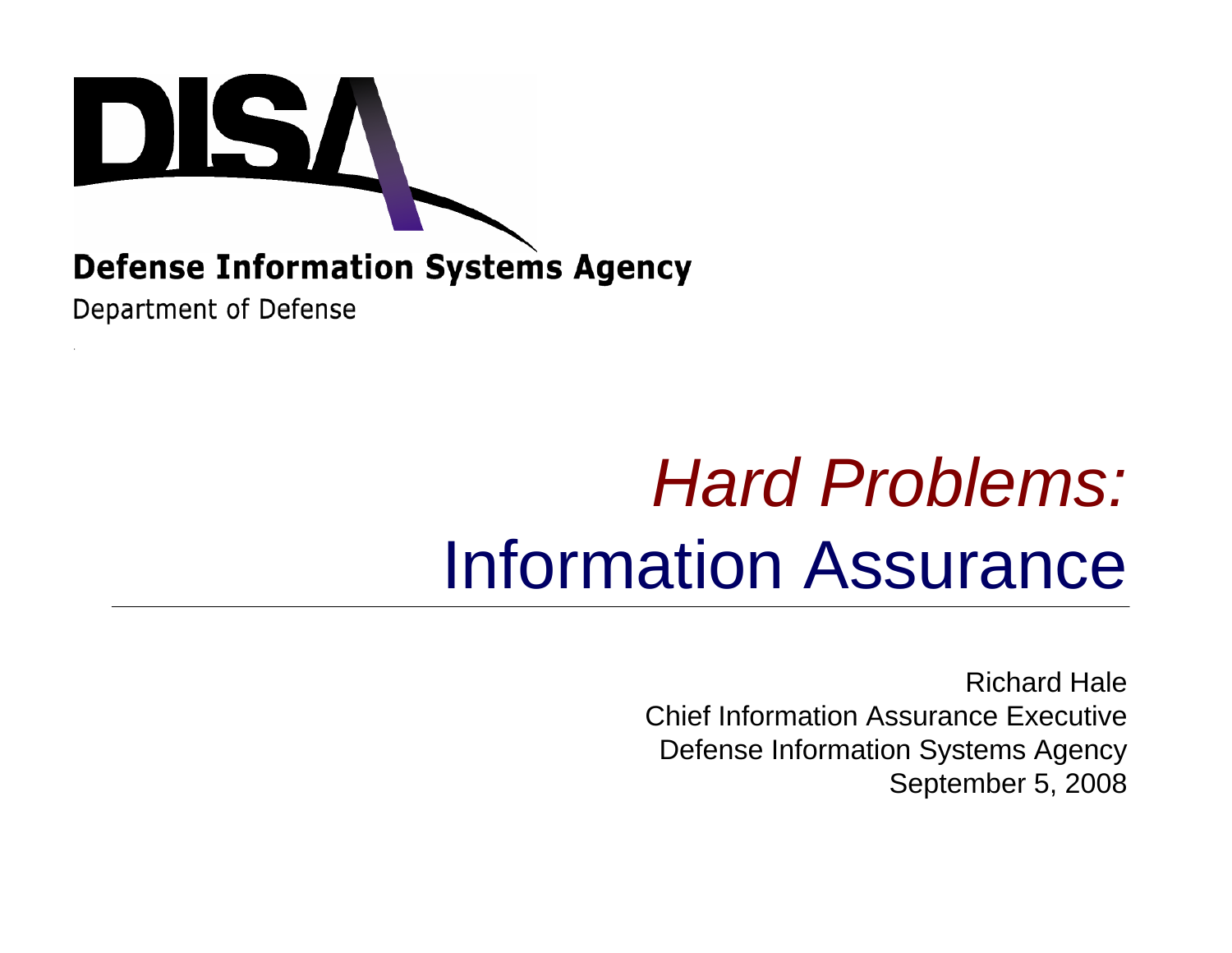#### Our IA Goals

#### *(Our Highest Level Hard Problems)*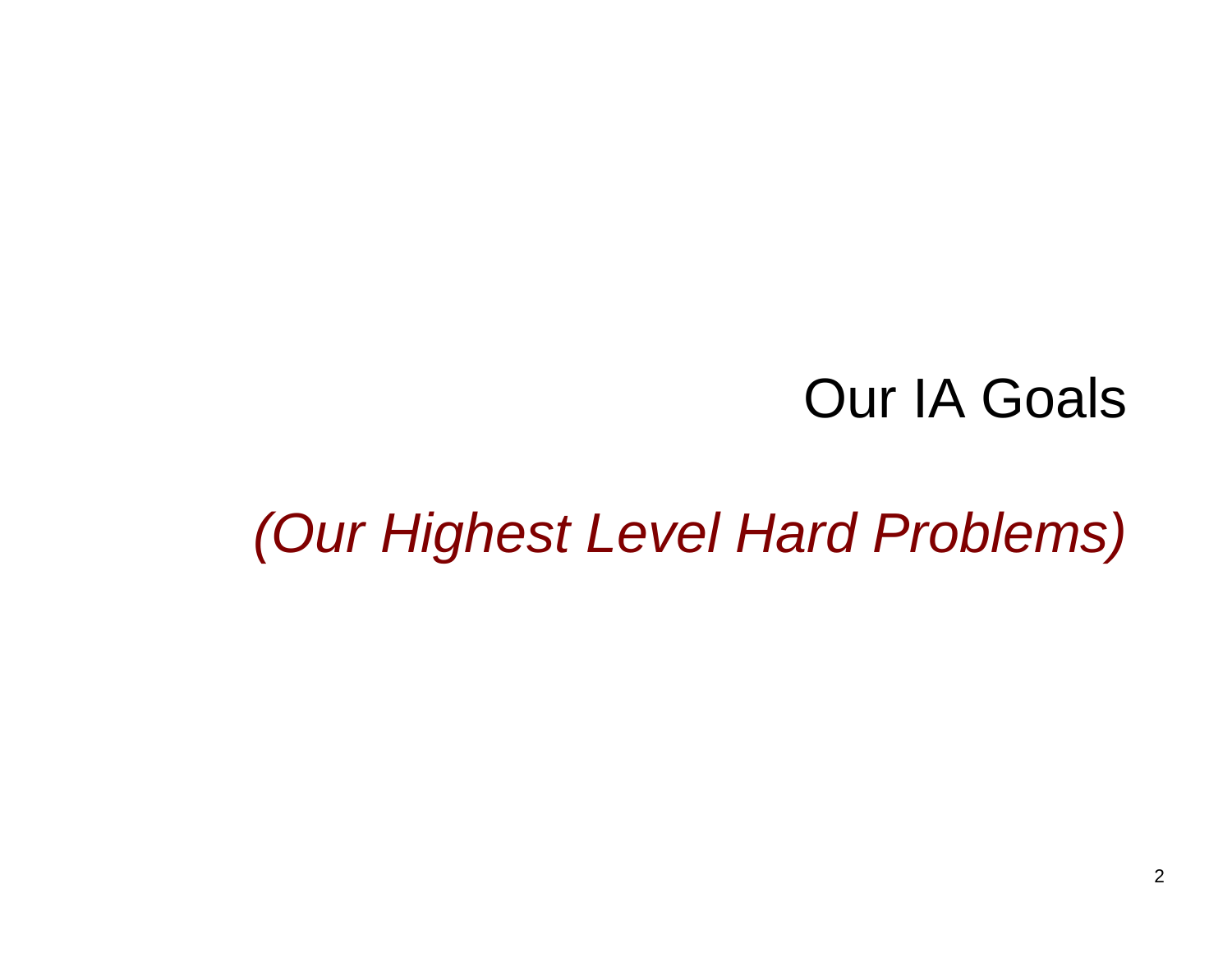1. Ensuring that DoD and its mission partners can depend on information and on the information infrastructure in the face of physical and cyber warfare

Or, Dependability in the Face of Cyber Warfare (Aka Mission Assurance)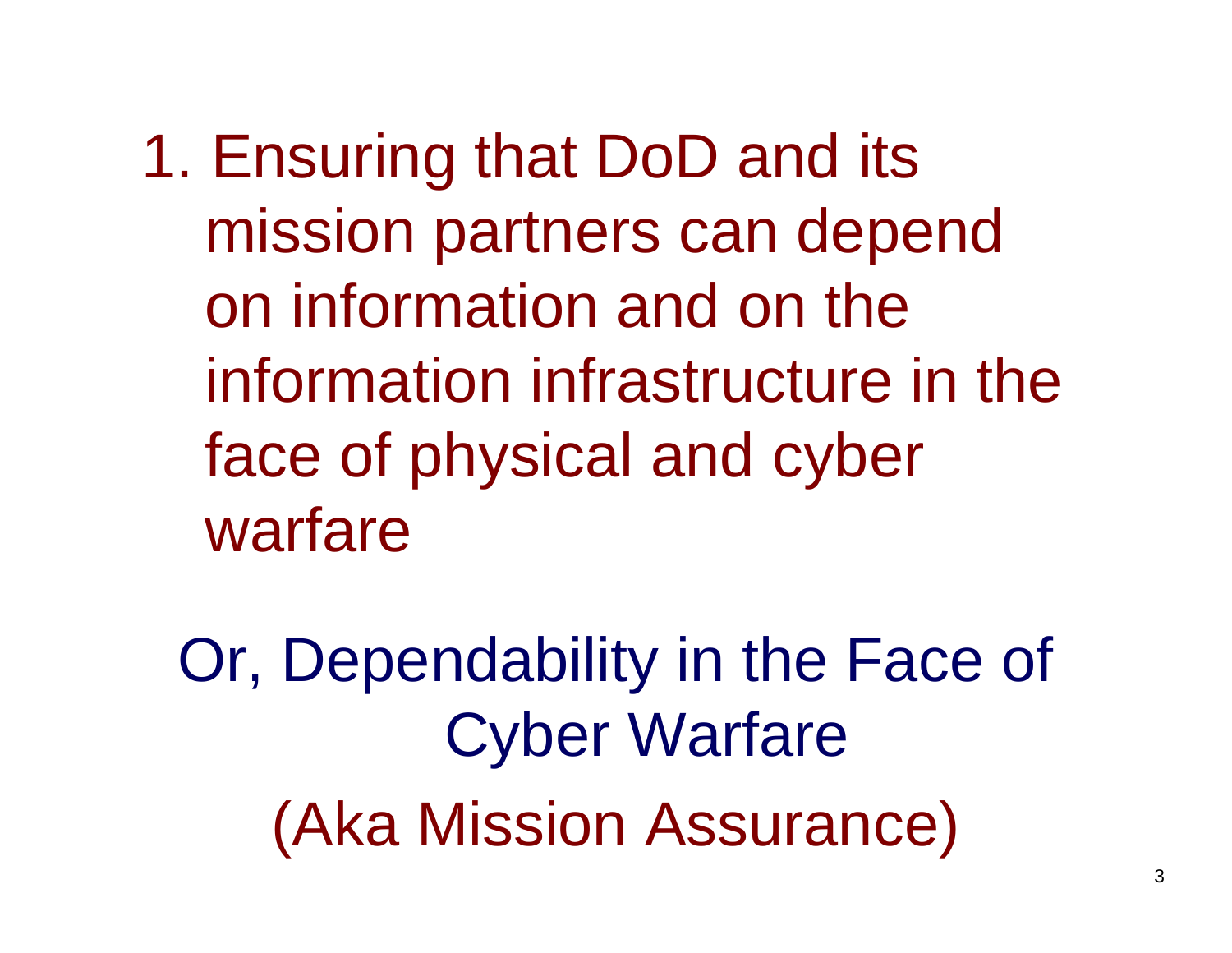2. Ensuring that DoD and its mission partners can keep a secret (when we/they want to)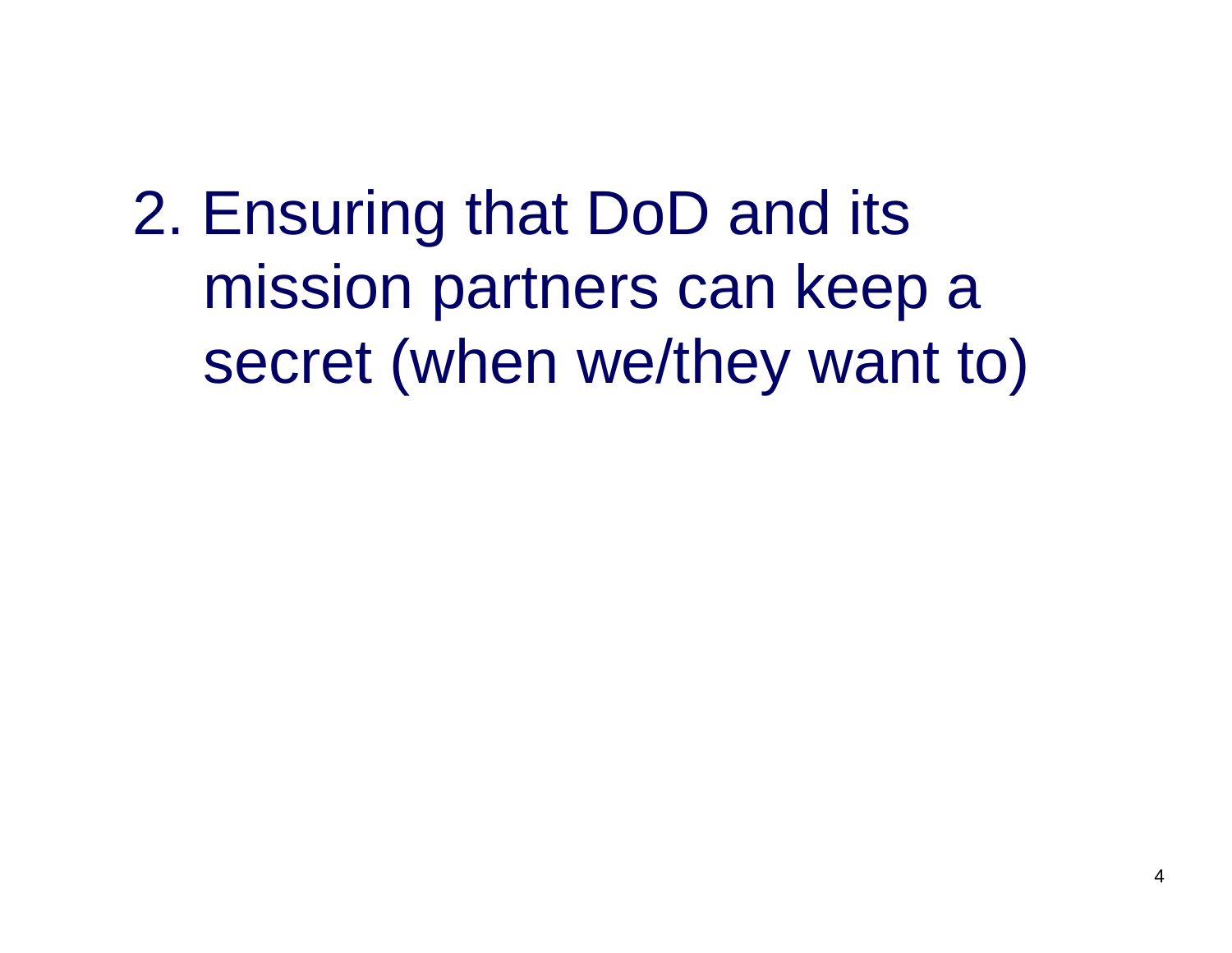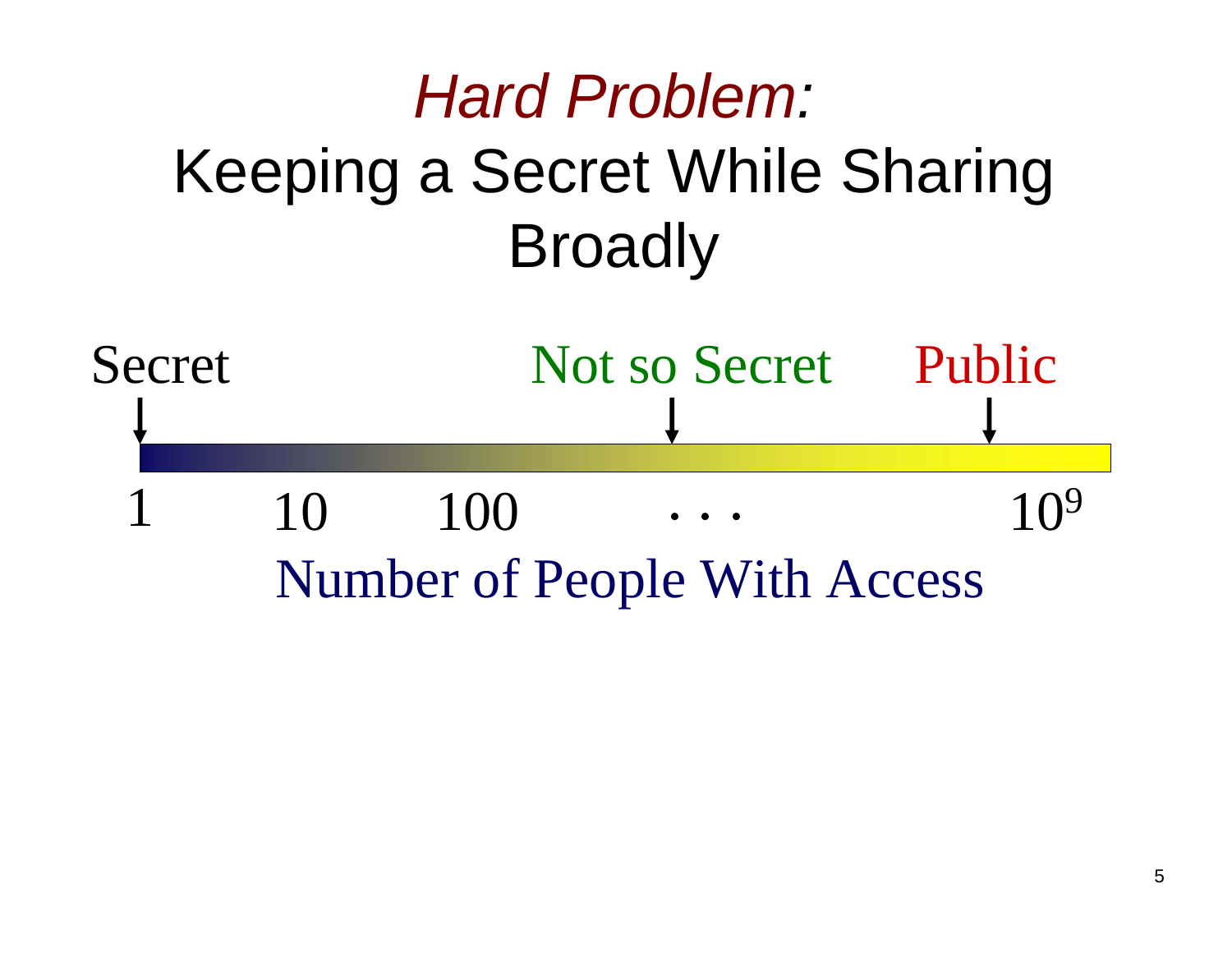# My Oversimplification of How DoD Is Pursuing These IA (and sharing) Goals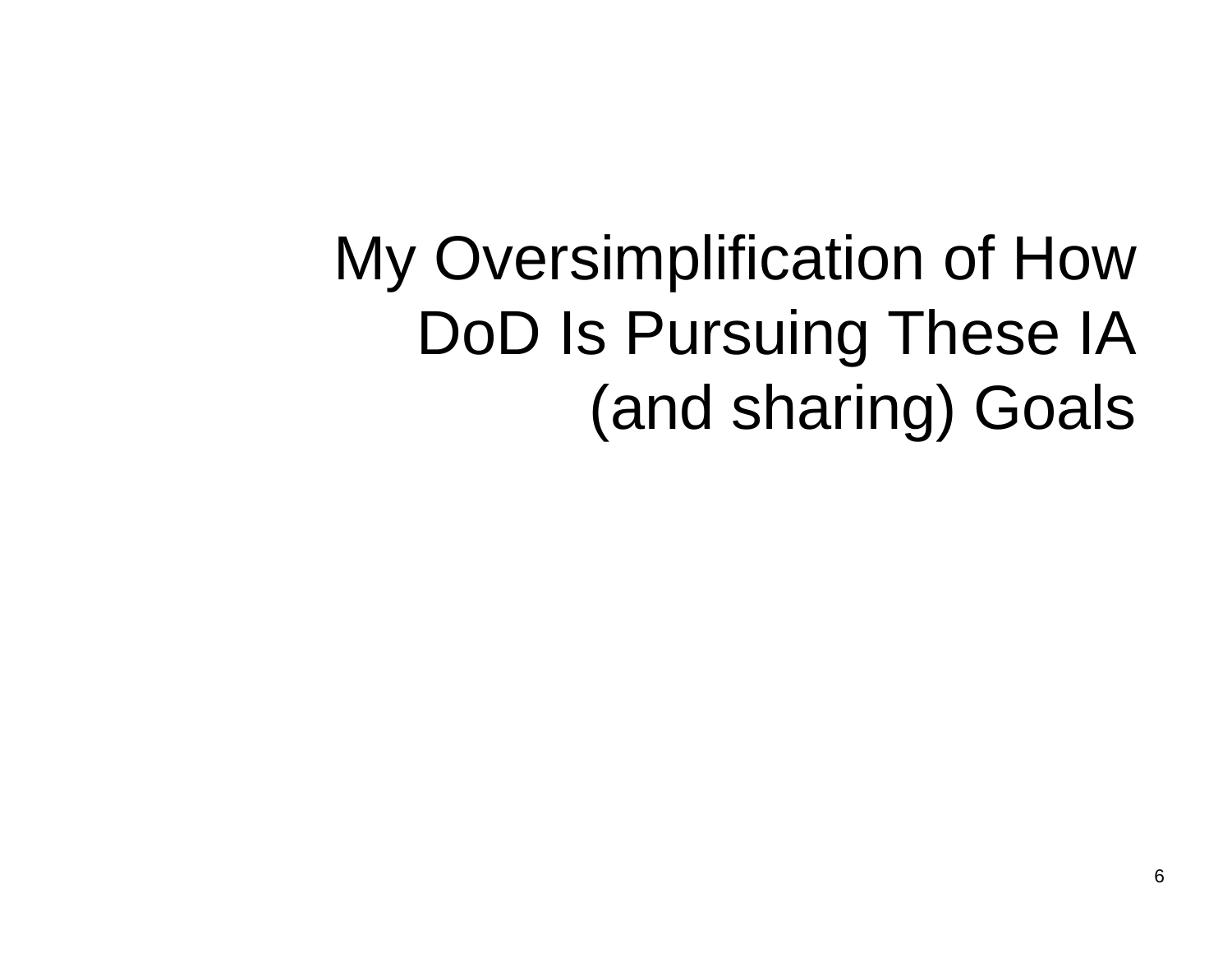#### Part 1

#### **Limit exposure of vulnerabilities** by

- $\mathcal{L}_{\mathcal{A}}$  , and the set of  $\mathcal{L}_{\mathcal{A}}$  *Removing* as many of these vulnerabilities as possible (e.g. encrypt when appropriate, configure things securely, remove unnecessary functions, eliminate passwords)
- –*Layering protections* that incrementally limit the population with access to a given vulnerability (defense-in-depth)
- $\mathcal{L}_{\mathcal{A}}$  , and the set of  $\mathcal{L}_{\mathcal{A}}$  *Designing* what DoD looks like to partners, to the public, to adversaries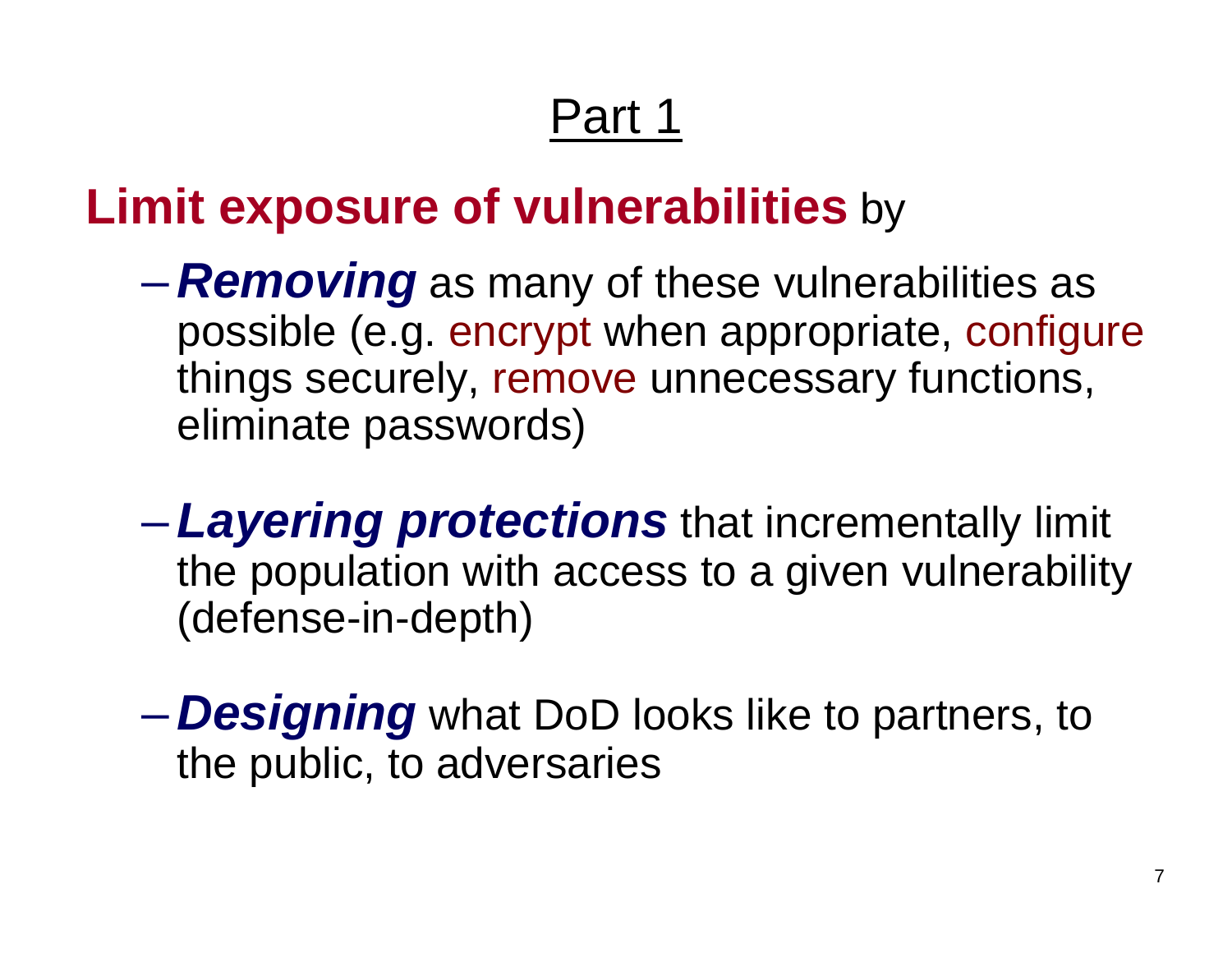### Part 2

**Drive-out anonymity** (and enable net-centricity and improve sharing) by broad use of nonspoofable cyber identity credentials (aka *PKI*)

 $\mathcal{L}_{\mathcal{A}}$  , the state of the state  $\mathcal{L}_{\mathcal{A}}$  Minimize whole classes of worries; brings accountability, *worries some classes of bad guys*

**Build and operate** an **attack detection and diagnosis** capability that allows rapid, sure, **militarily useful reaction** to cyber attacks

**Improve joint, coalition, interagency, & industry partner cyber operations/ NETOPS** so the above is possible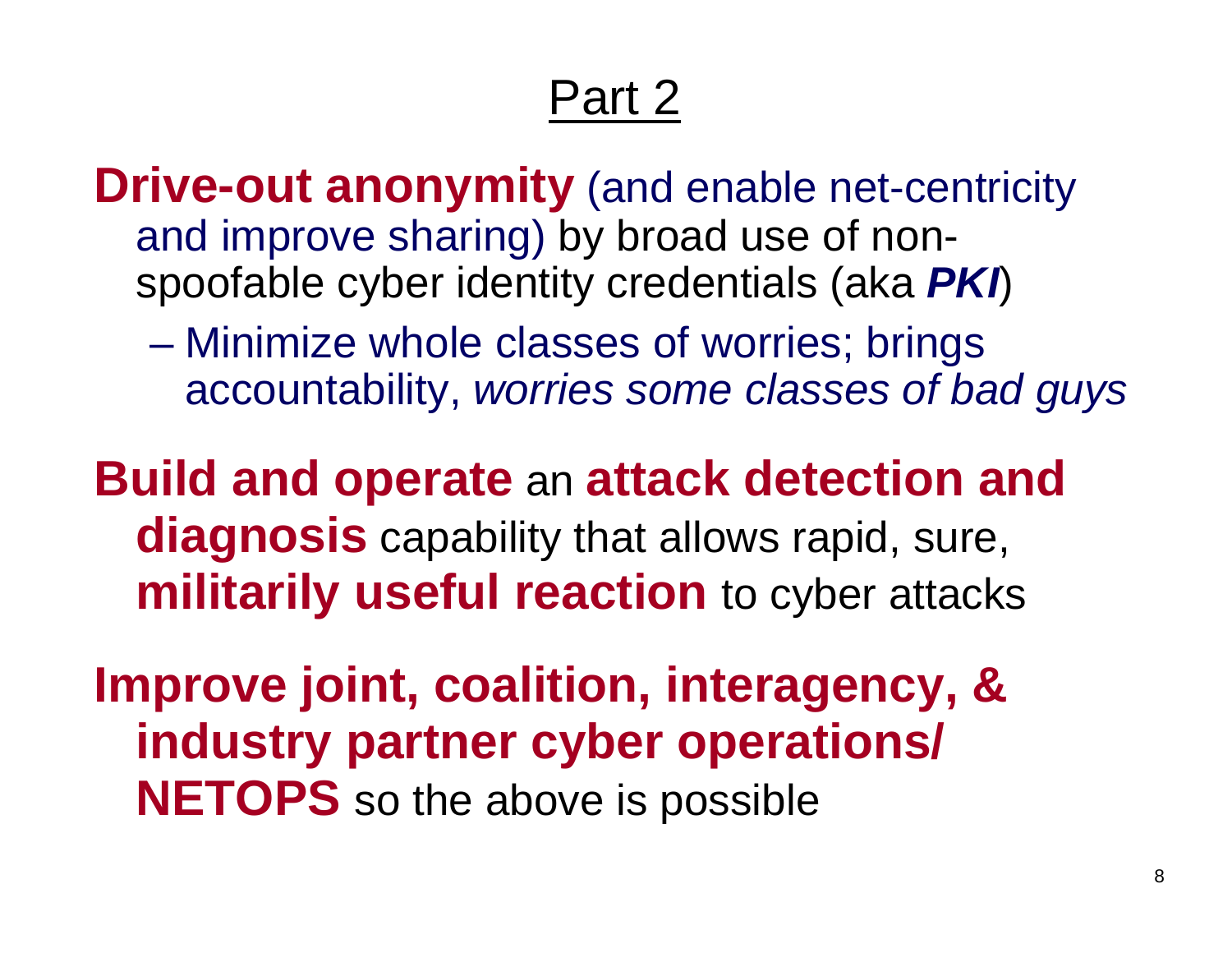### Vulnerabilities

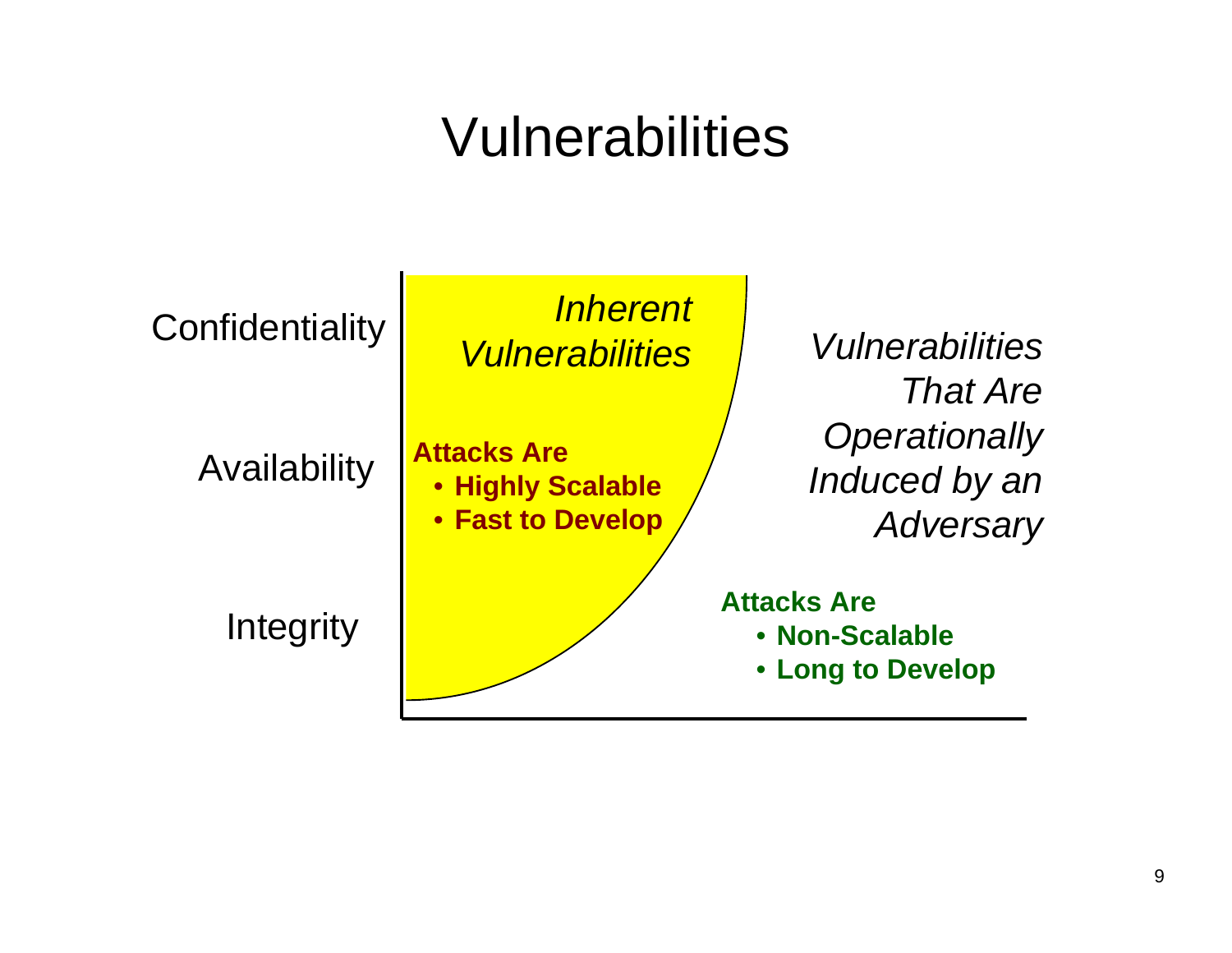#### After the Basics:

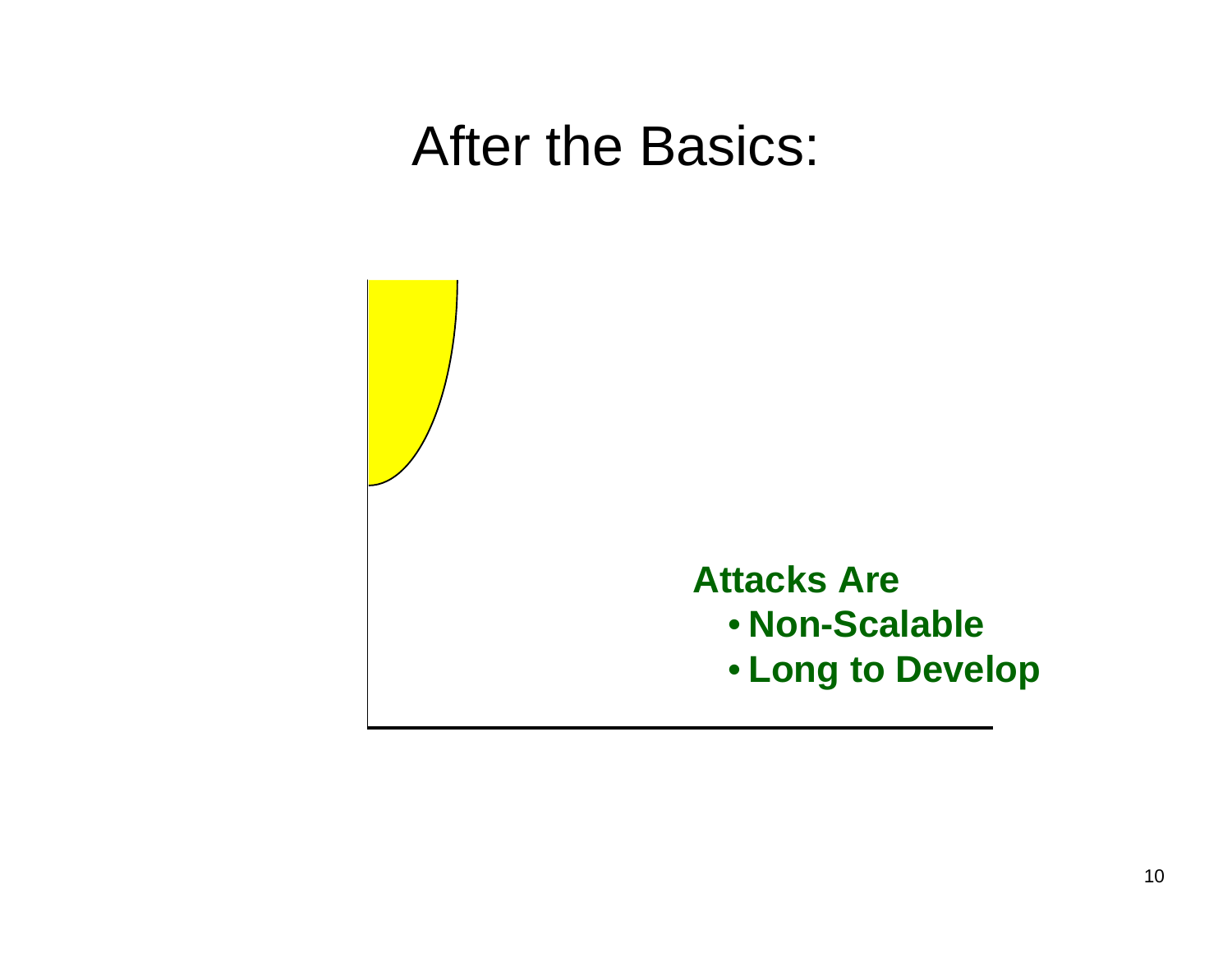# *Hard Problem:* Then What?

- Possibility? Introduce uncertainty for the attackers in the operationally induced vulnerability area
	- – If the attack takes time to develop then changes can disrupt the effectiveness of the attack
	- –(Churn as a defense strategy)

```
Hard Problem: How?
```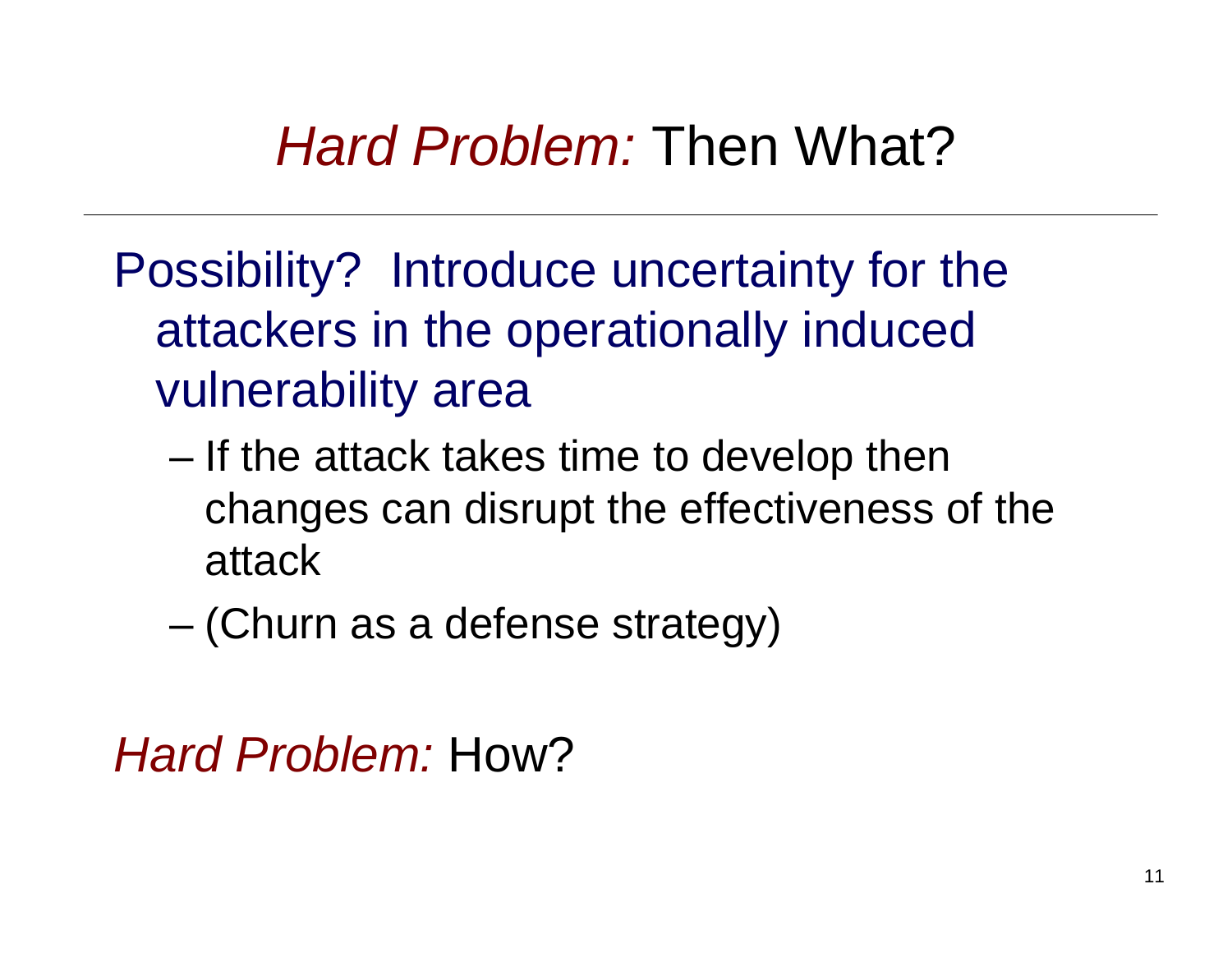*Related Hard Problem:* Spotting and Diagnosing & Reacting to an Engineered-In Attack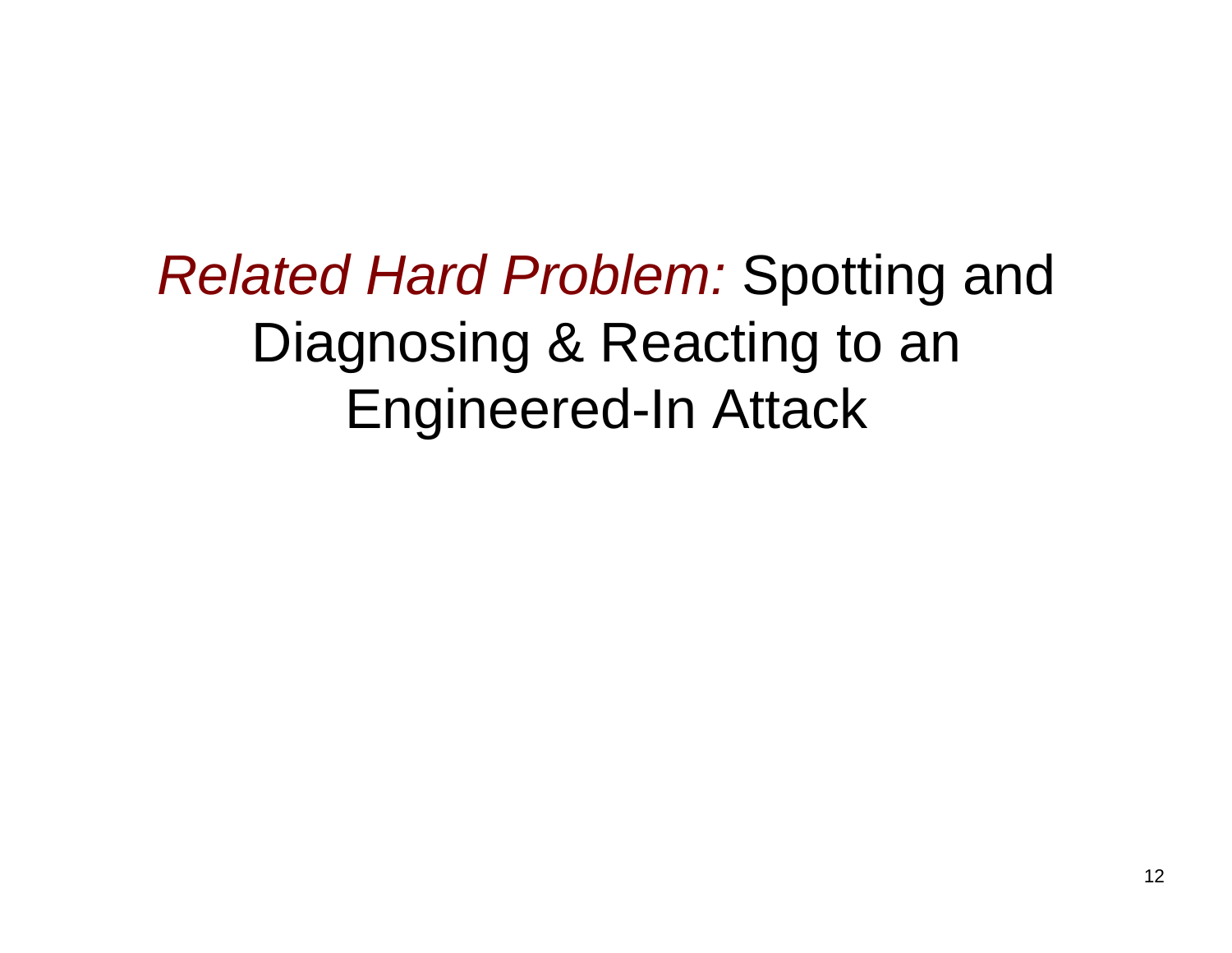# Back To The Basics

- Configuring everything properly means we encourage homogeneity owing to opportunities to automate, economies, simpler training, etc.
- *Hard problem:* How far can (should) we take homogeneity?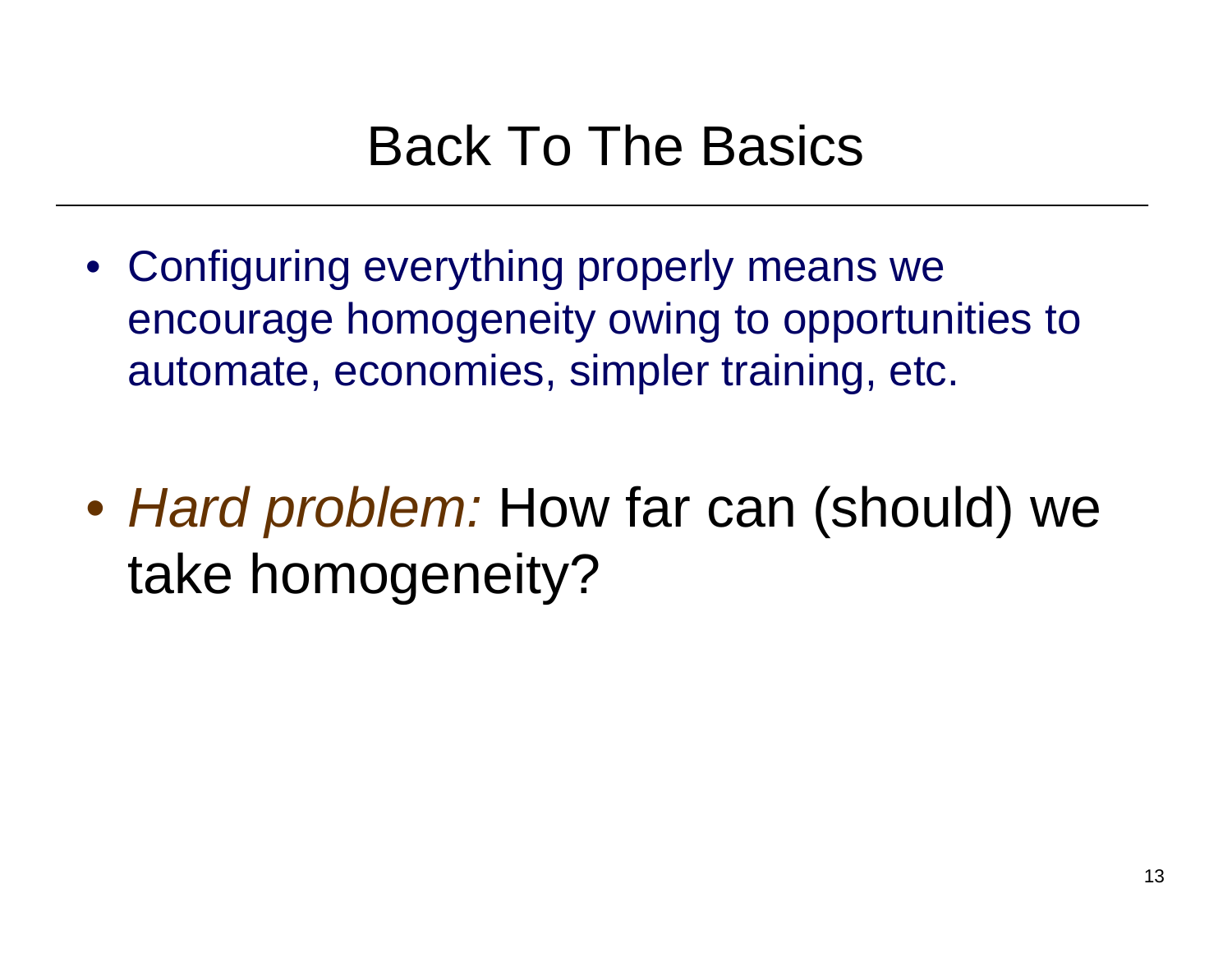# *Hard Problems:* Software & Systems

- Understanding that complex software or software and hardware is benign
- Or (harder?), understanding how it isn't but finding ways to use it anyway
- Doing either of the above without good access to design documents, source code, developers, process audits, etc
- Globalized supply chain is a challenge (giant understatement)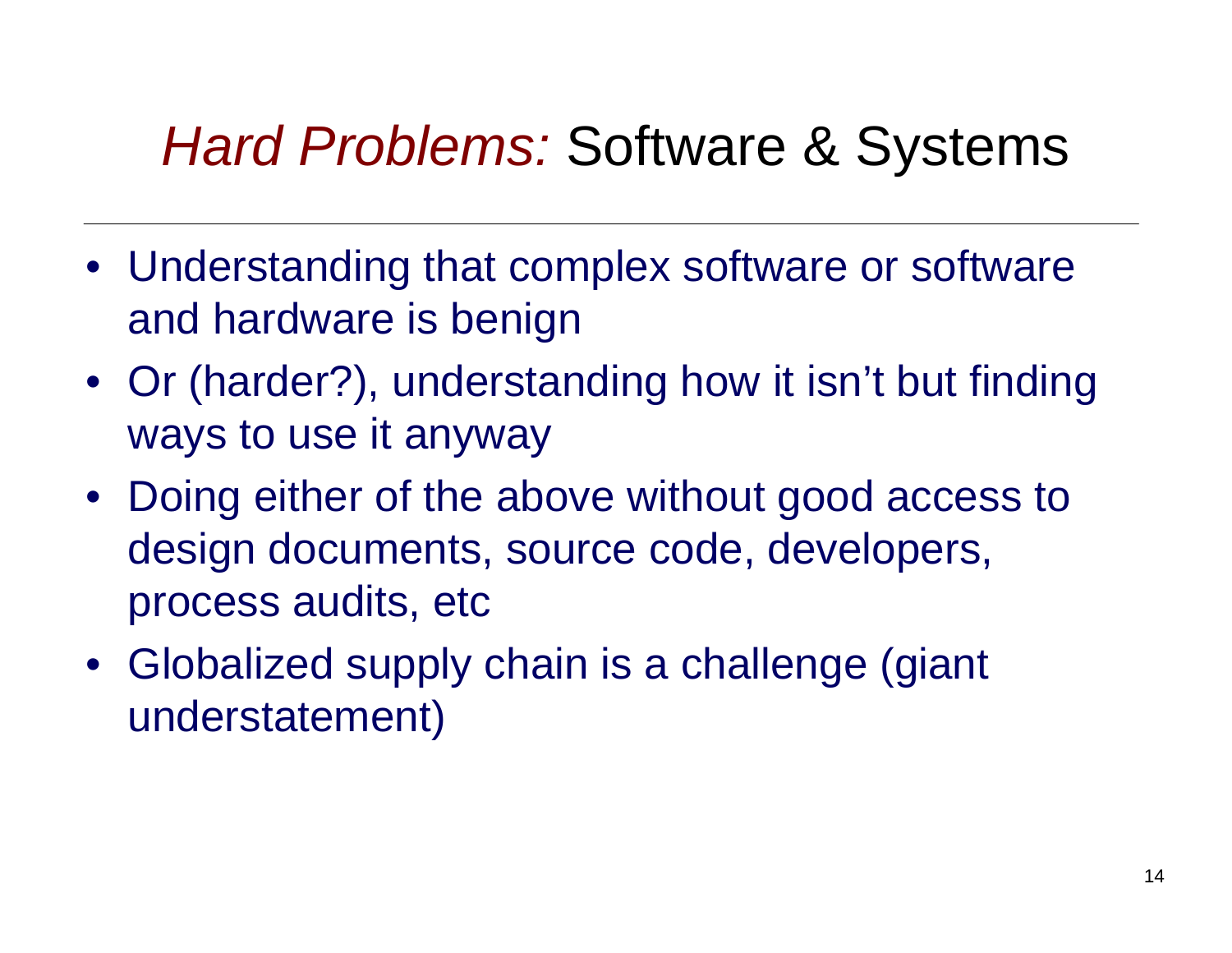# *Hard Problem:* Information Sharing in the Federal Government in the Face of *System High*

### (Or, *What System-High Wrought)*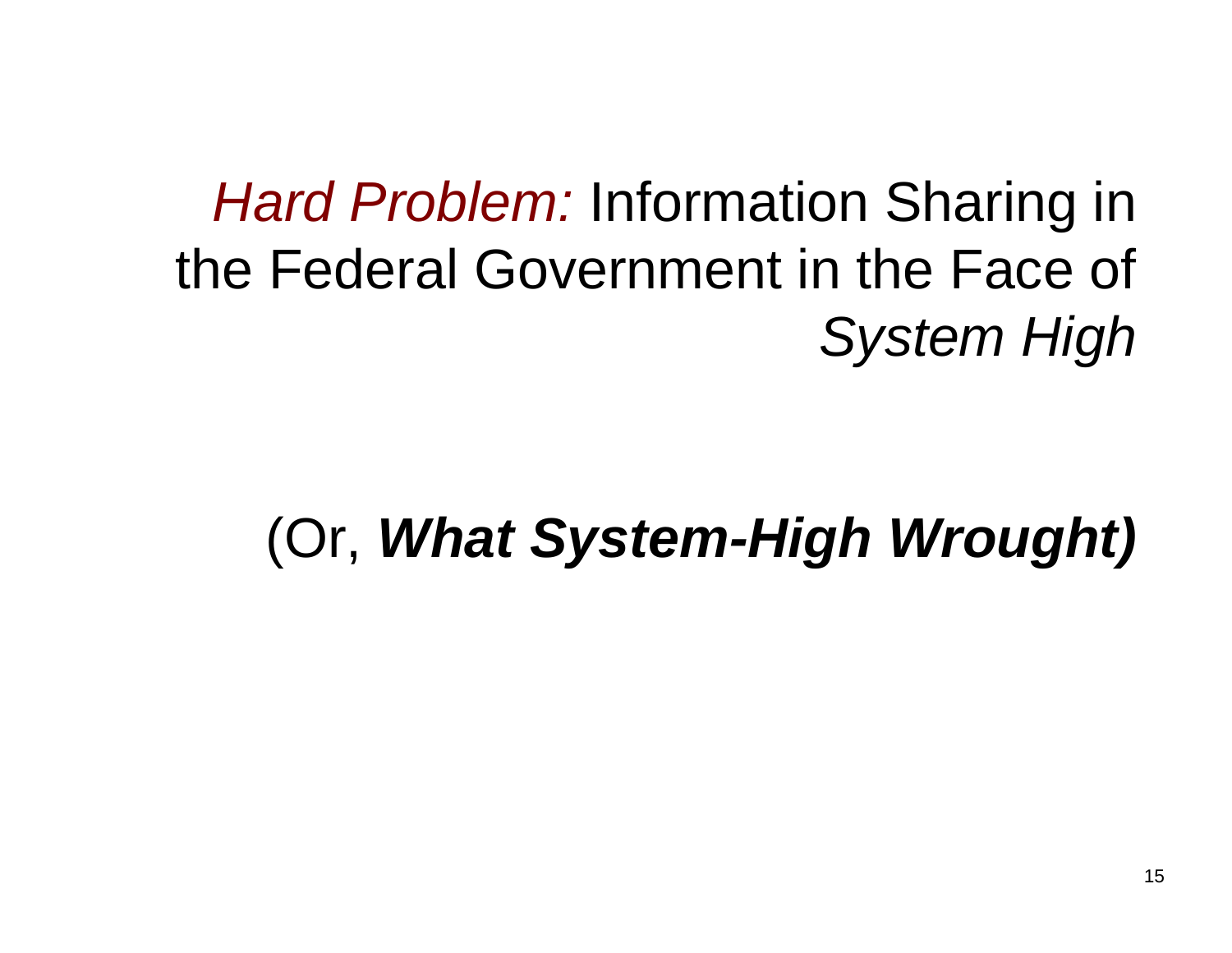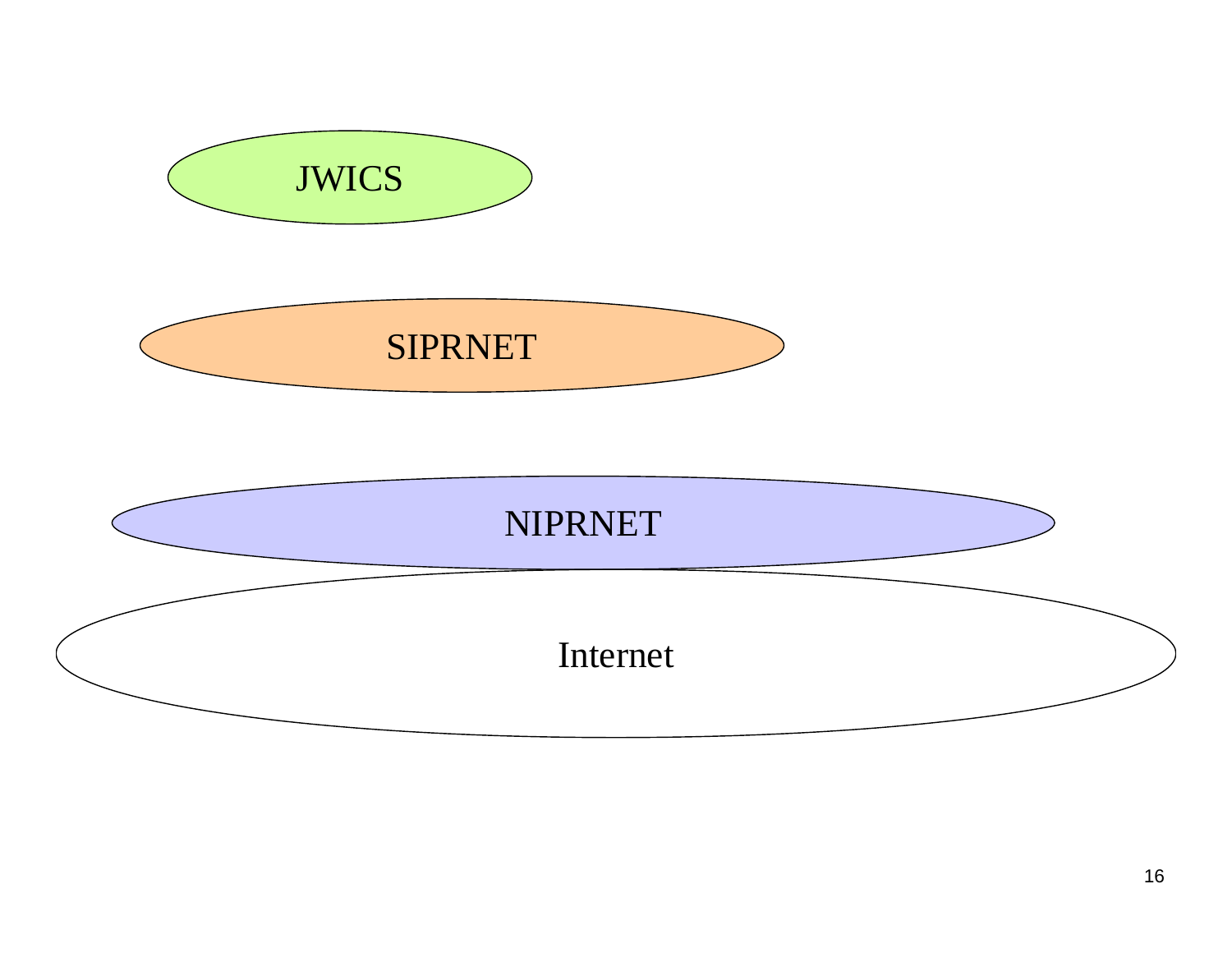#### Sharing With Allies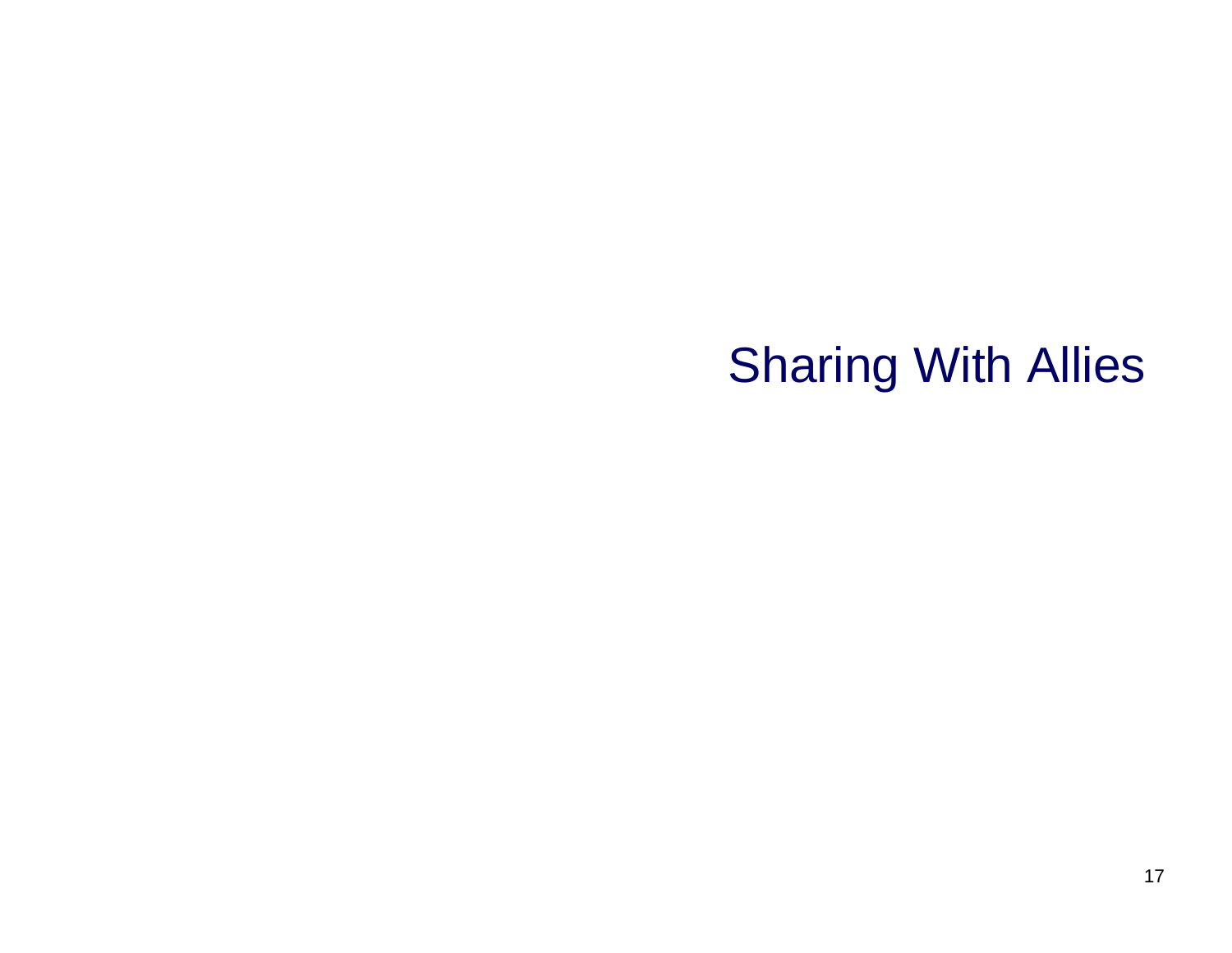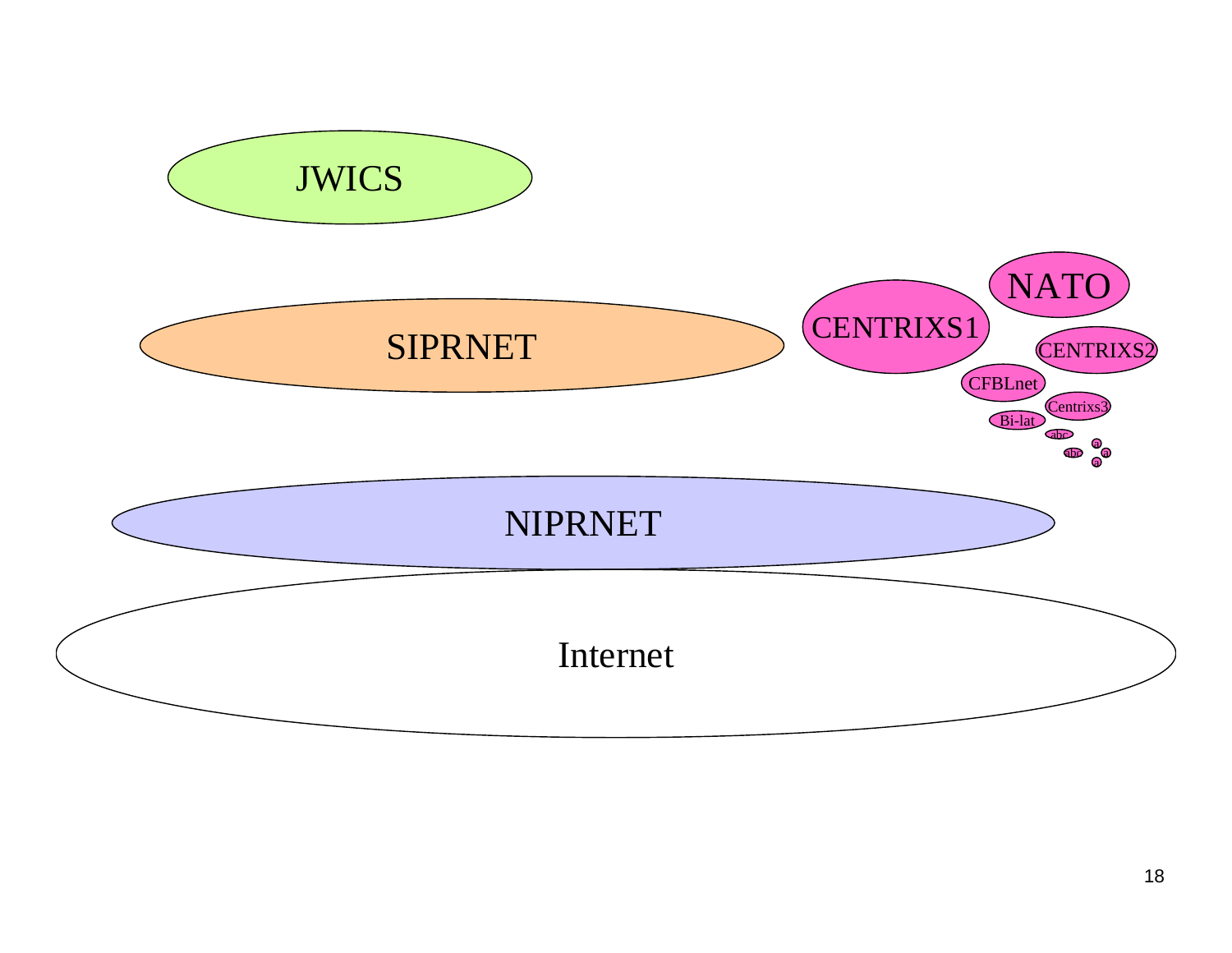# Sharing in the Interagency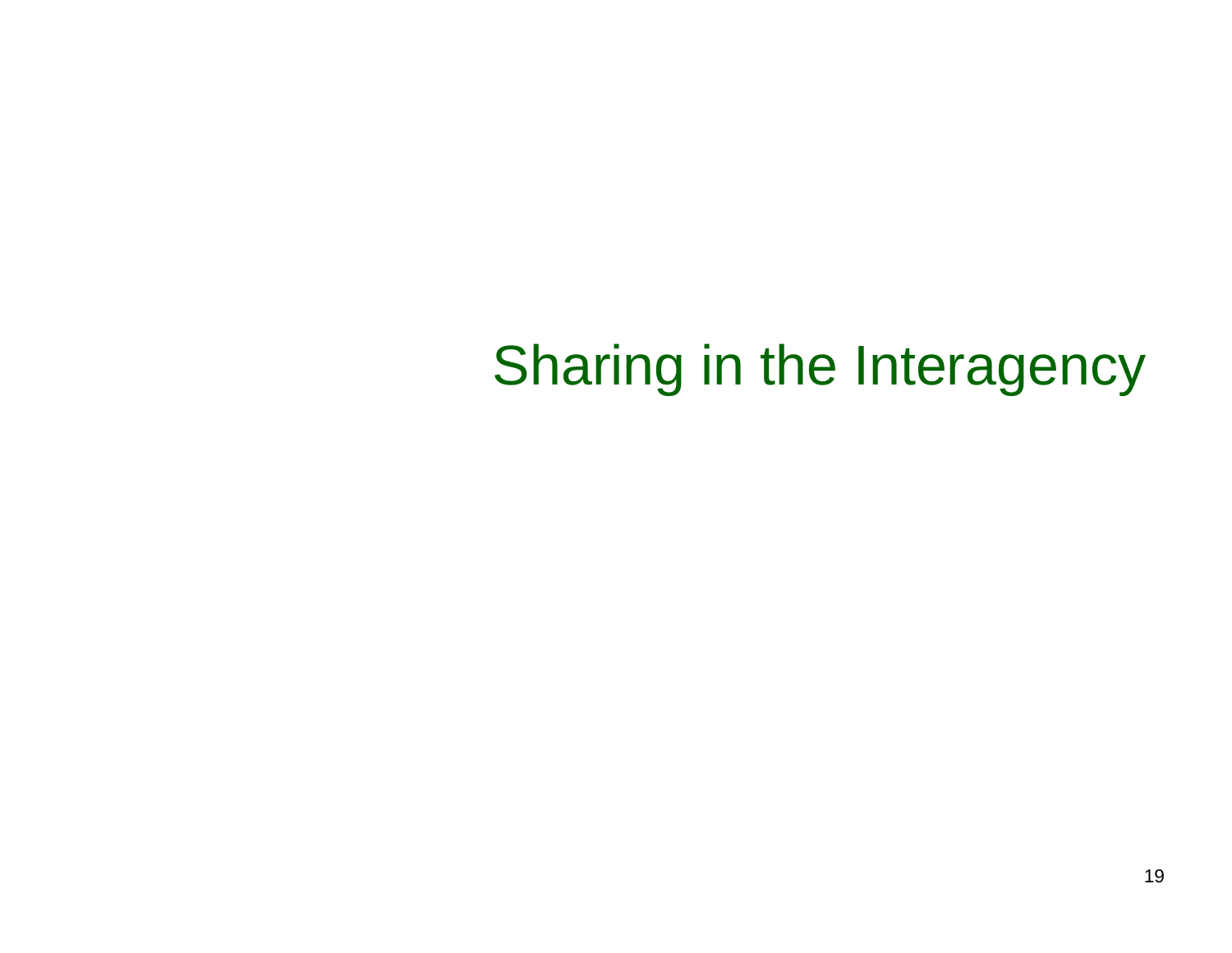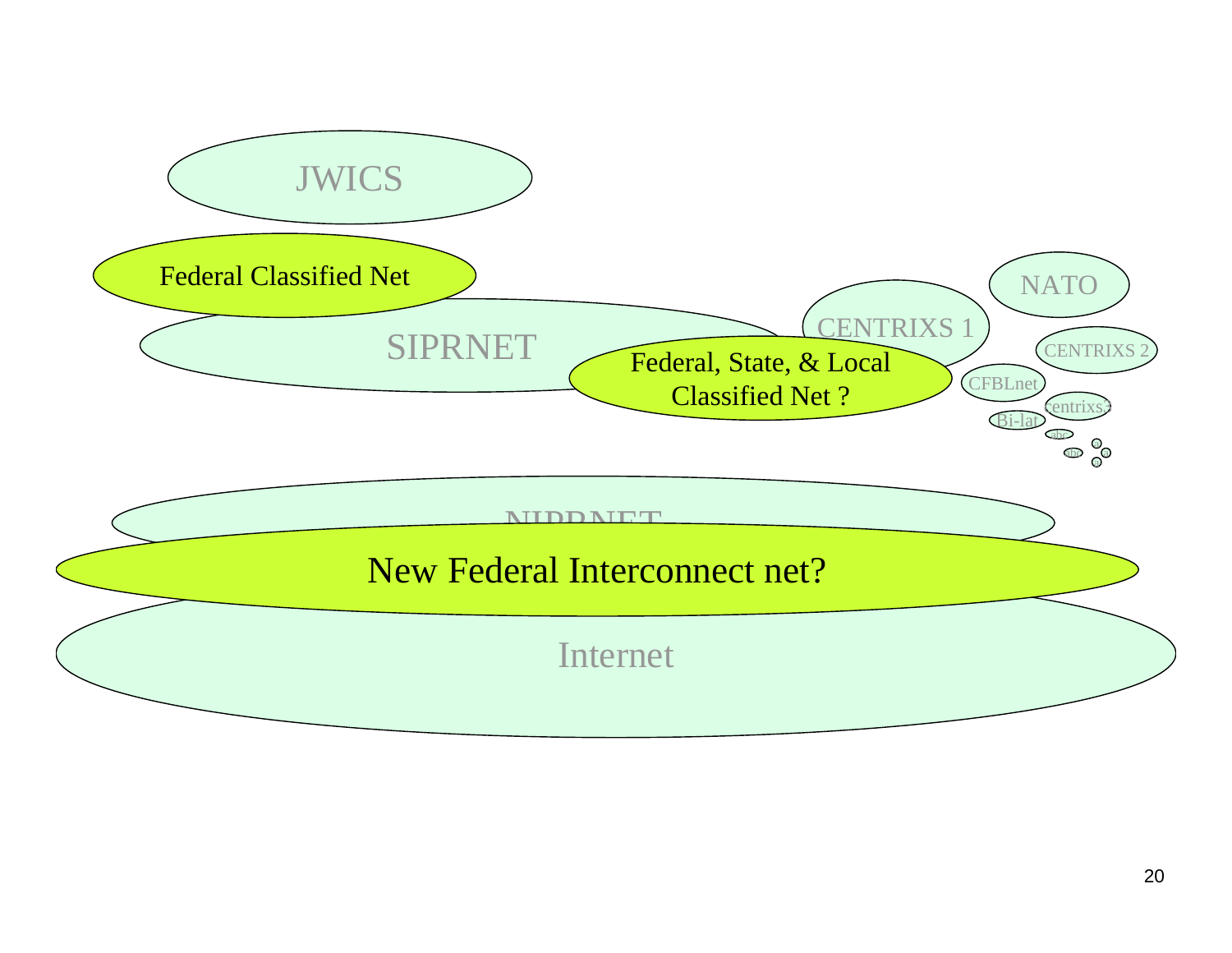# A Typical Netcentric Mission Thread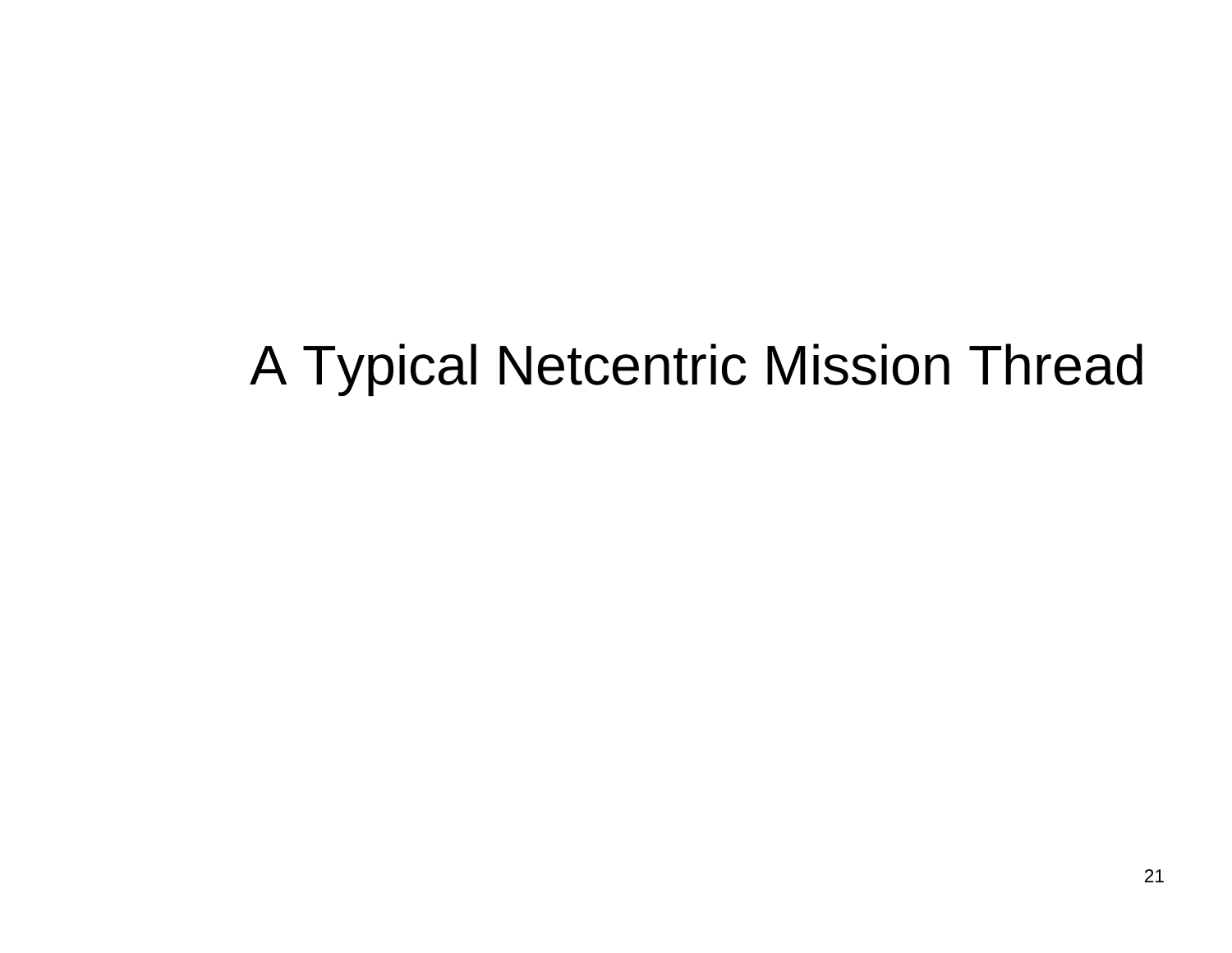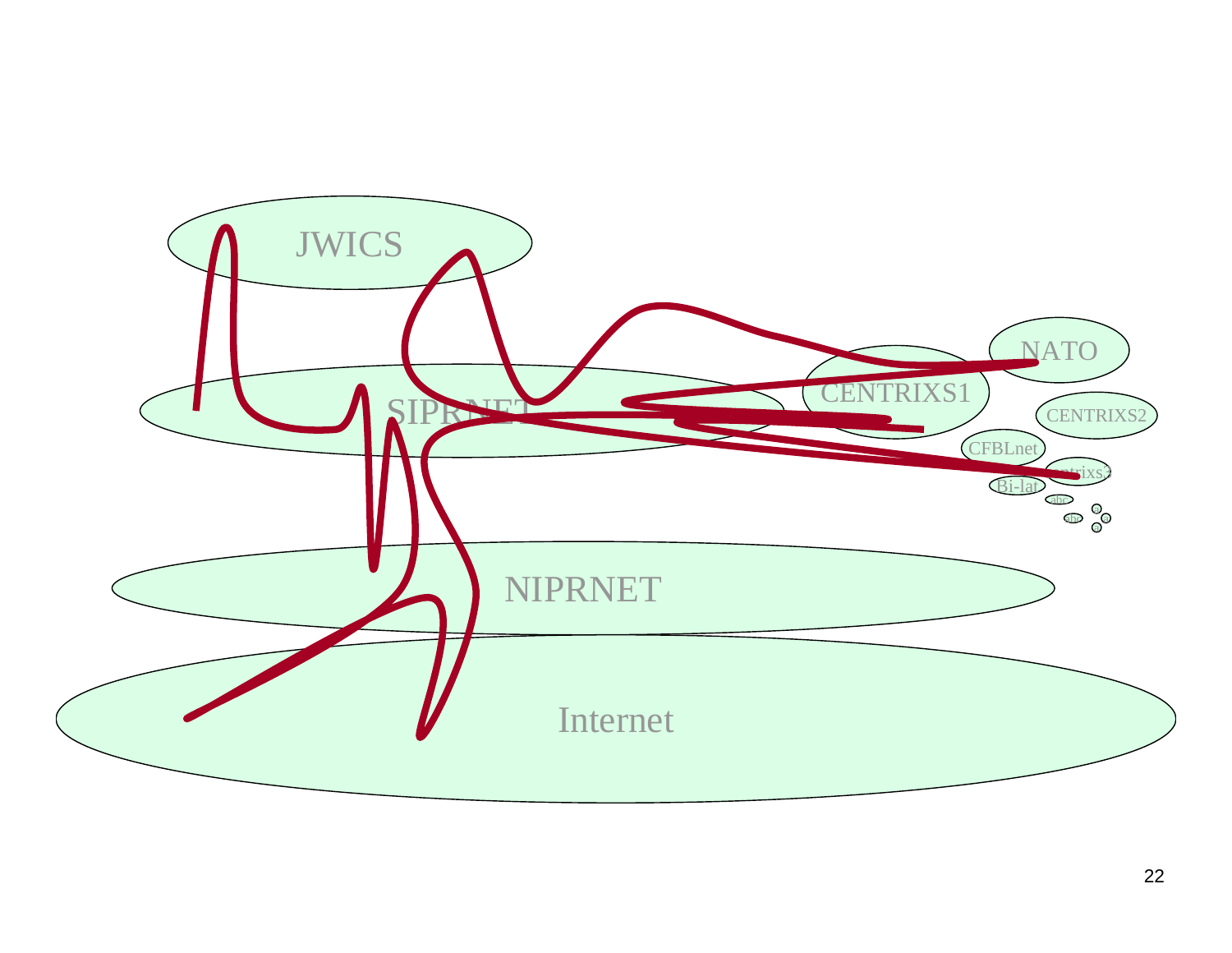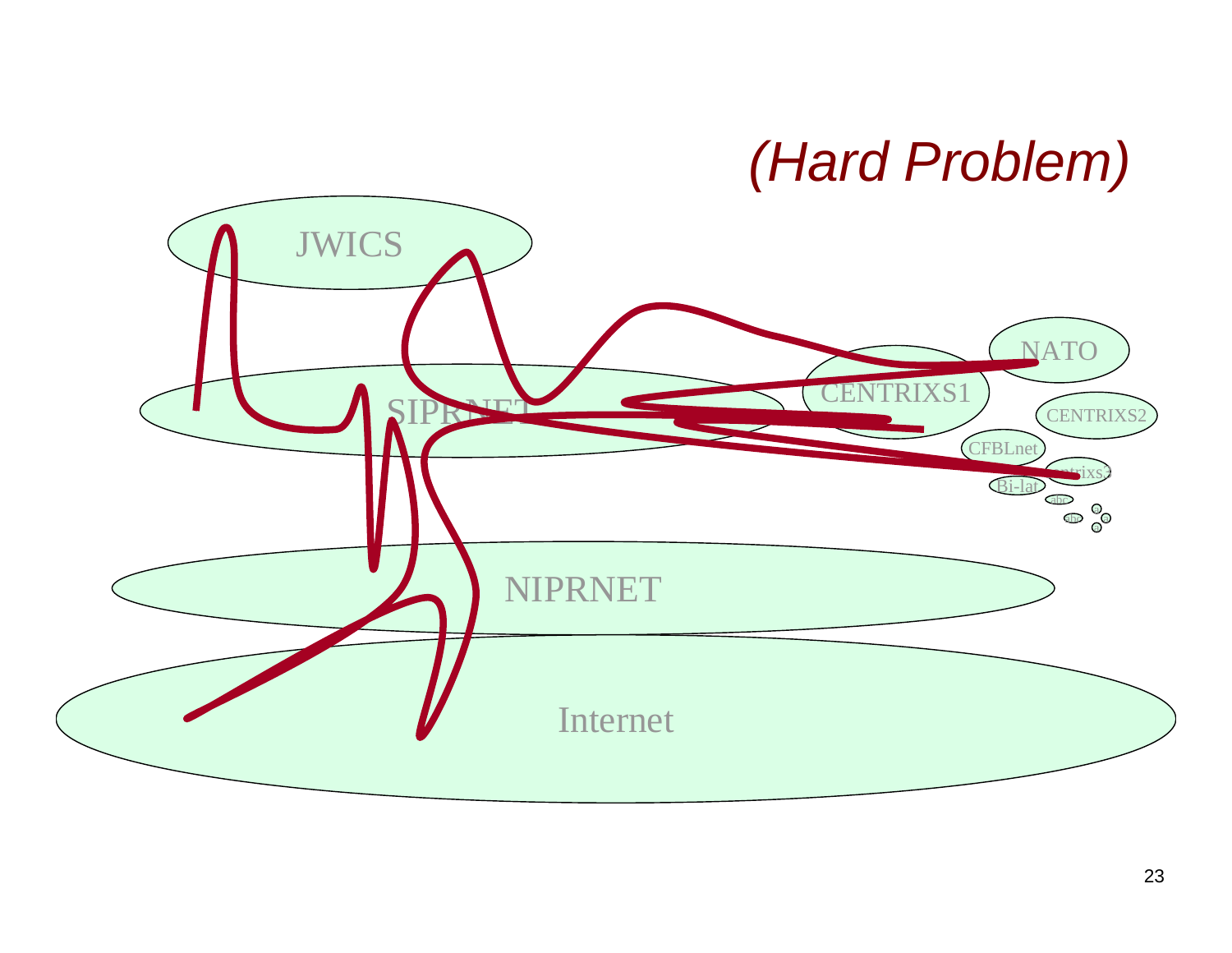# How Exactly Does That Sharing Work Now?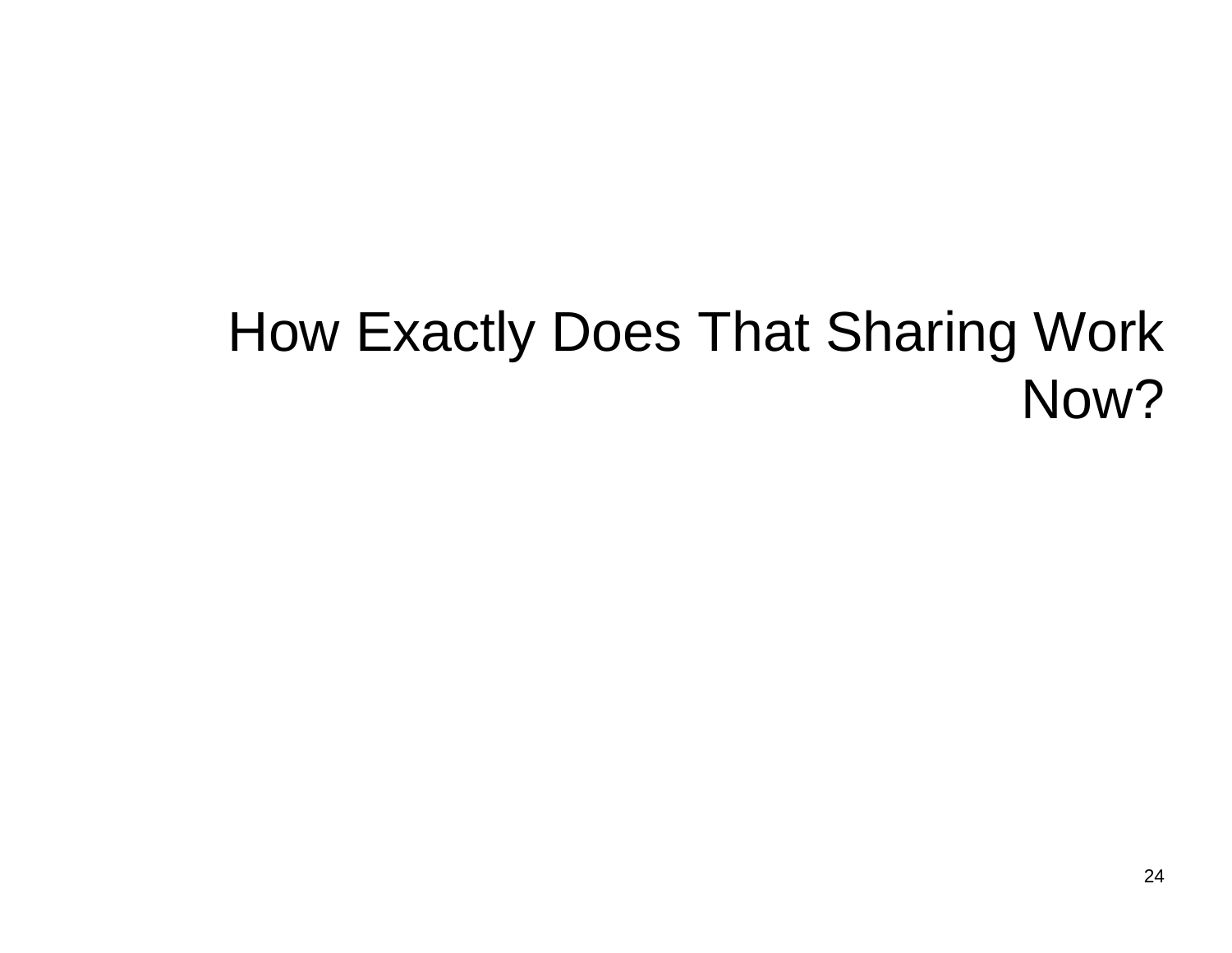### *Cross Domain* Stuff

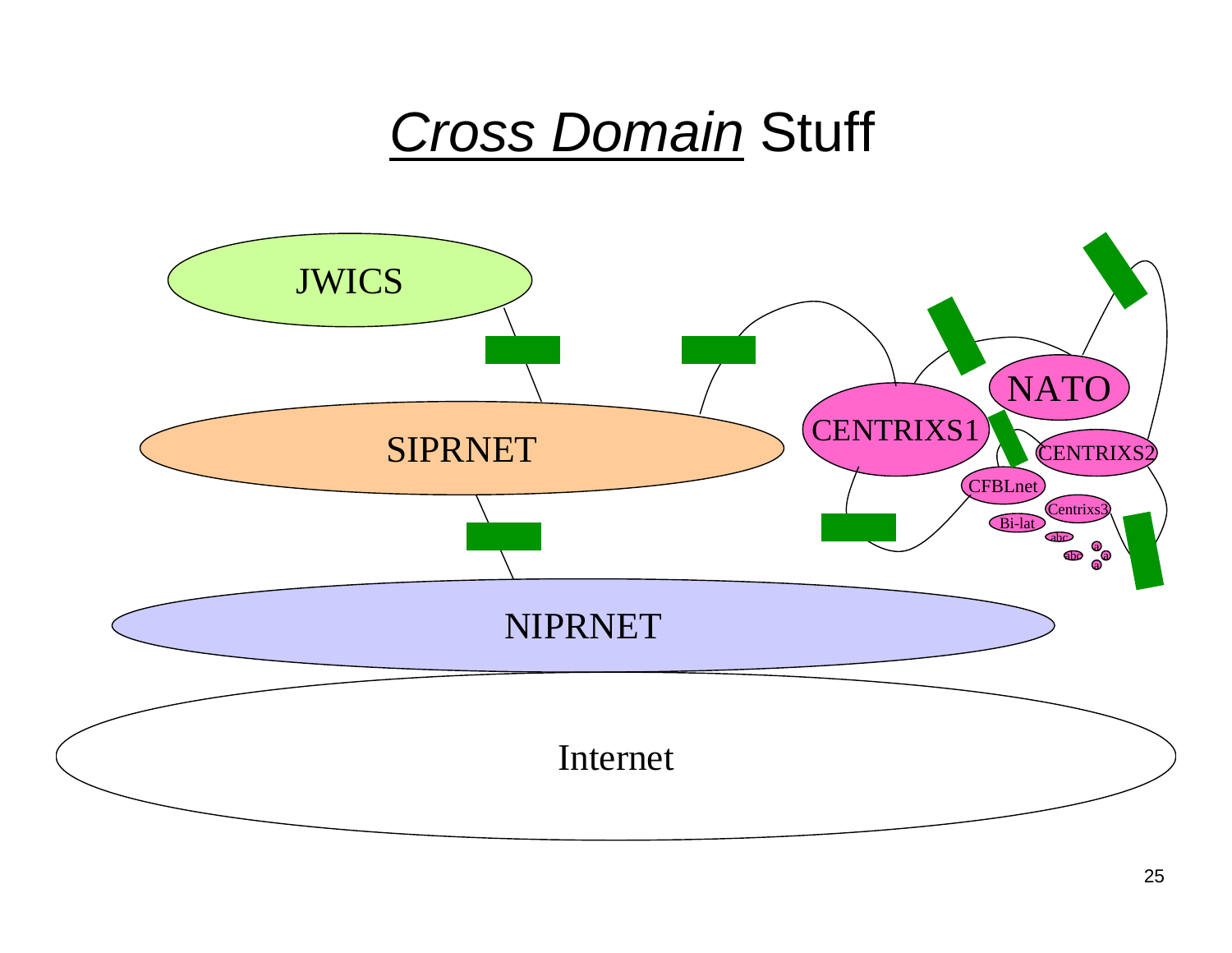### (So, This is a Closely Related *Hard Problem*)

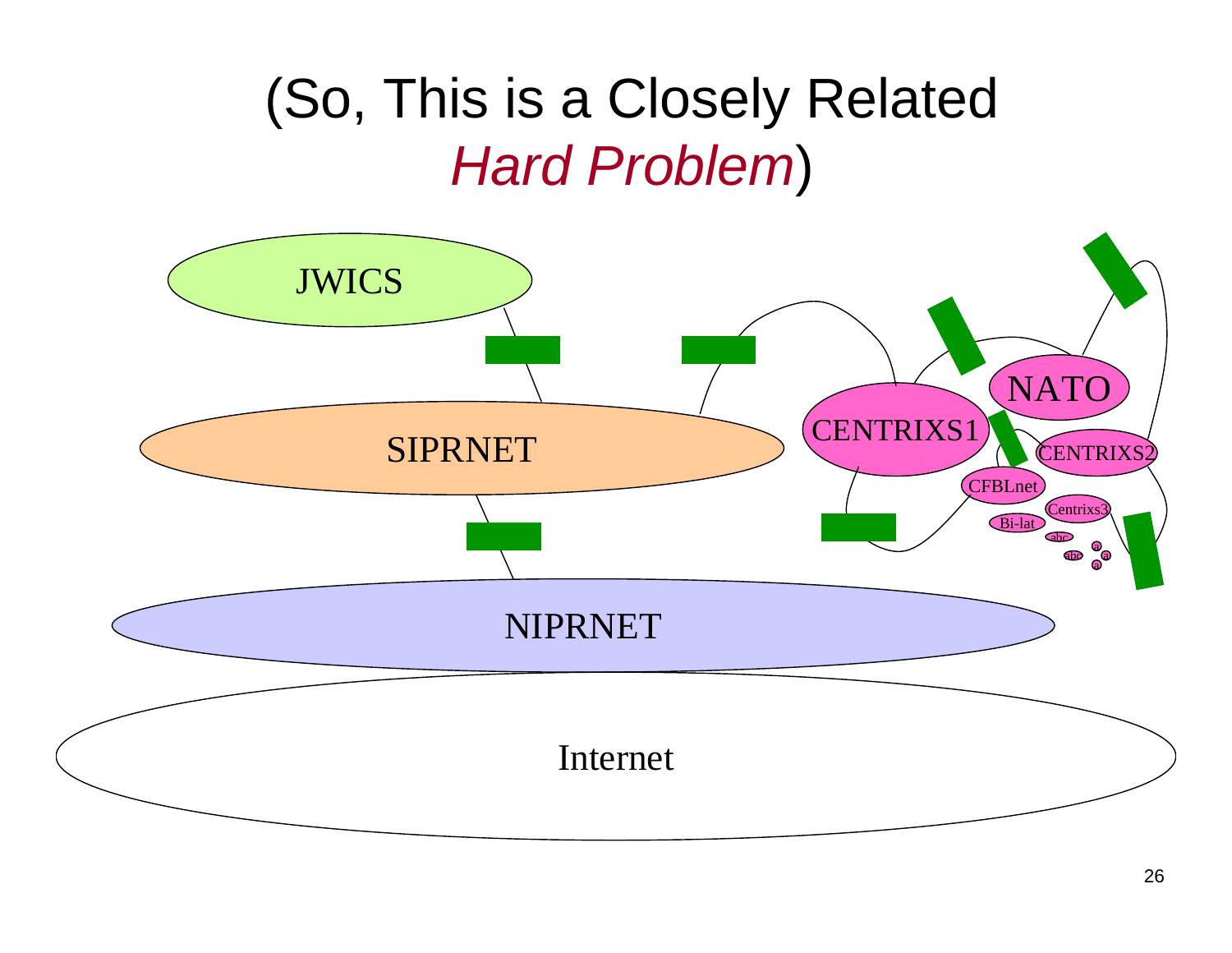All this System-High stuff is pretty much focused on maybe half of Goal 2, that is, Confidentiality (and maybe some of the sharing part)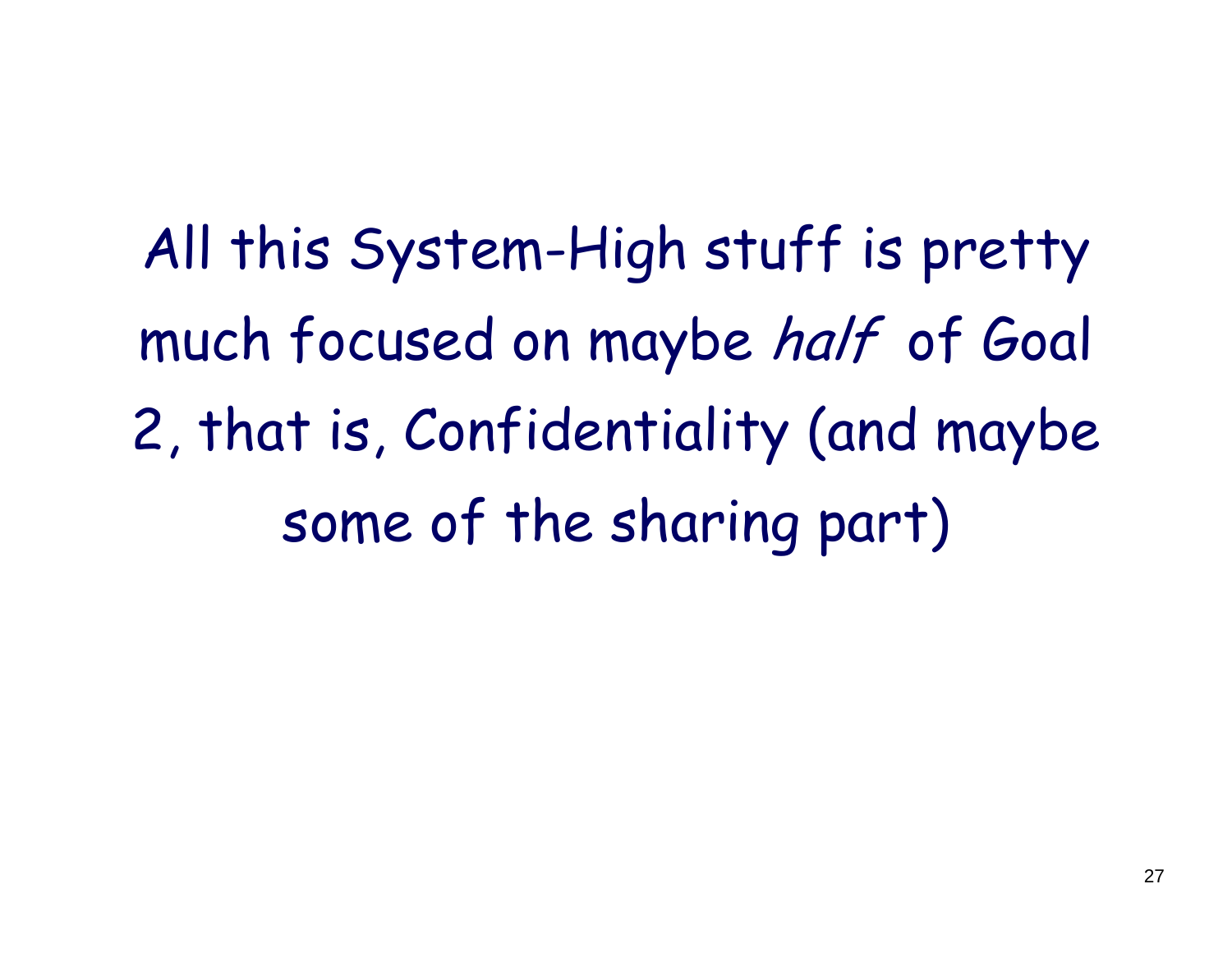# What's System-High Got to Do With *Assured Mission Execution in the*

# *Face of Cyber Attack? . . .*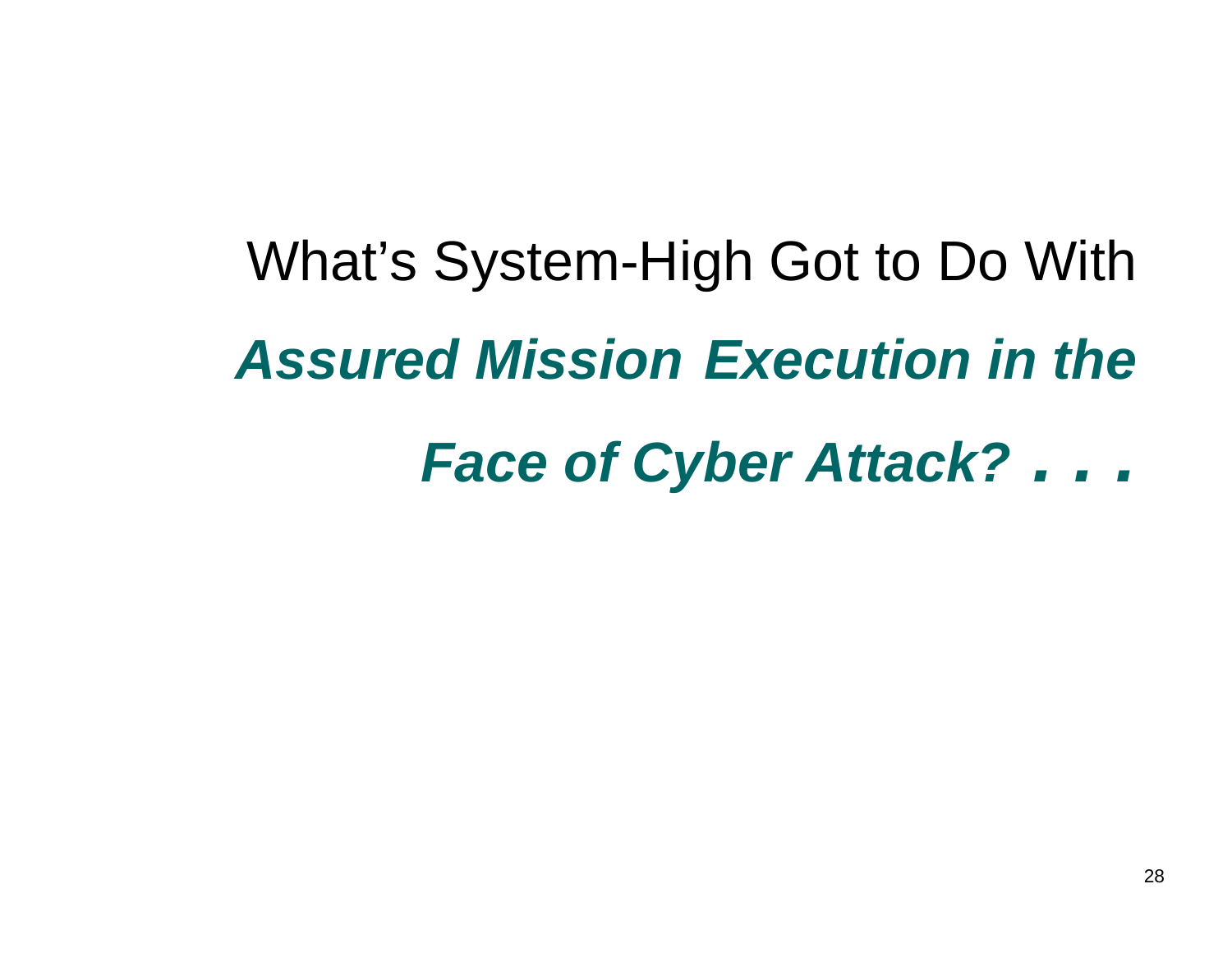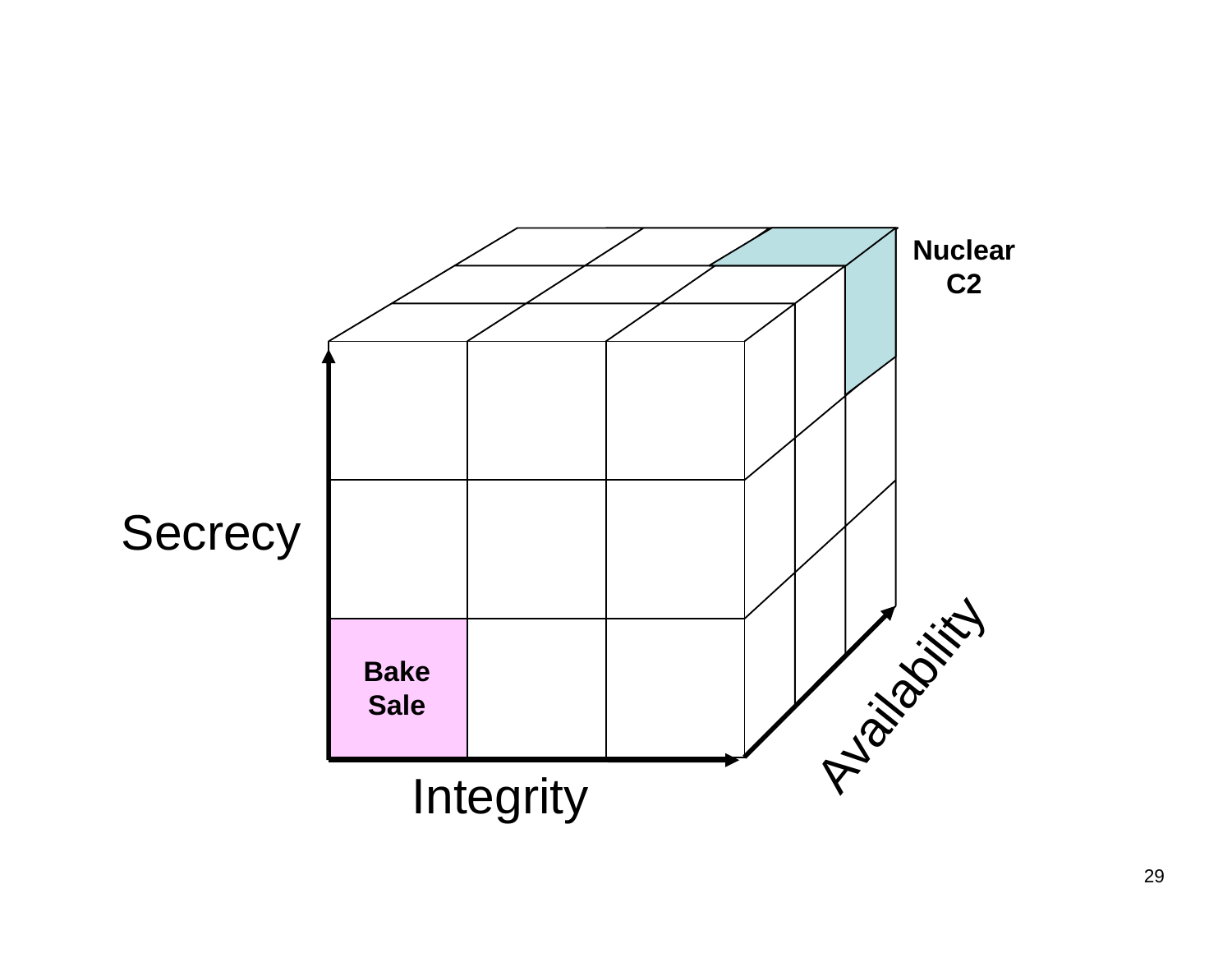### How About All Those Missions In the Middle?

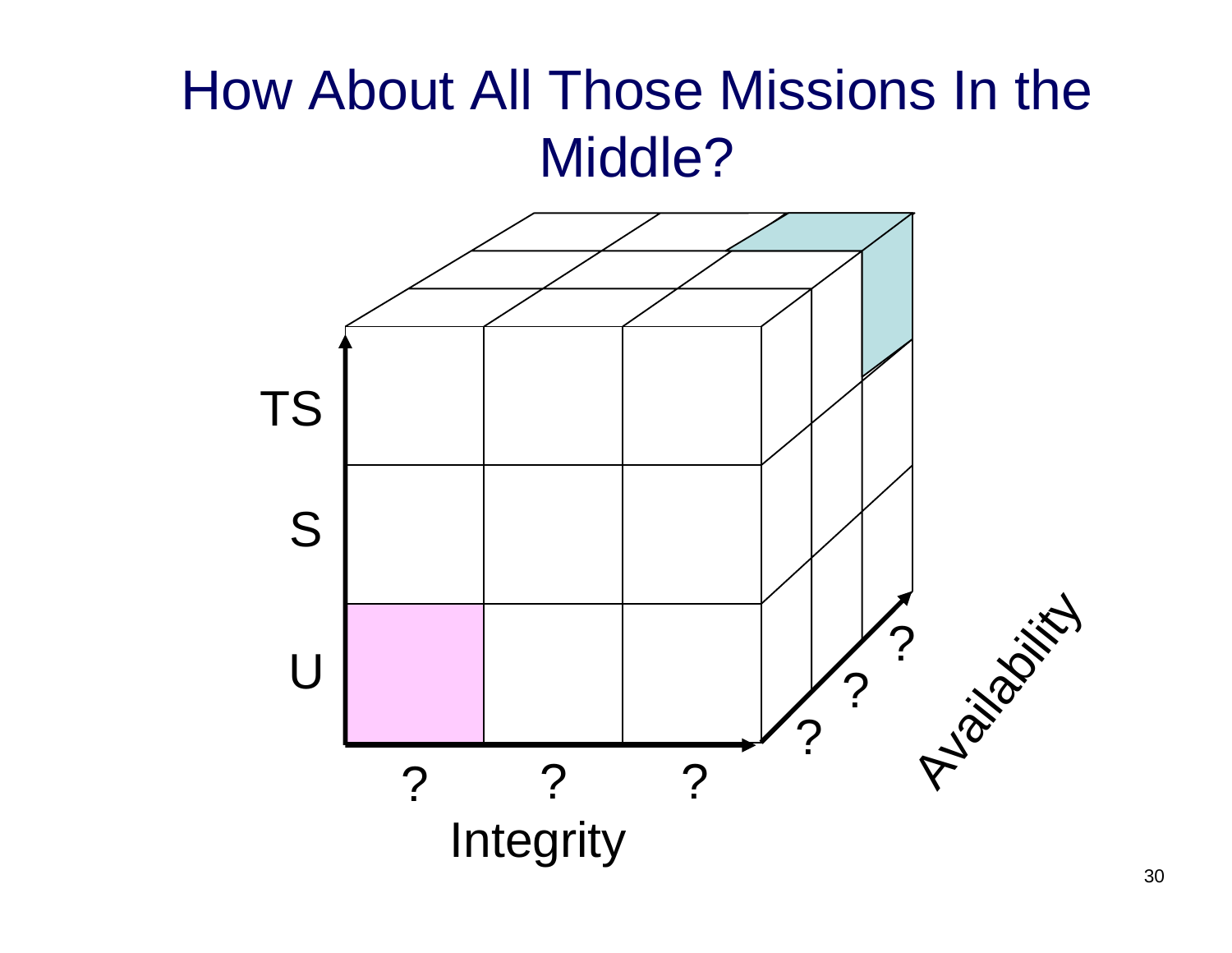- System-High came from the days before everything was connected to everything else.
- It gives no priority to MISSION, only classification

- *Hard Problems*
	- Is there an overall architectural model for availability? What is it?
	- and the state of the state Ditto for integrity protection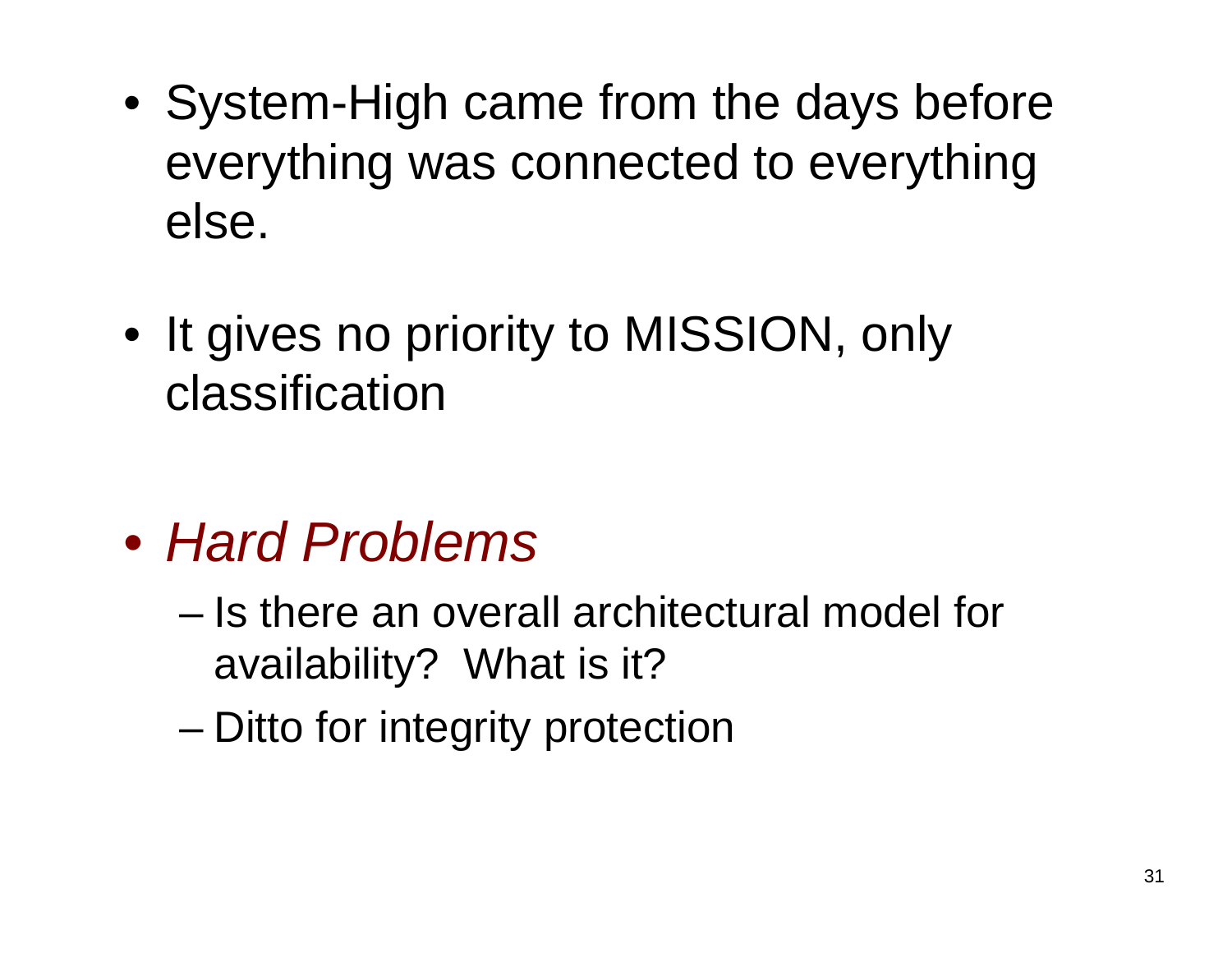A Little Bit About Driving Out Anonymity (& Improving Sharing?):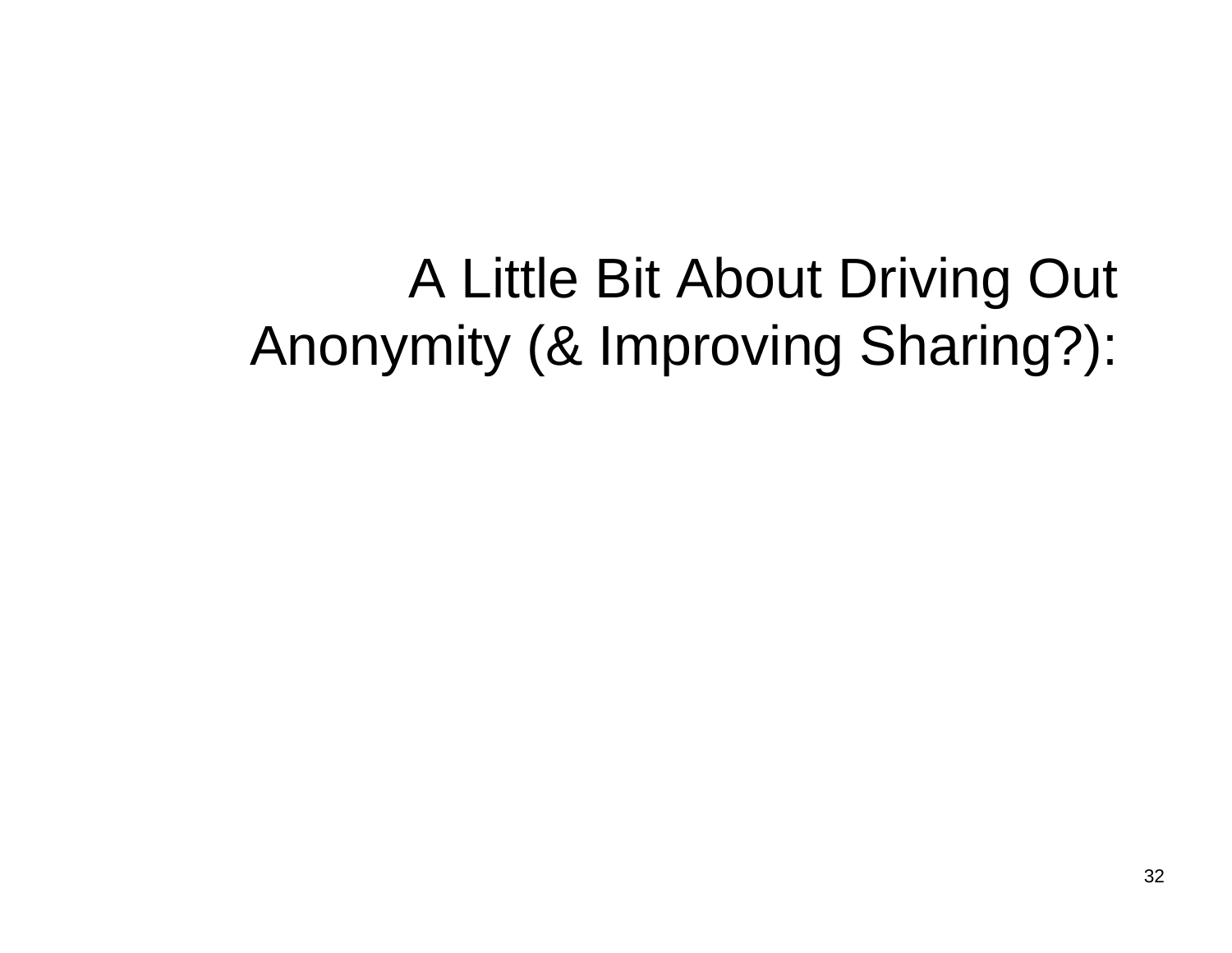#### *Challenge:* DoD PKI Credential Quality *(How Much Can I Trust This Credential I've Been Presented?)*

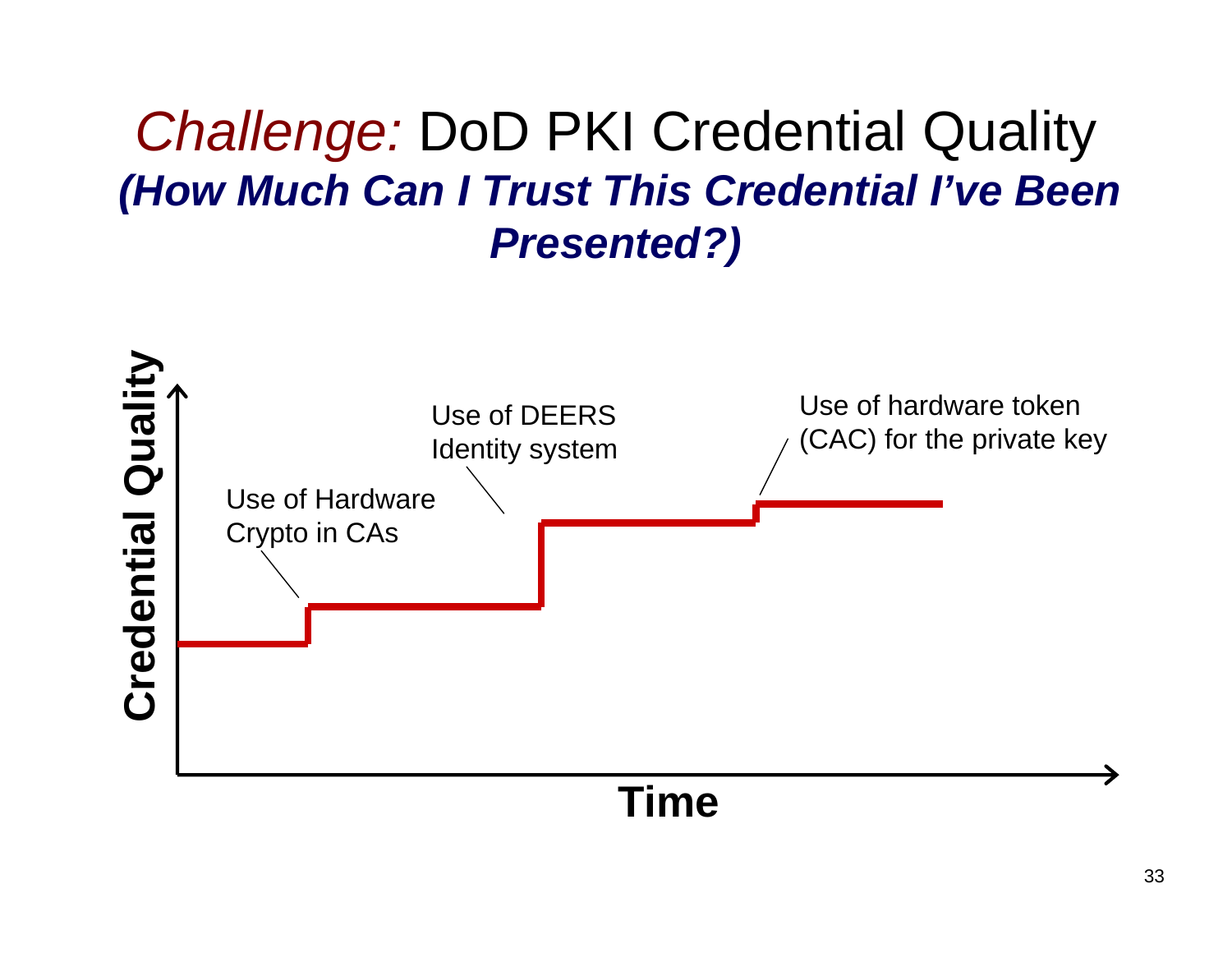### *Hard Problem:* Ad Hoc Coalitions

# **We often don't know in advance with whom DoD will be working**

Yet, we need to begin quickly sharing (…safely) and collaborating (safely) in spite of the lack of information about the other parties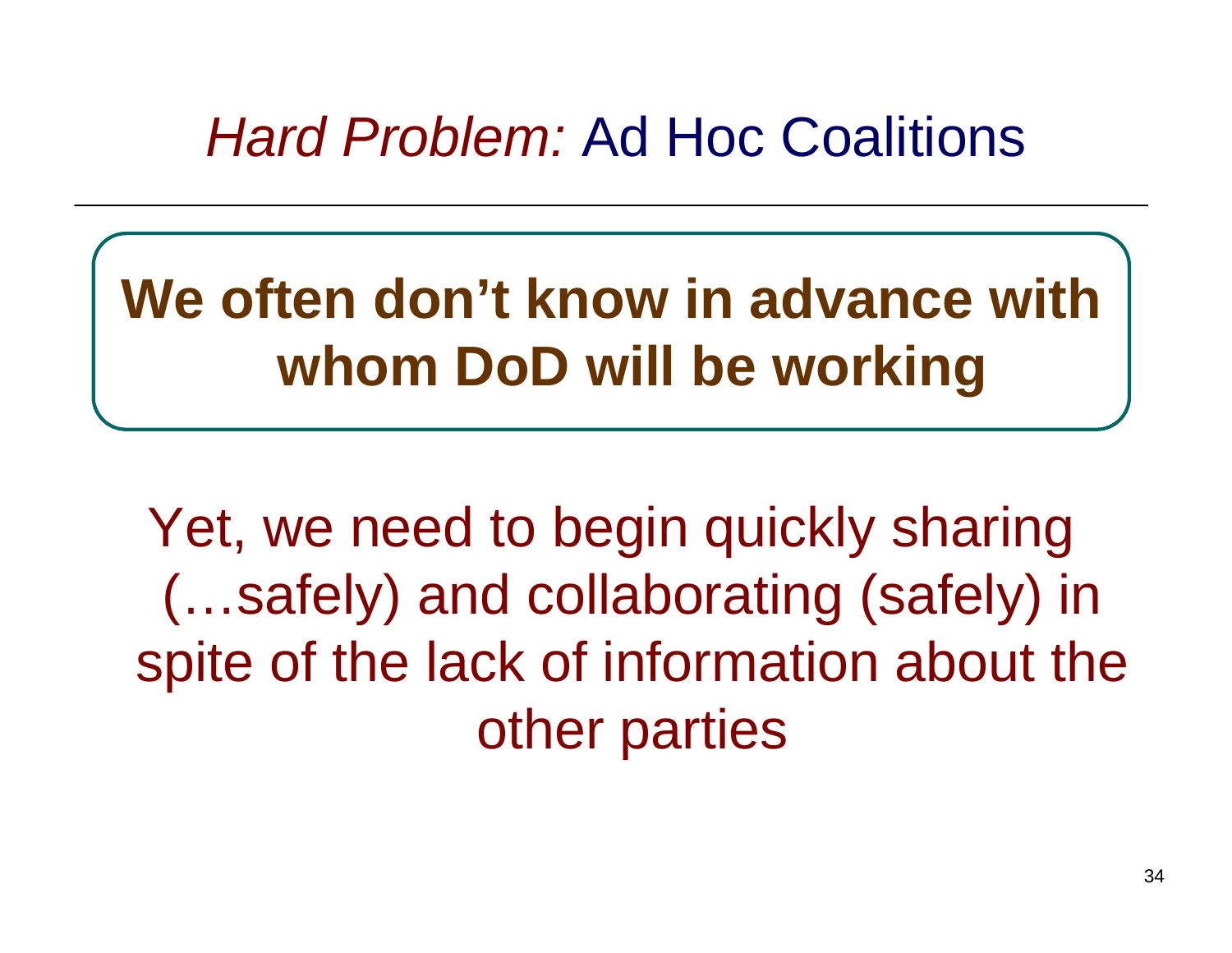Portion of This *Hard Problem*: How Do I Decide Whether to Accept Someone Else's Identity Credential?

And harder yet…what do I do when someone has none?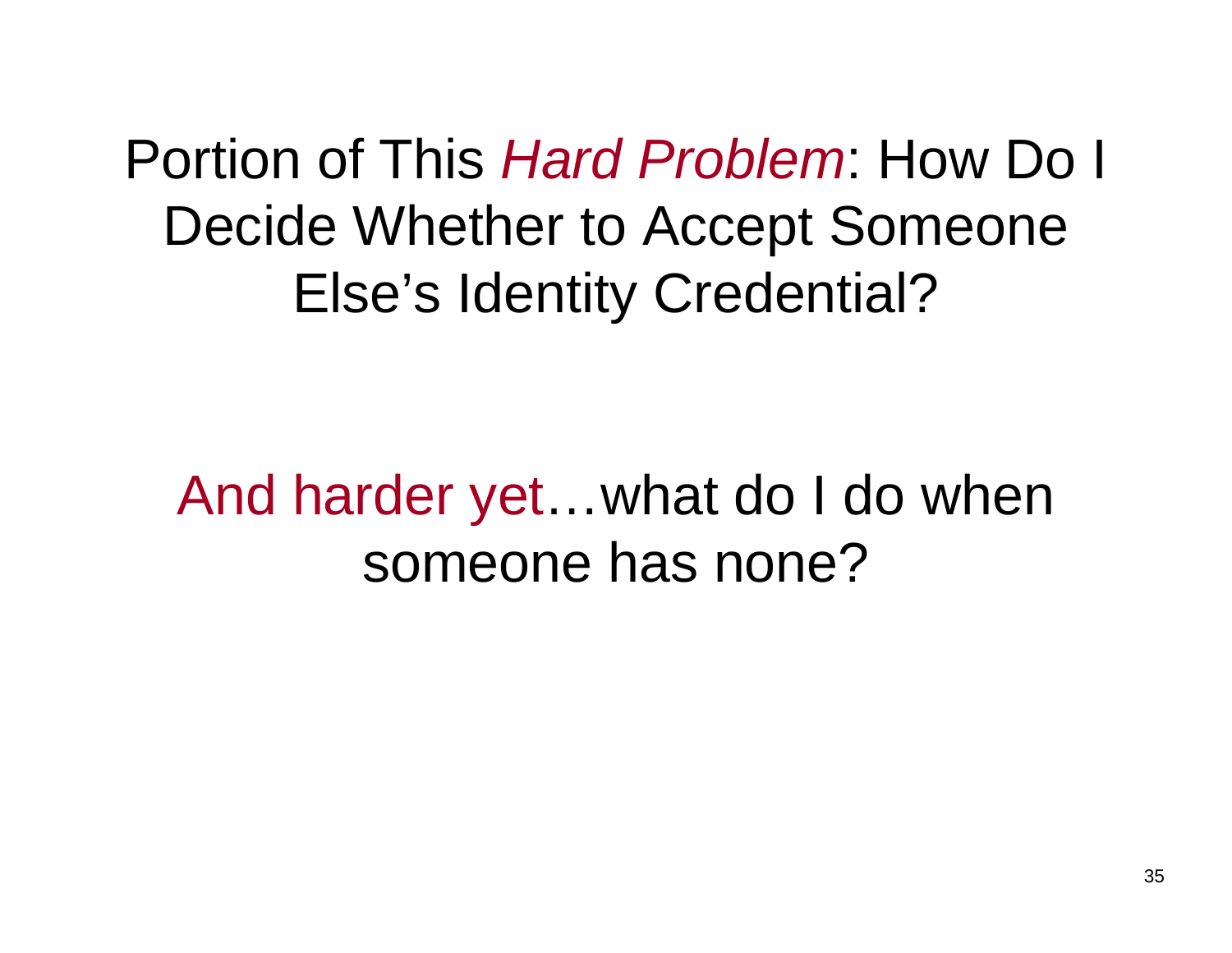### Making an Access Control Decision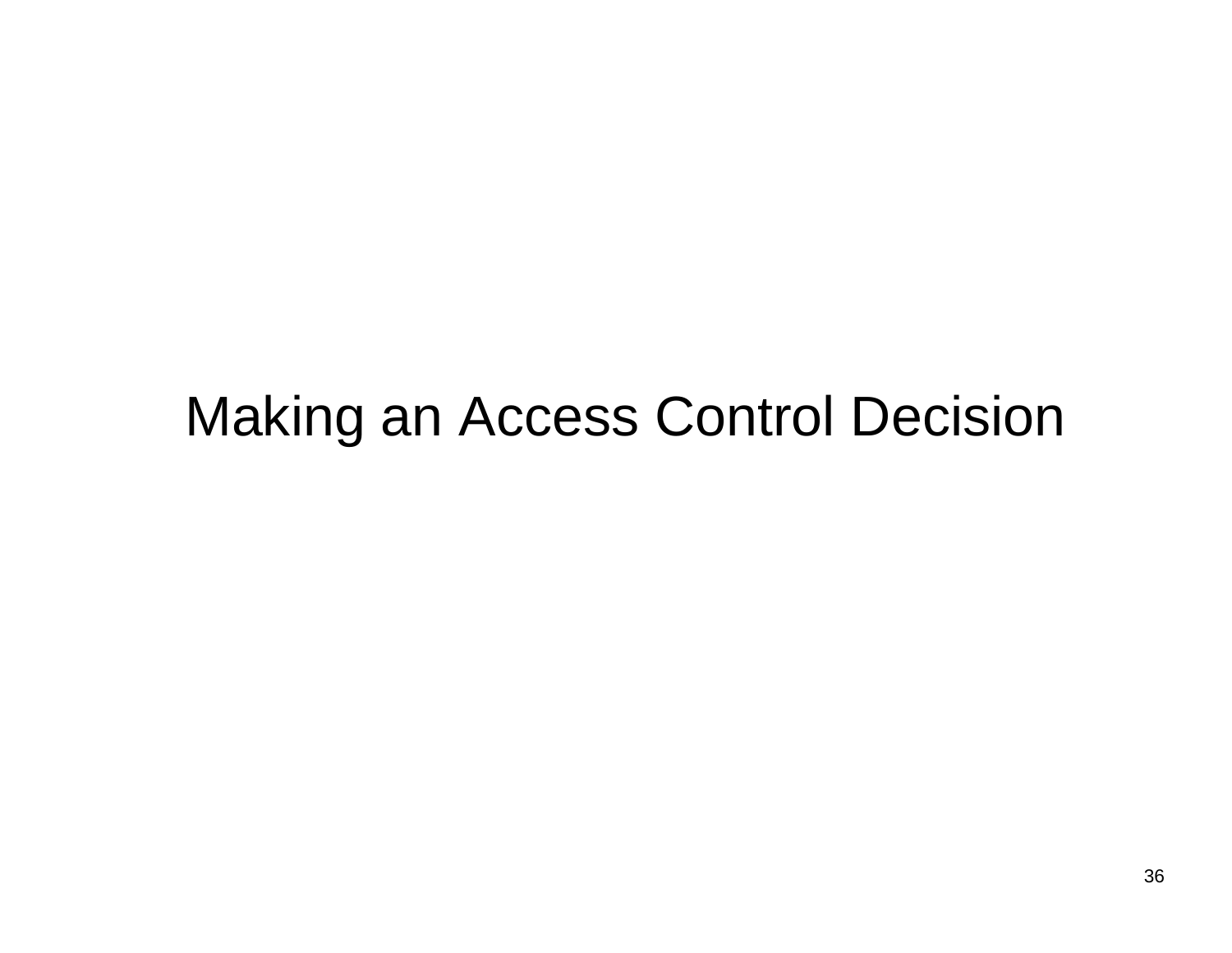#### **Before:**

Allowing me to access information, Allowing me to act in a certain role, Doing business with me, etc.

Step 1. **Determine that it's really me**

#### Step 2. **Then, learn things about the real me** before deciding to take a risk on me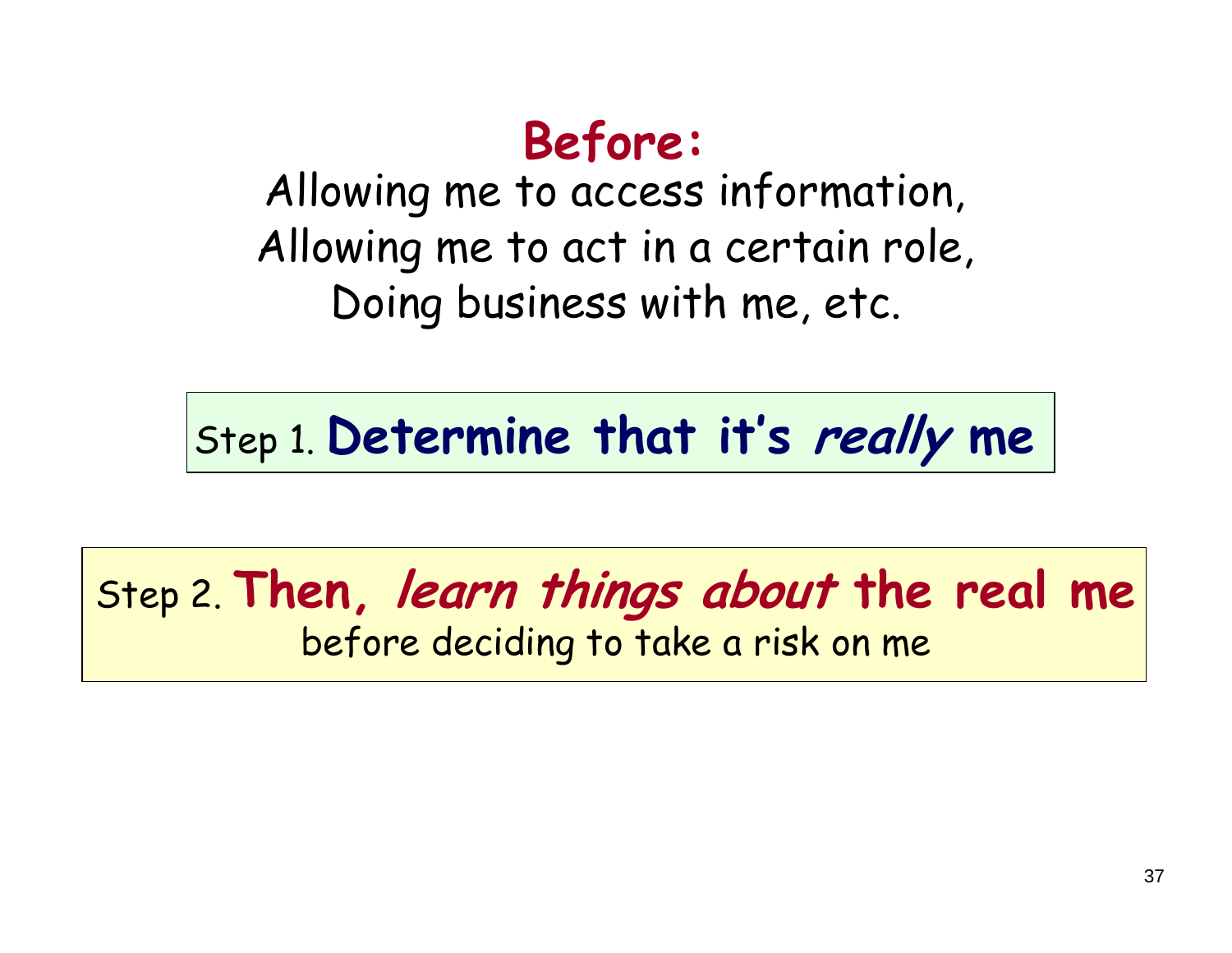Step 1: I present my credential (or hopefully I use my PKI private key to authenticate).

Then, all that stuff *about* me comes into play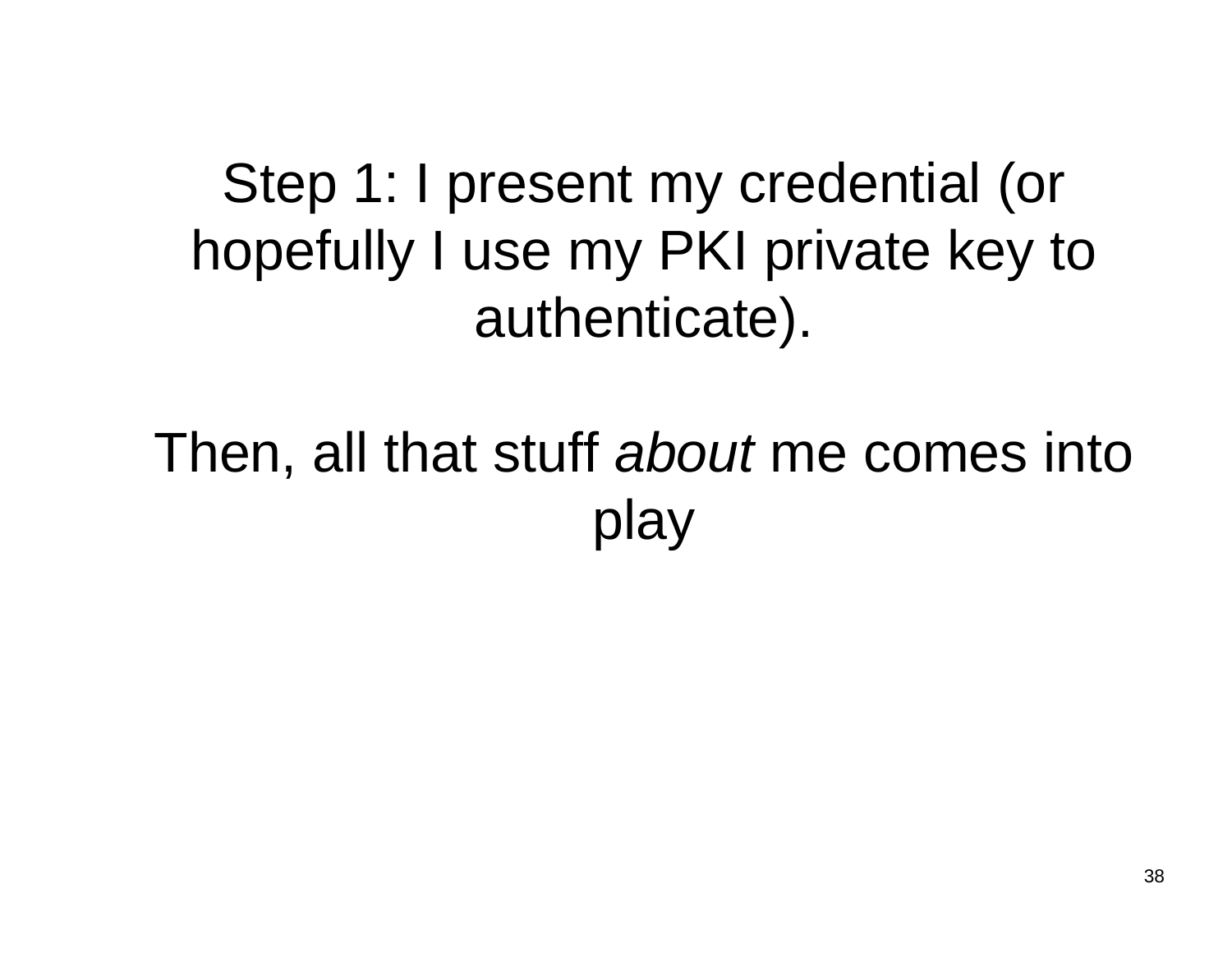## Who Knows, Who Tells the Things About Me?

# **I Do**

But if you don't know me, will you *trust* what I say?

#### **Others Do**

You *might* trust some of what *others*  say about me (attributes about me)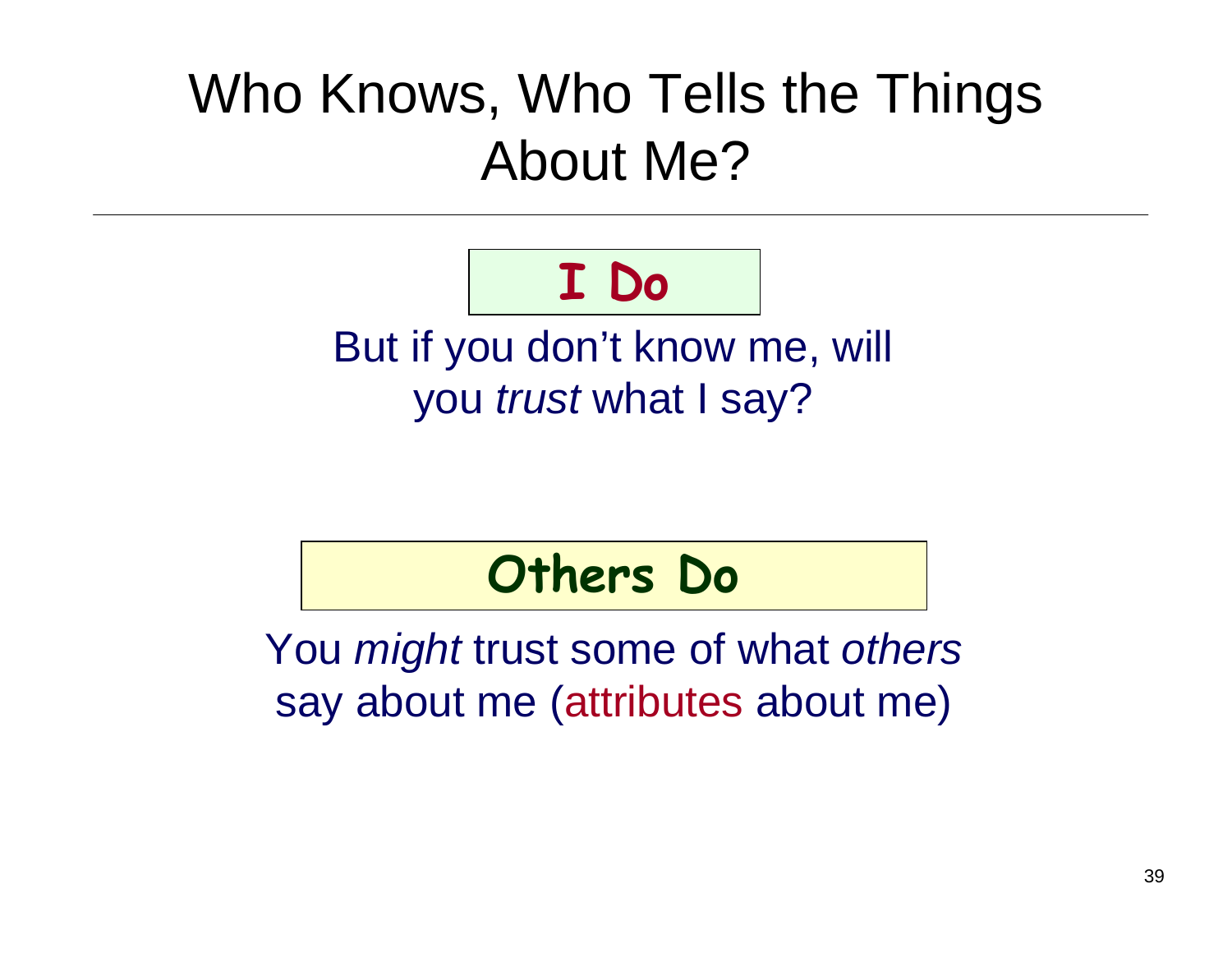#### Using Attributes About a Person, an Organization, A Service to Make A Sharing Decision



(Attribute-Based Access Control)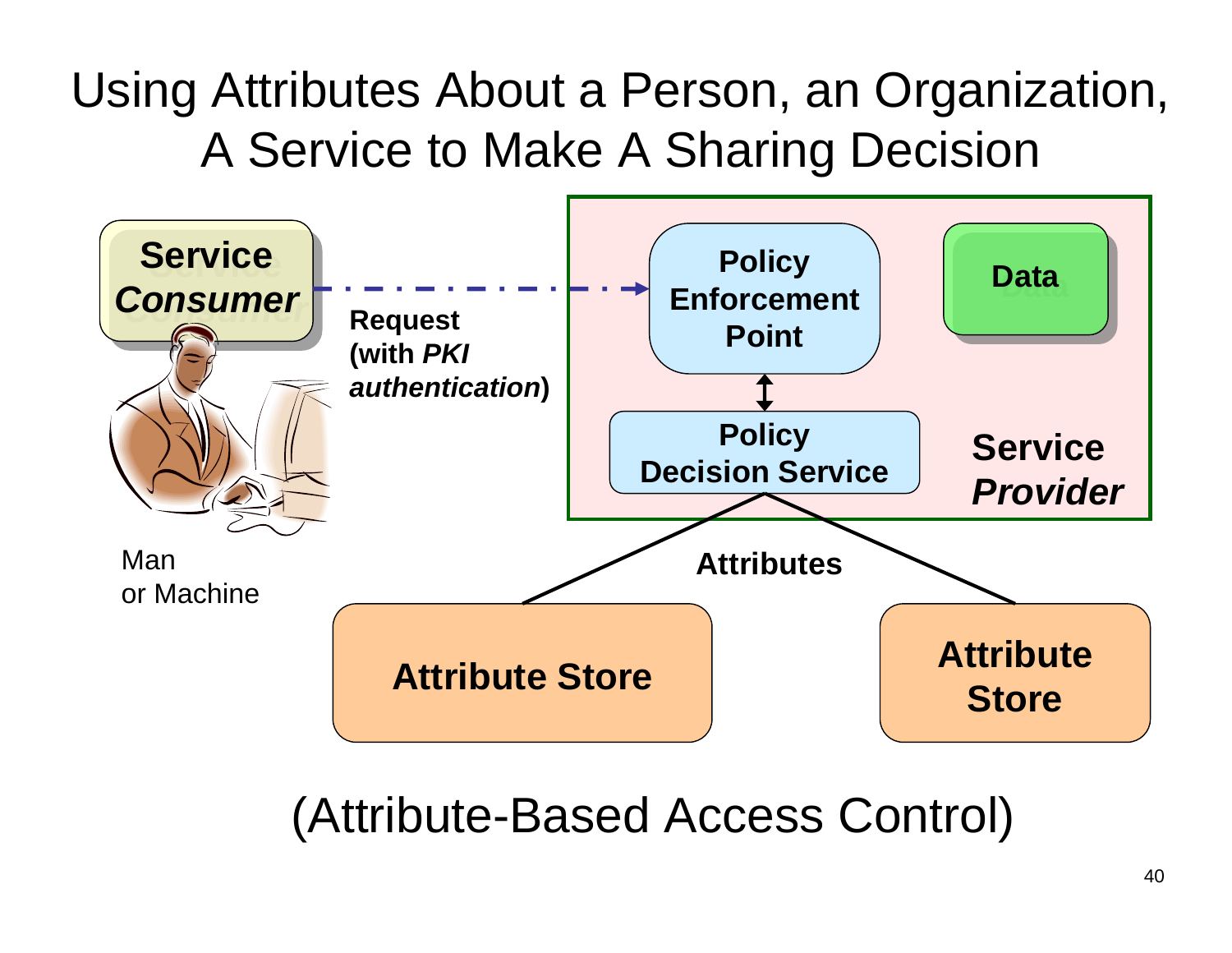### *End User Hard Problem:* Are Those Attributes Worthy of My Trust?

# (Can I Make a Good Business Decision With Them?)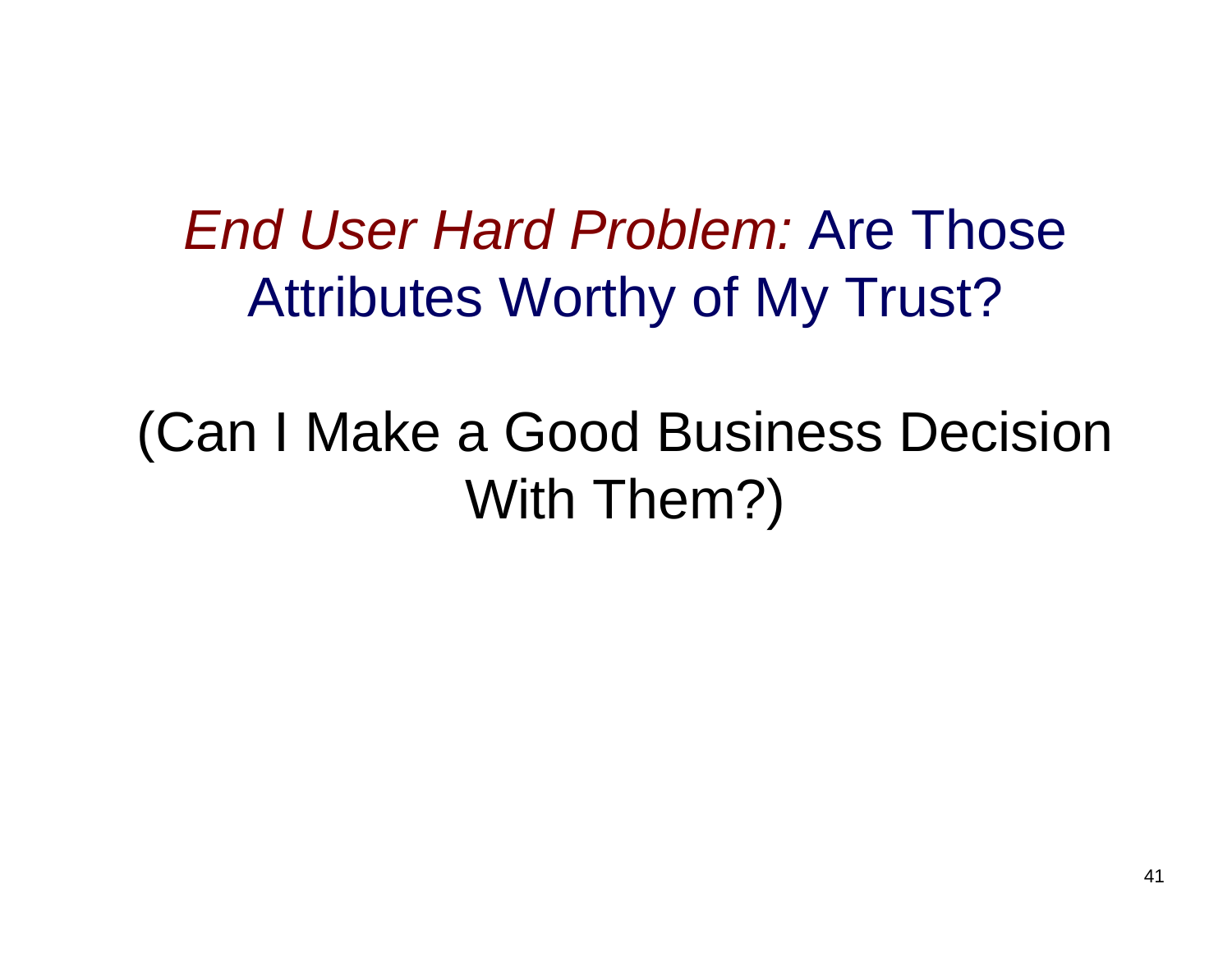**Hard Problem: Current cyber** technologies don't give end-users many useful, reliable cues so social engineering and technical attacks against end-users are easy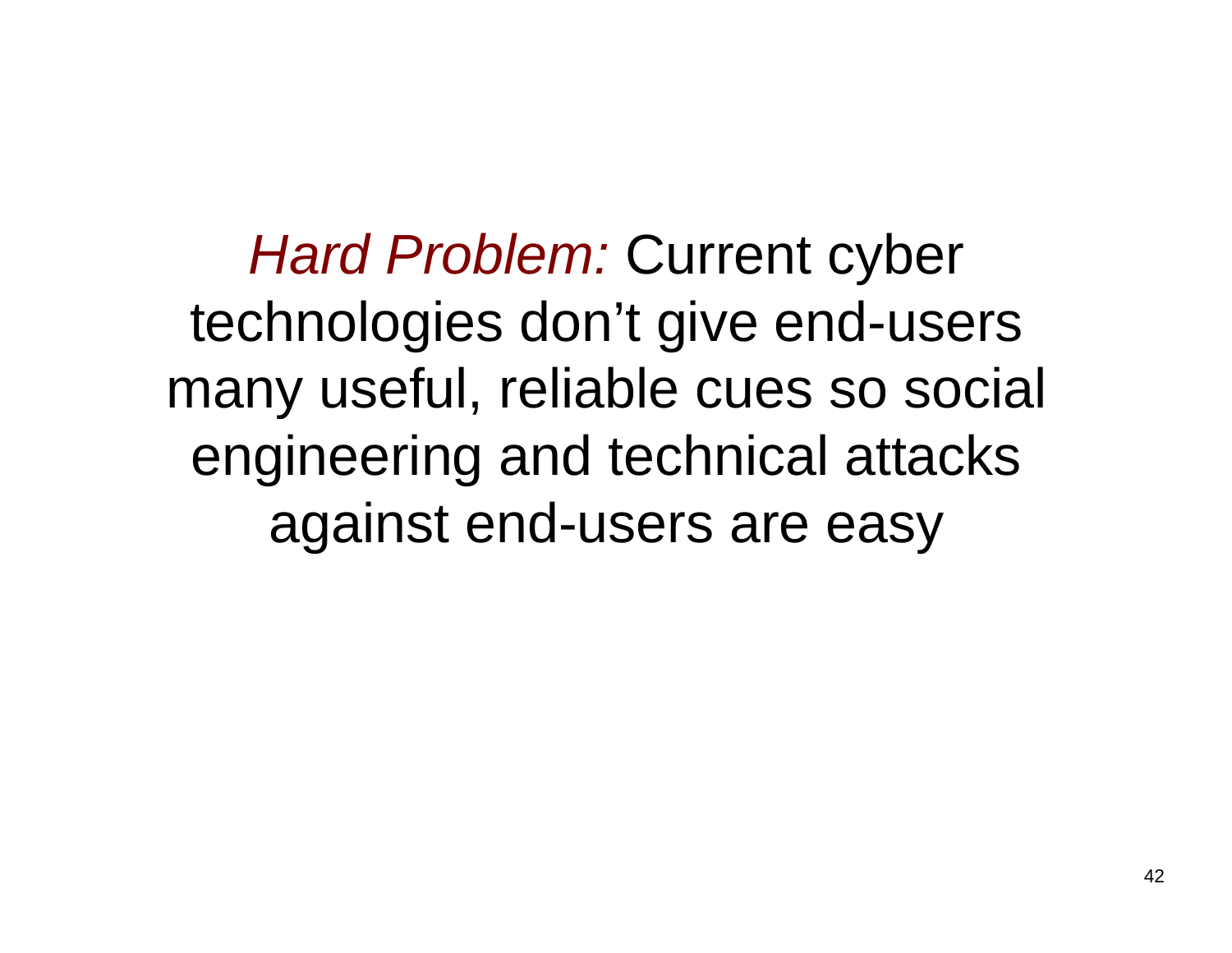# Background: Those PKI Credentials

| <b>Bill Smith</b> | A Public Key | <b>Trustworthy Third Party's</b><br><b>Signature That Binds the</b><br>Name and Key<br>Cryptographically |
|-------------------|--------------|----------------------------------------------------------------------------------------------------------|
|                   |              | A PKI Certificate /                                                                                      |

### **Increased assurance that Bill's public key is really his, and not John's or Sam's**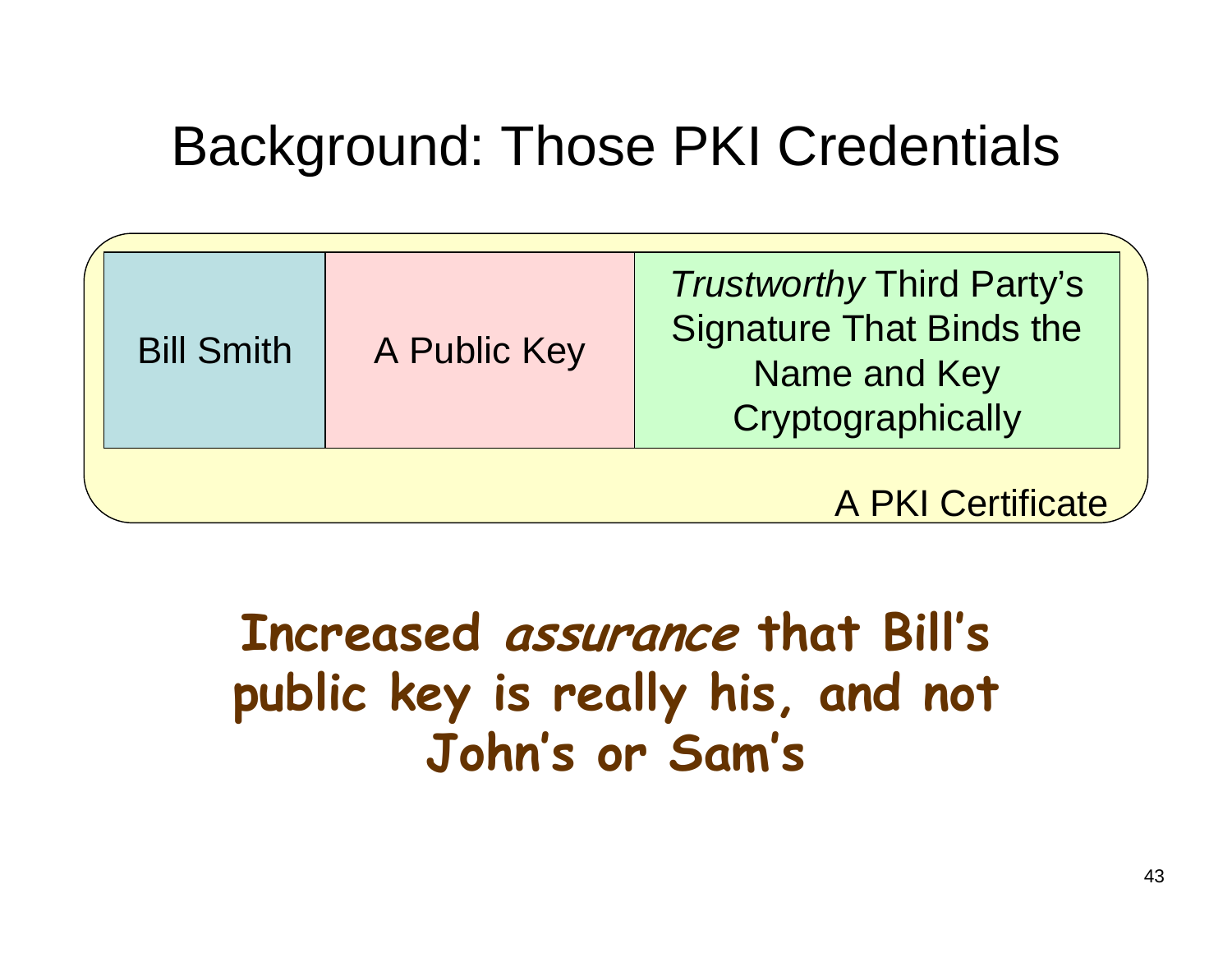## Attributes and the Directory Problem

- Tight tie between me and my public key provided by my PKI cert (and by careful design of the issuance process)
- *Hard Problem:* **Where's the tight tie between me (my name or some other unique identifier) and an attribute about me?**
- *Hard Problem:* **Who is authoritative** for particular information about me?

How does a relying party know that my How does a relying party know that my credit score, my clearance, my role, my credit score, my clearance, my role, my grades, are really mine? grades, are really mine?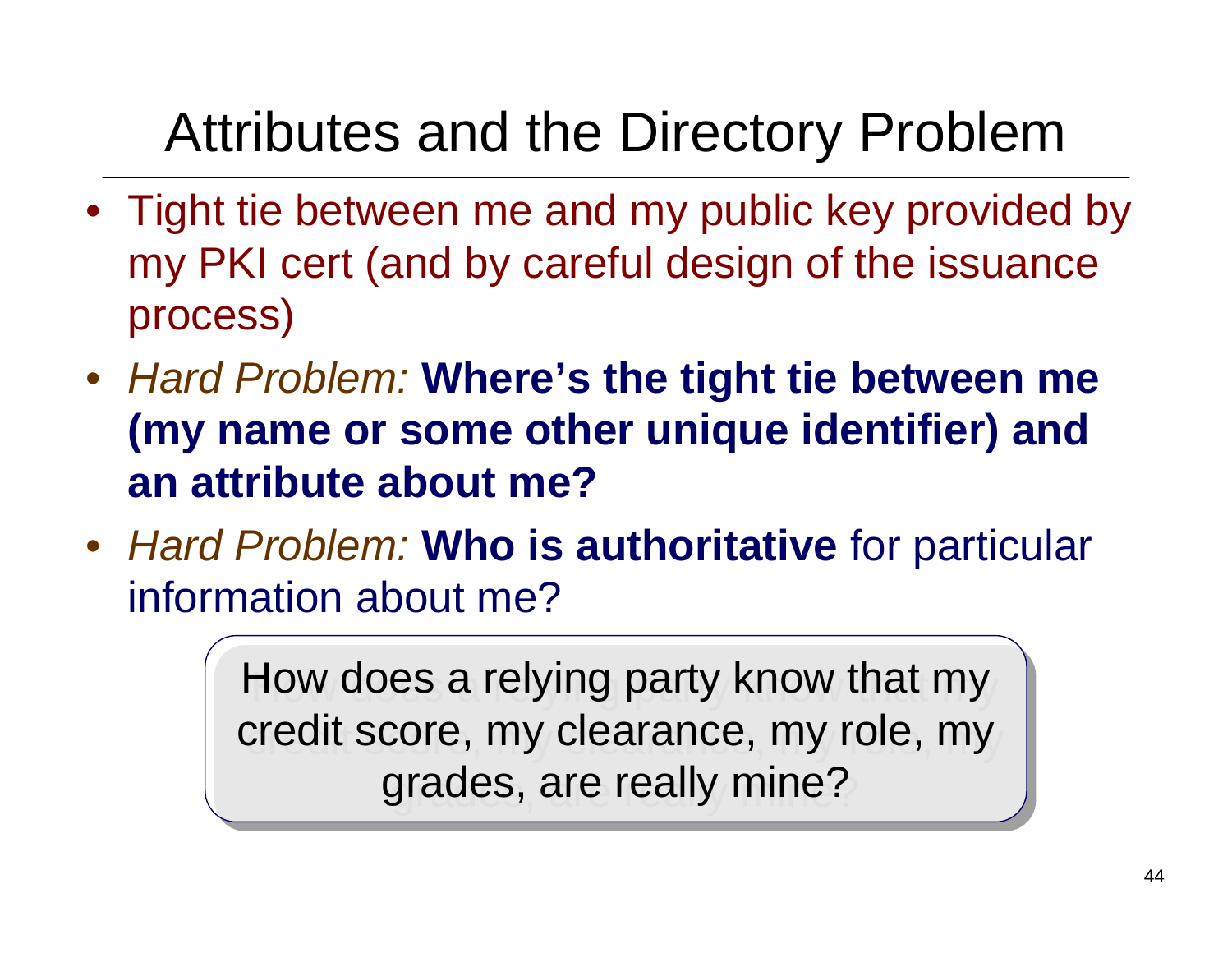# It Gets Harder the Farther From DoD I Go

- Getting authoritative information is harder
- Getting tamper resistant/tamper evident information is harder
- Understanding the reliability of third parties who will vouch for attribute information is harder
- •Etc…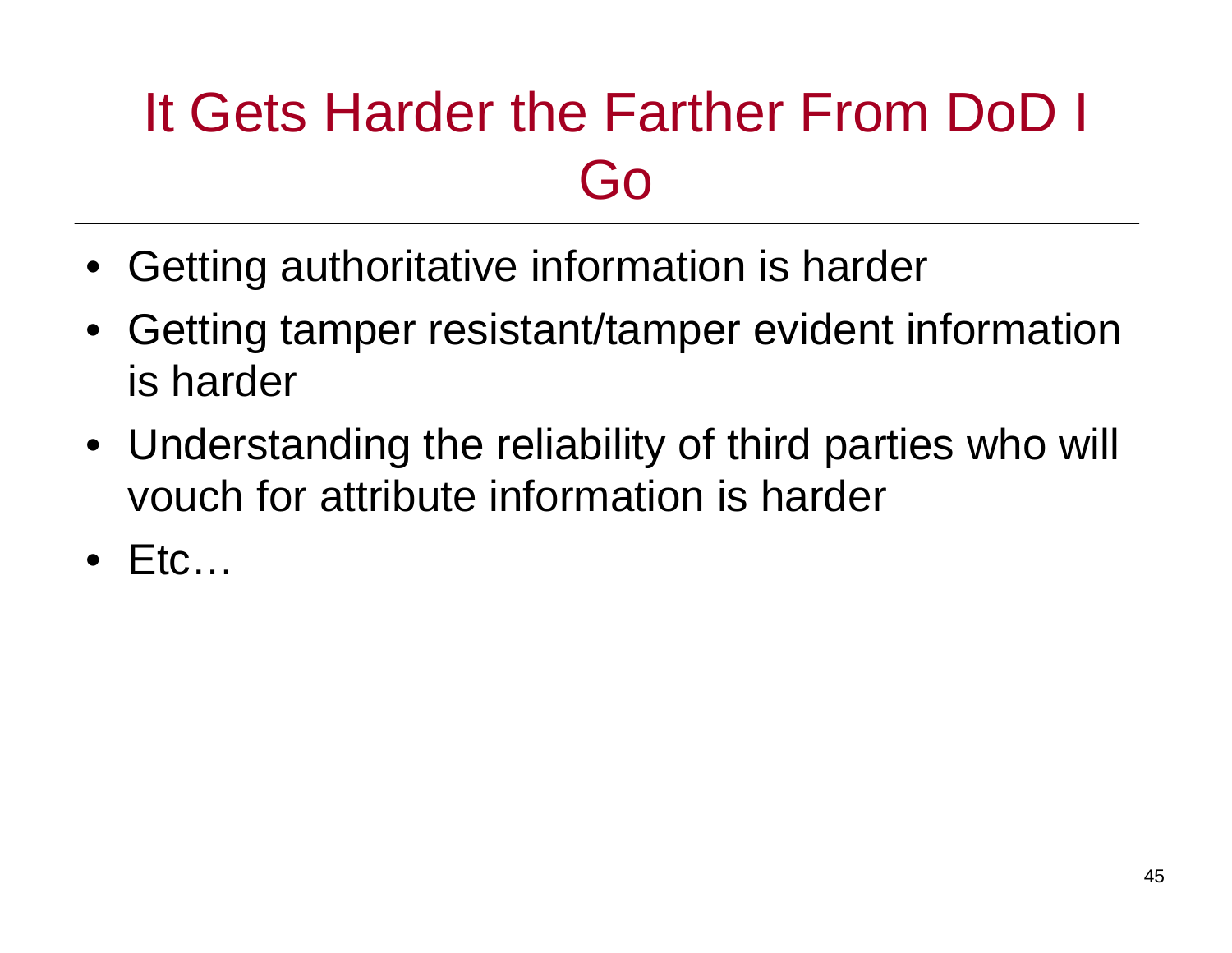*Hard Problem:* How Do I Use Combinations of High Quality and Lower Quality Data to Make an Access Control Decision?

# *Fuzzy* Attribute-Based (or Other) Access Control?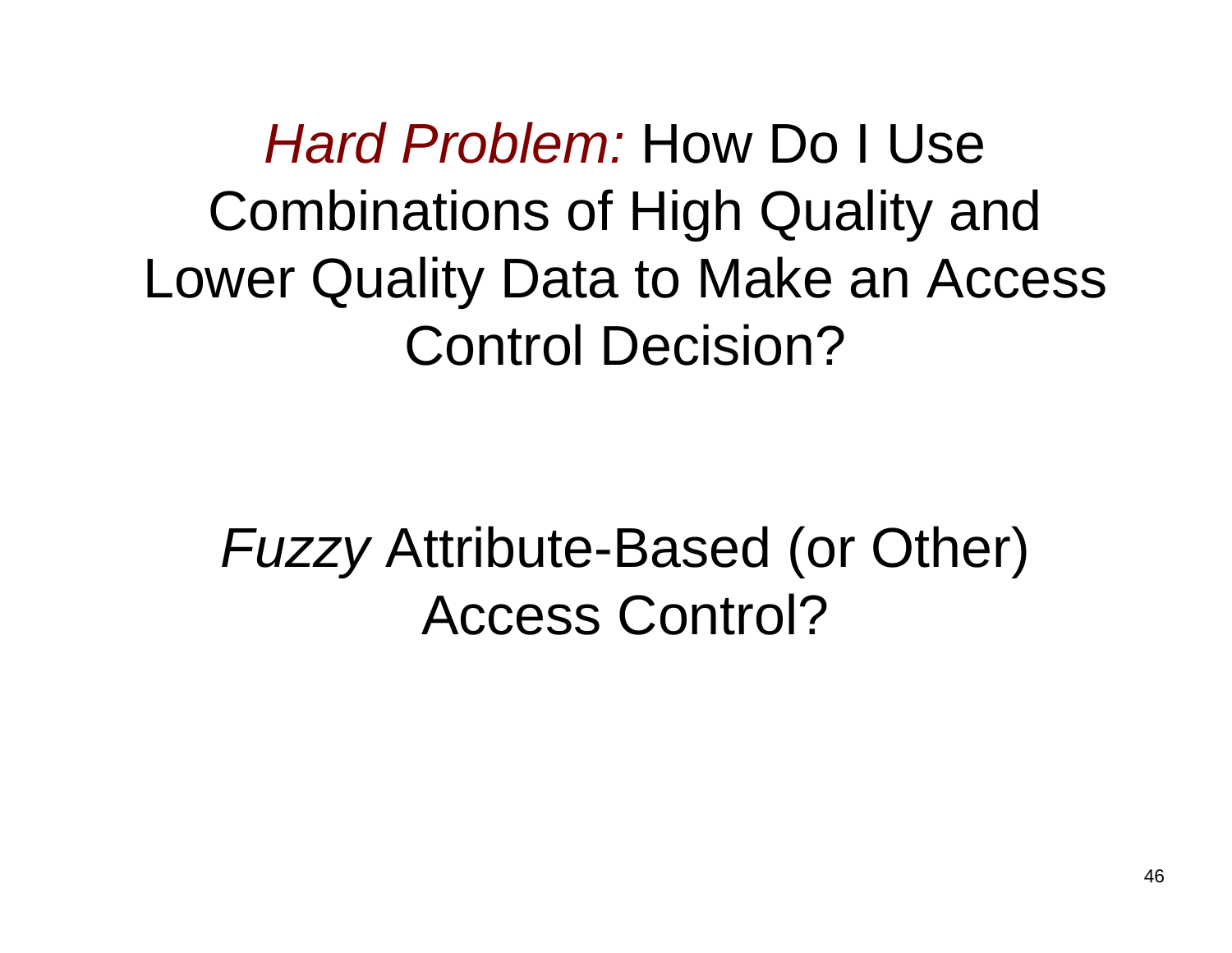## What About Fuzzy Attributes?

• We "add-up" answers to questions in real life. We make decisions based on a pattern of answers & patterns of experience

So, can we structure our systems so that a pattern of answers, possibly from many sources, adds up to something stronger than any of the answers themselves?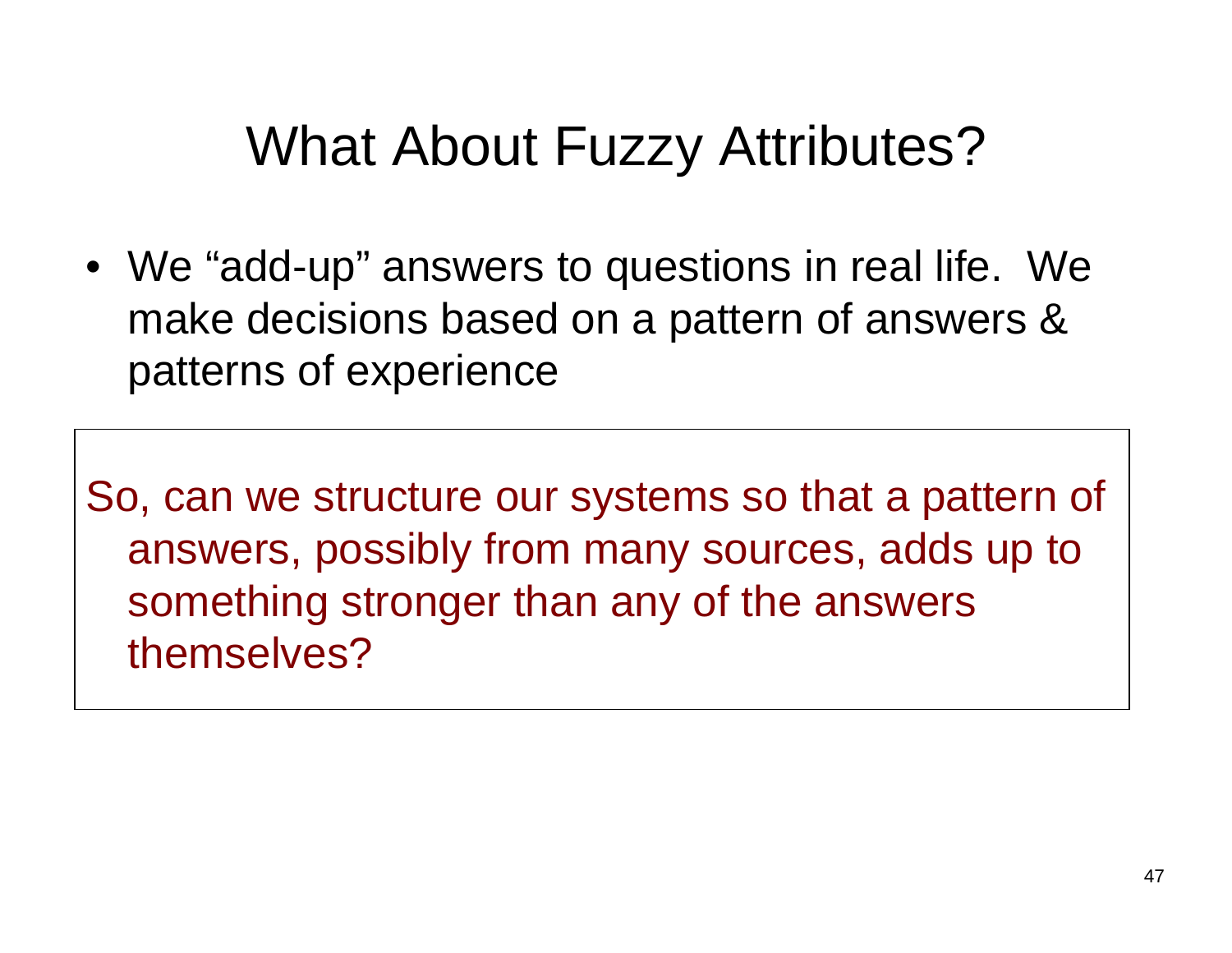*More General Hard Problem:* How do we *quickly* establish *sufficient* trust between/among partners (in spite of the anonymity and the uncertain integrity of cyber space) to get work done?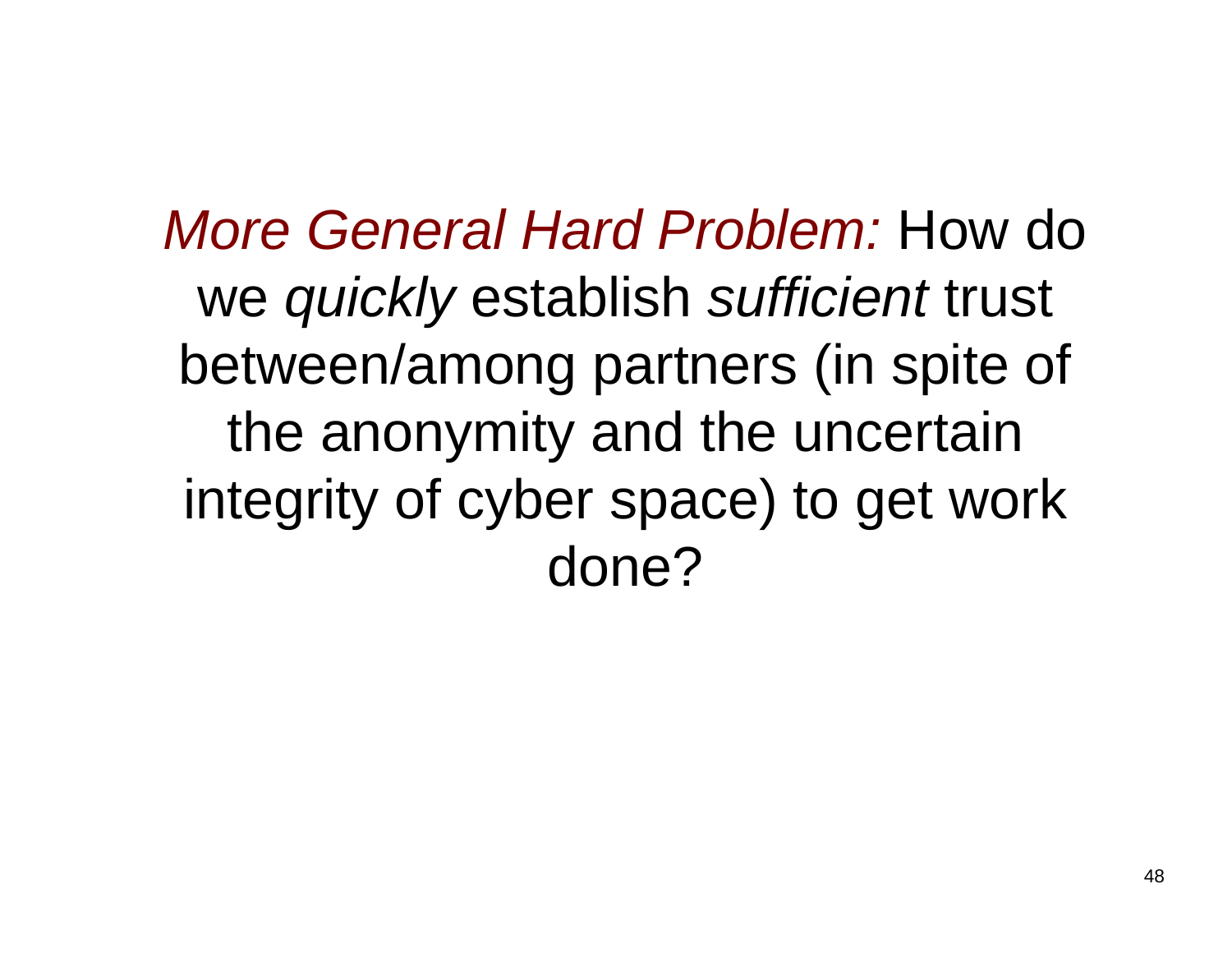Sharing & Application Agility:

DoD Is Moving To The *Service Oriented Architecture* For Many Functions

Loosely coupled so innovation at the pace of each service provider. Business processes developed fast, especially if only need to compose existing services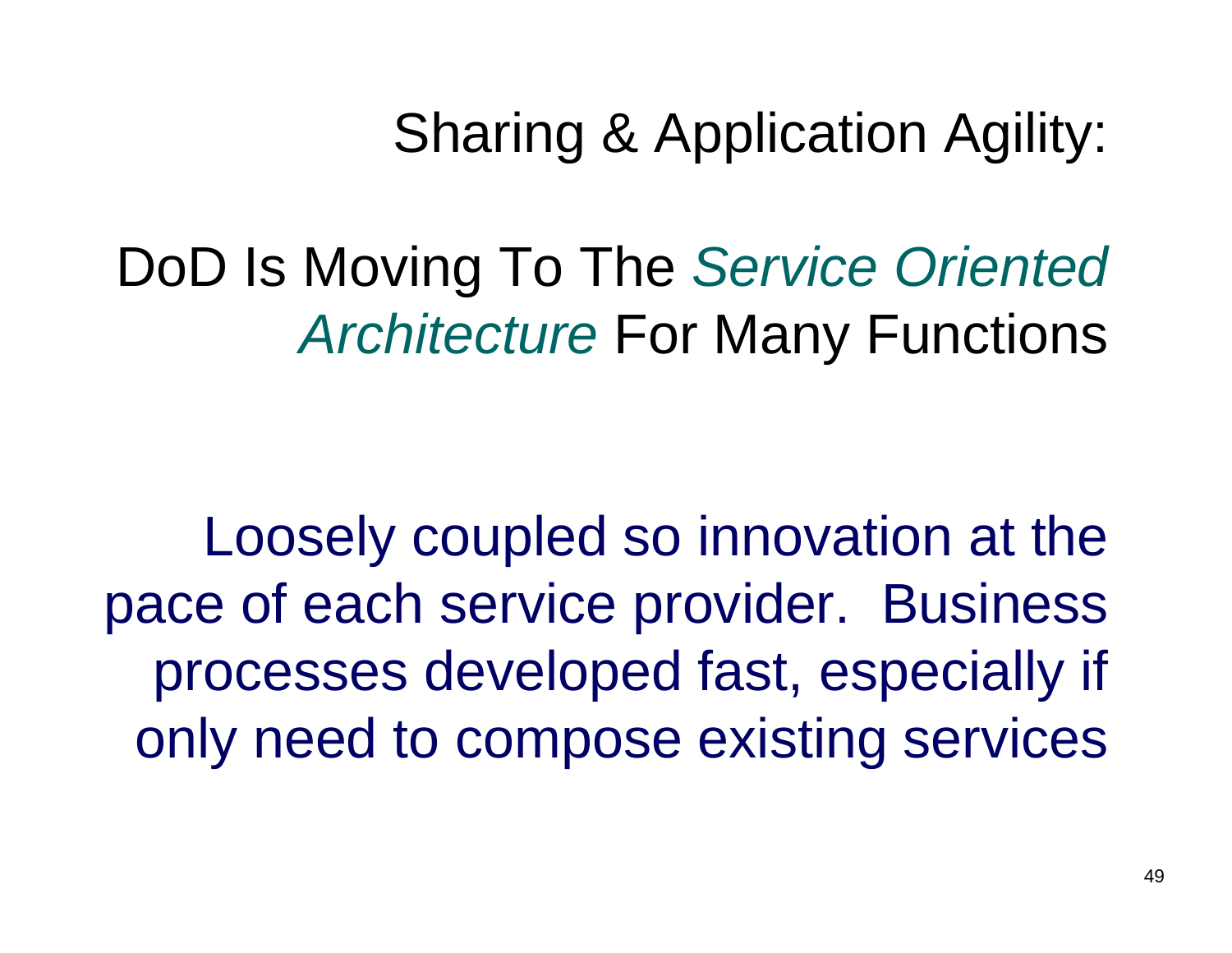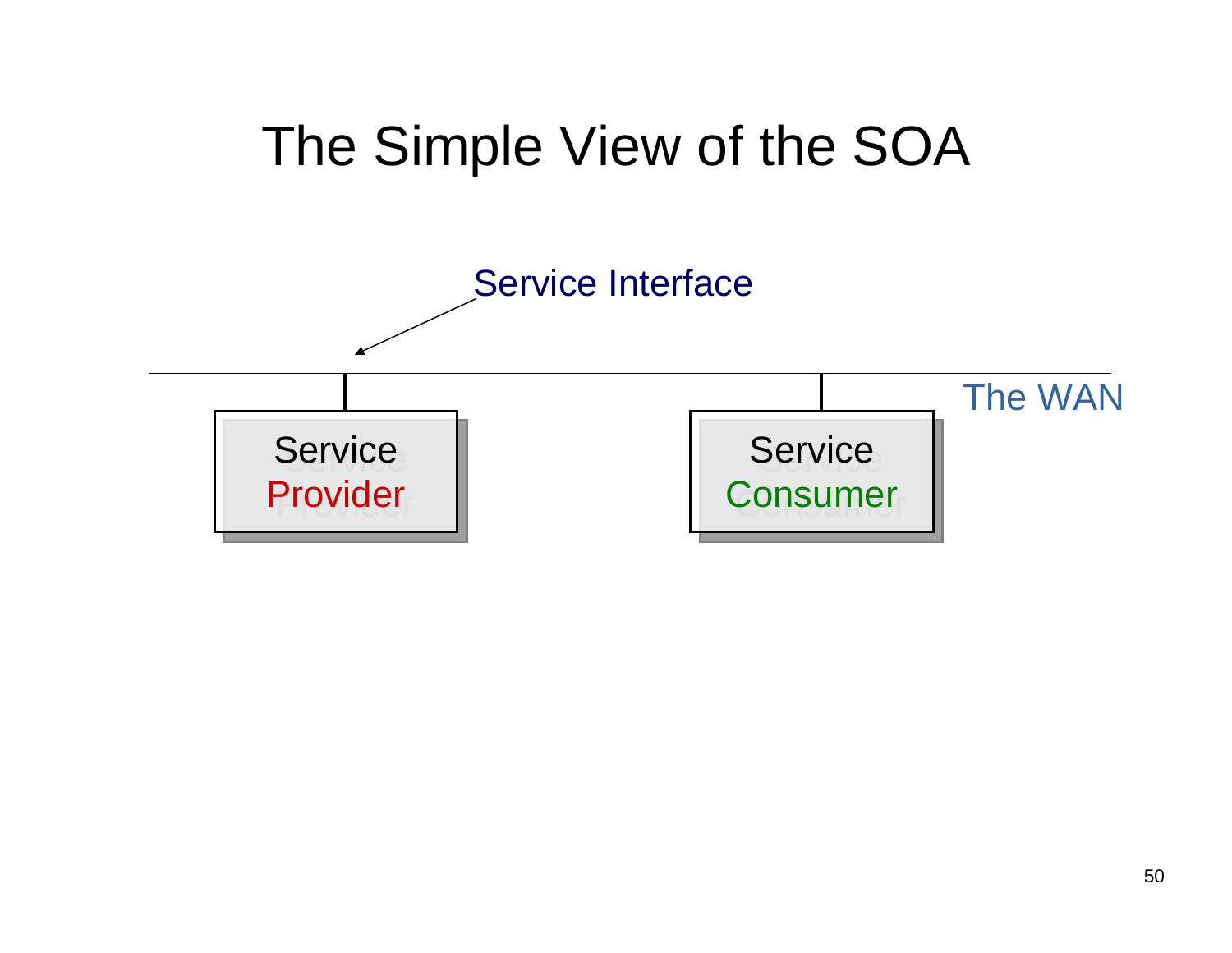### Composition of Services into an Application

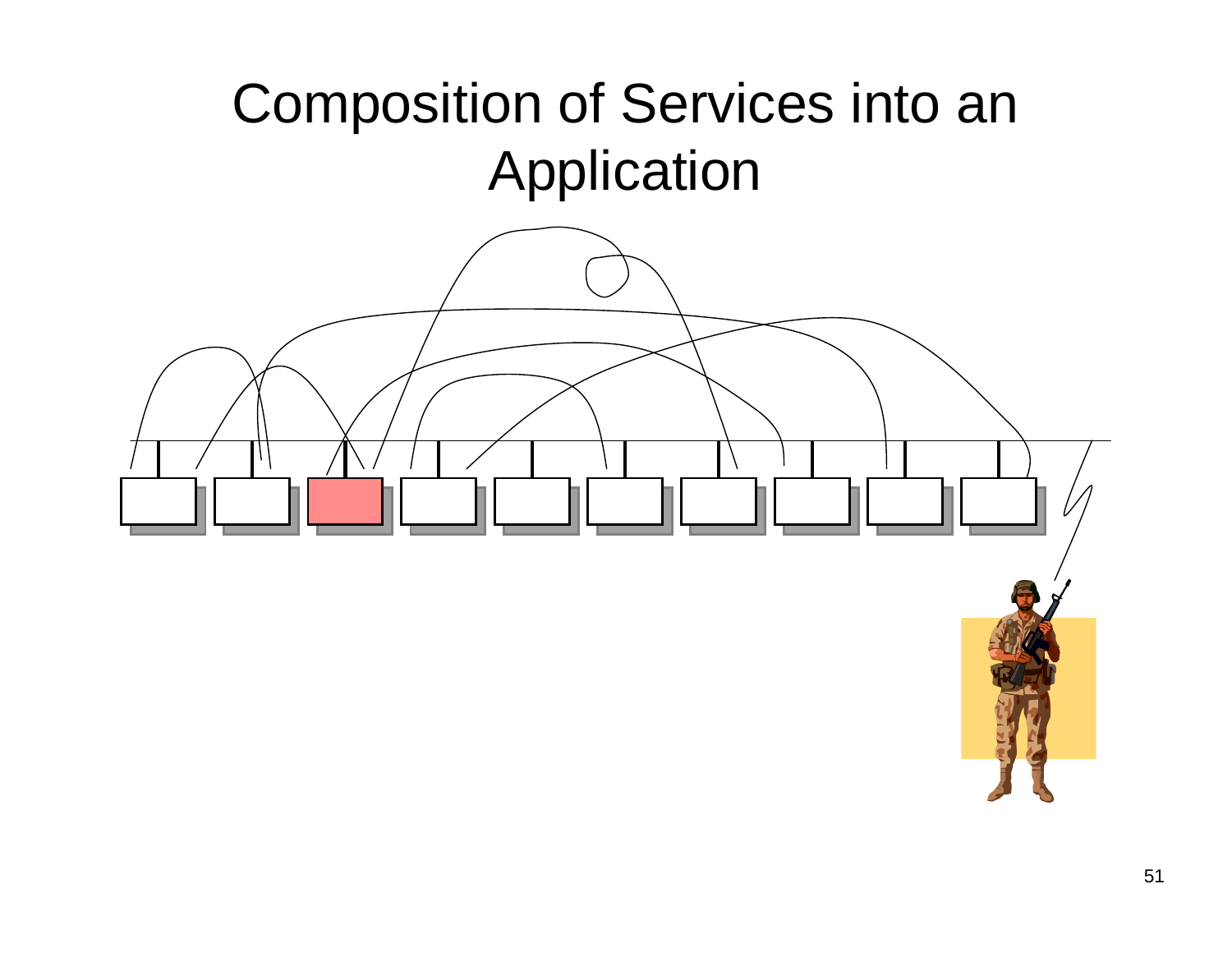### Many Service Providers

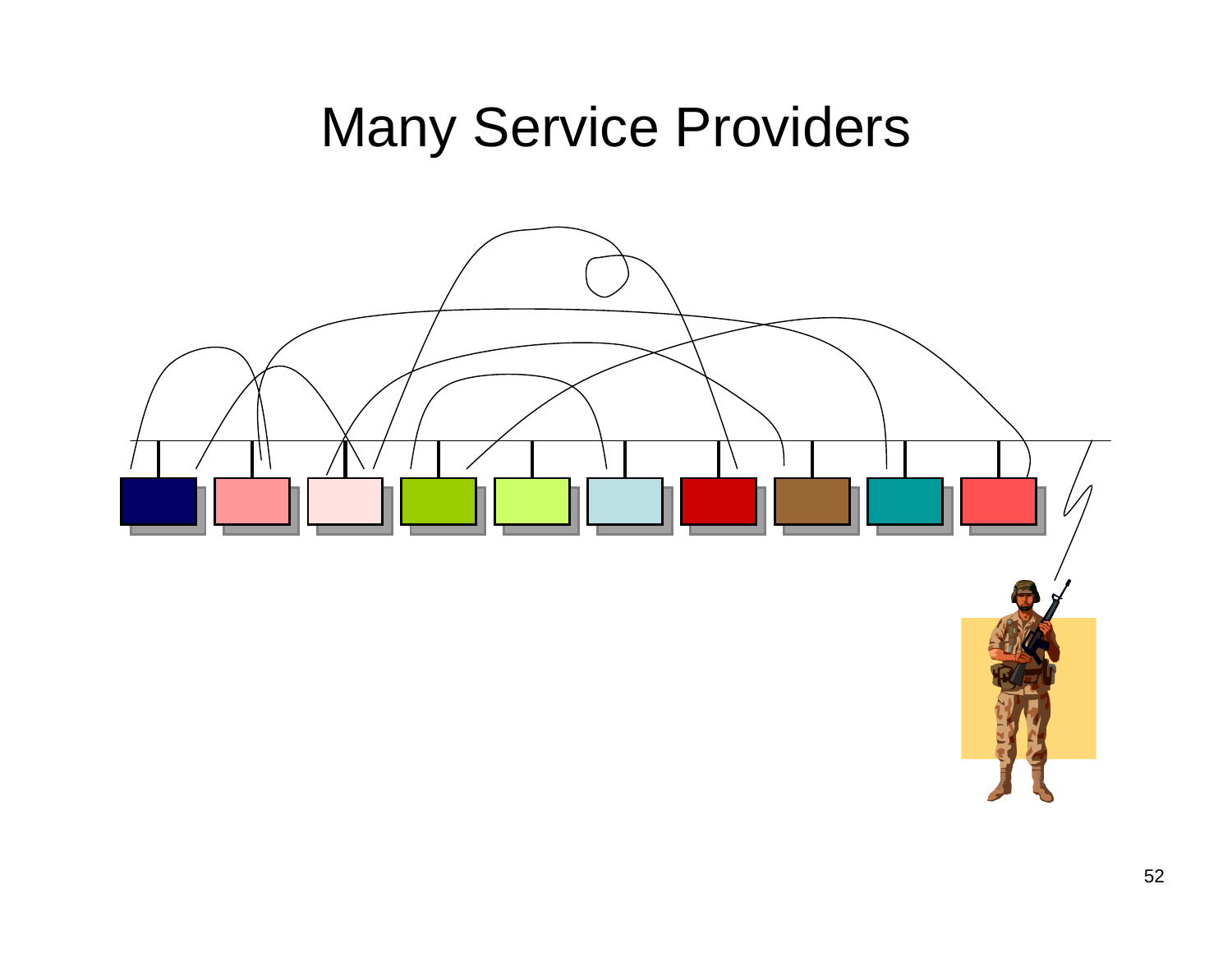*Hard Problem:* Developing, composing and operating for dependability in the face of cyber attack (and in the face of the many possibly independent service providers)

*Related Hard Problem*: Ditto for dependability, accuracy, performance, etc., in the face of normal operations (how to we understand and manage these properties?)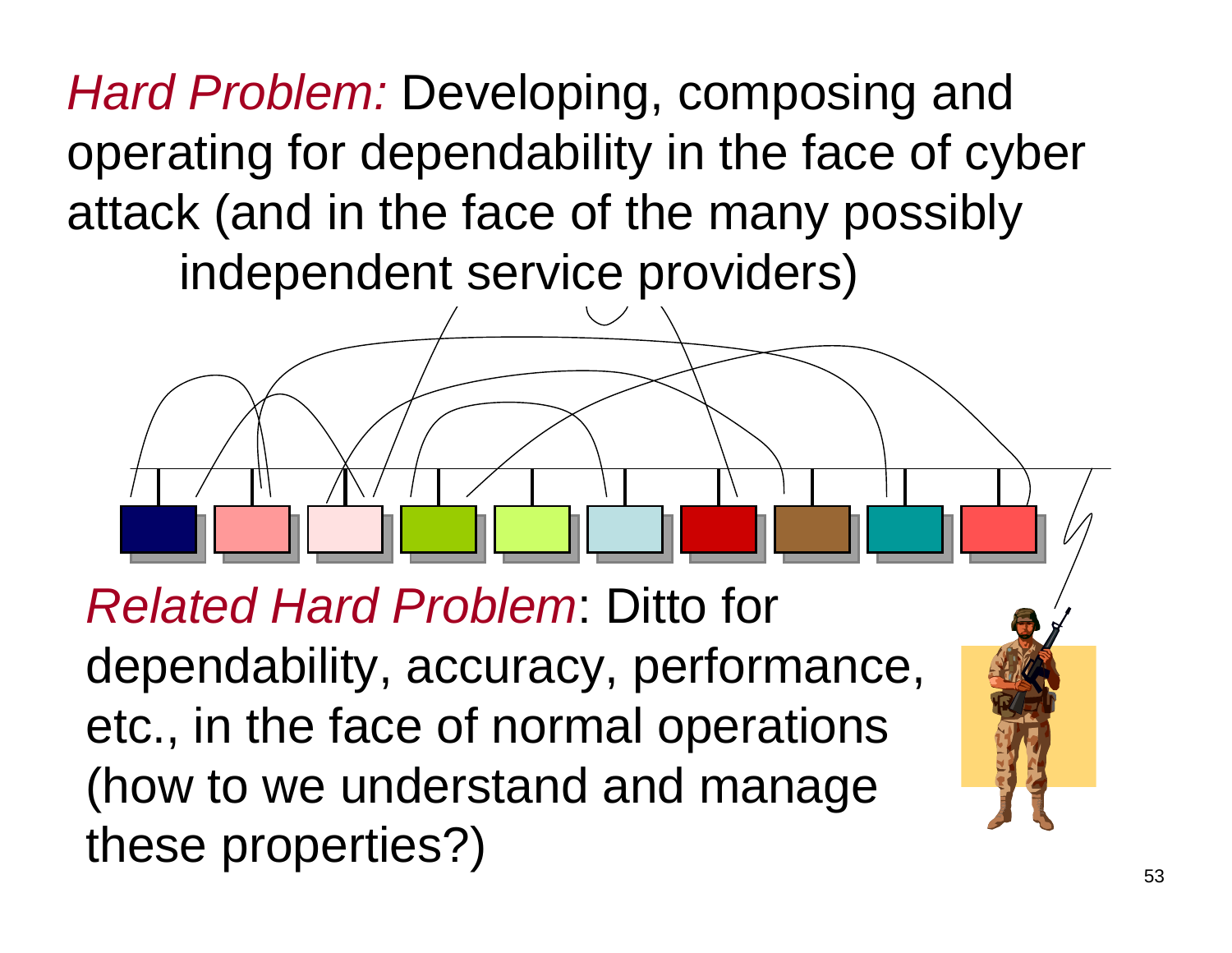### *Related Hard Problems*:

1. If there is only one human in this SOA picture, how does each service determine the human is really the entity on whose behalf service is being requested, and how does it make an (attribute based?) access control/service provisioning decision.

2.Can we assure each service provider that that service provider's policy is being followed?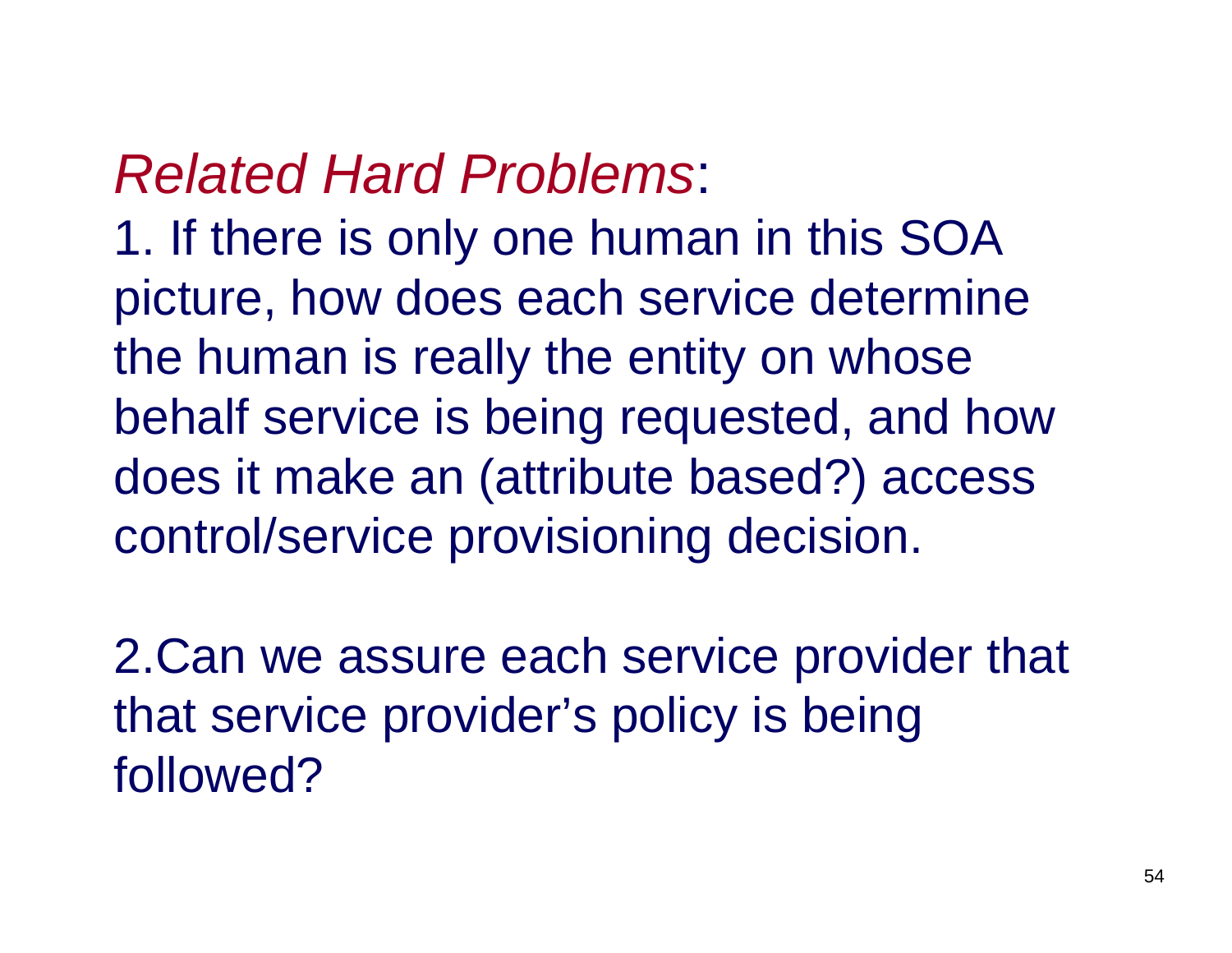# What's Behind the Service Interface?

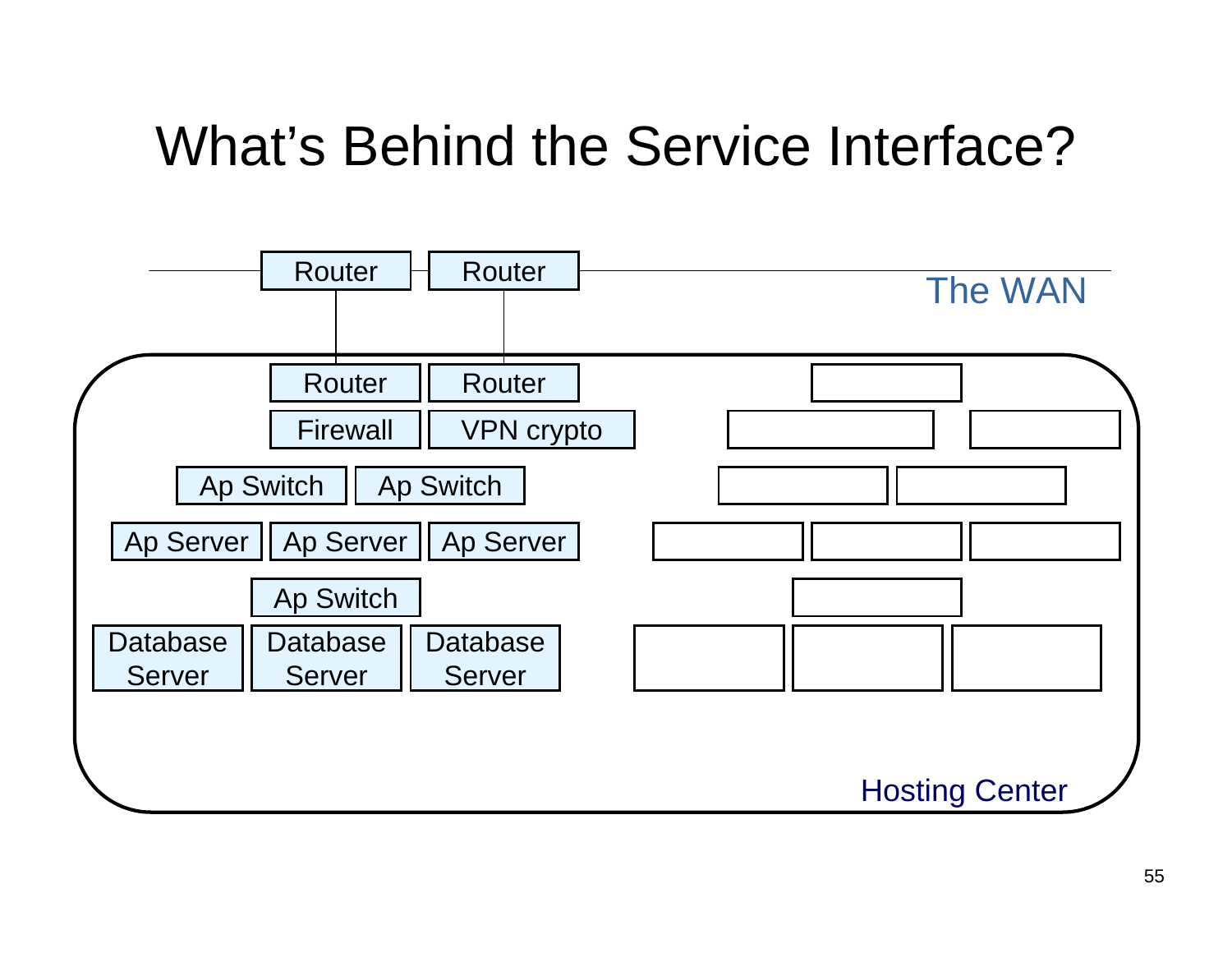*Problem*: How Does Identity, Credentialing, Composition, etc. Work and What Can I Trust When All of This Stuff is Virtualized?

(Maybe This Isn't A Problem)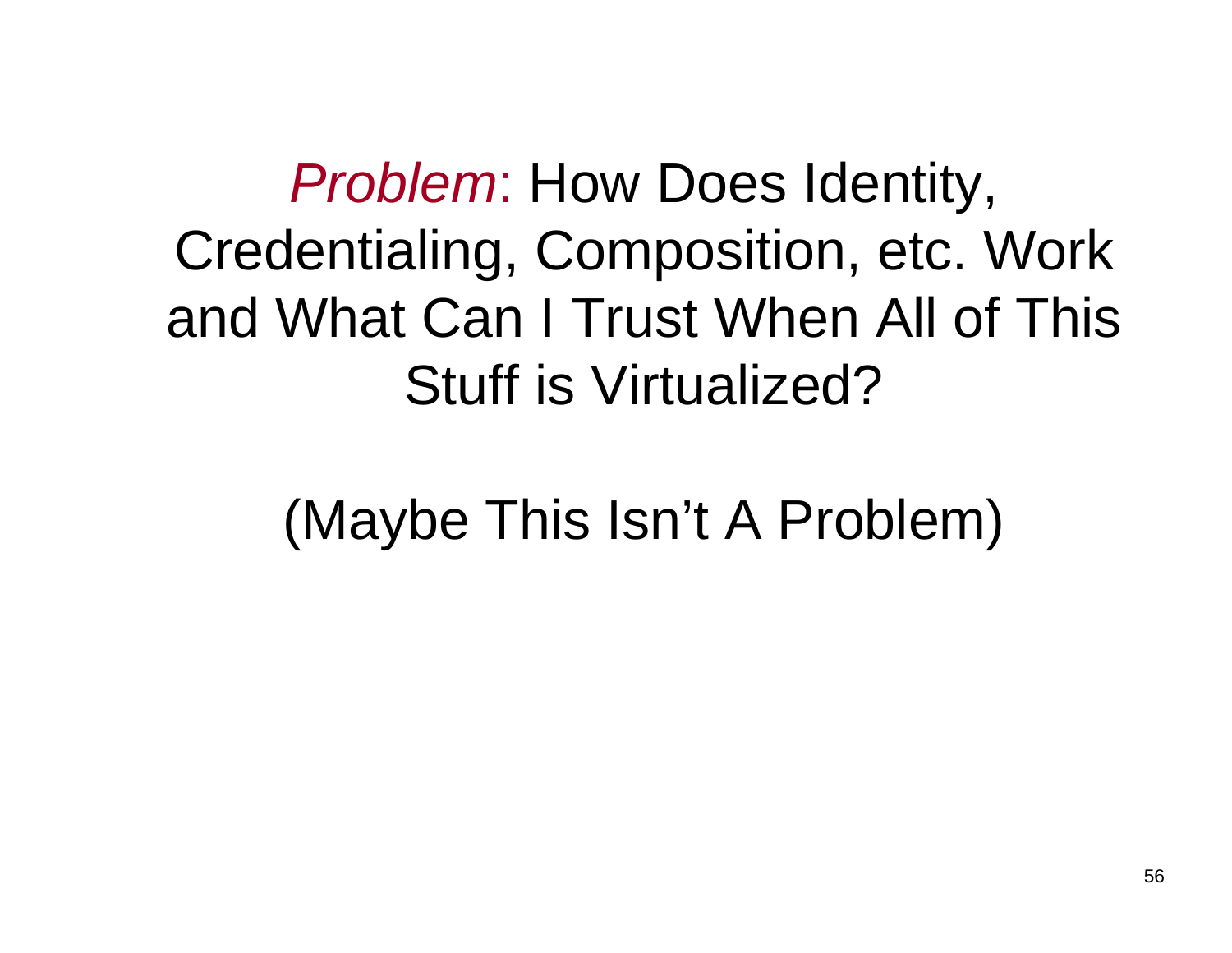*Hard Problem:* Fragility Avoidance as We Deploy All of This Security Stuff (Remember Our Customers)

(CAC PIN reset and my trip from southwestern PA to Camp Dawson WV)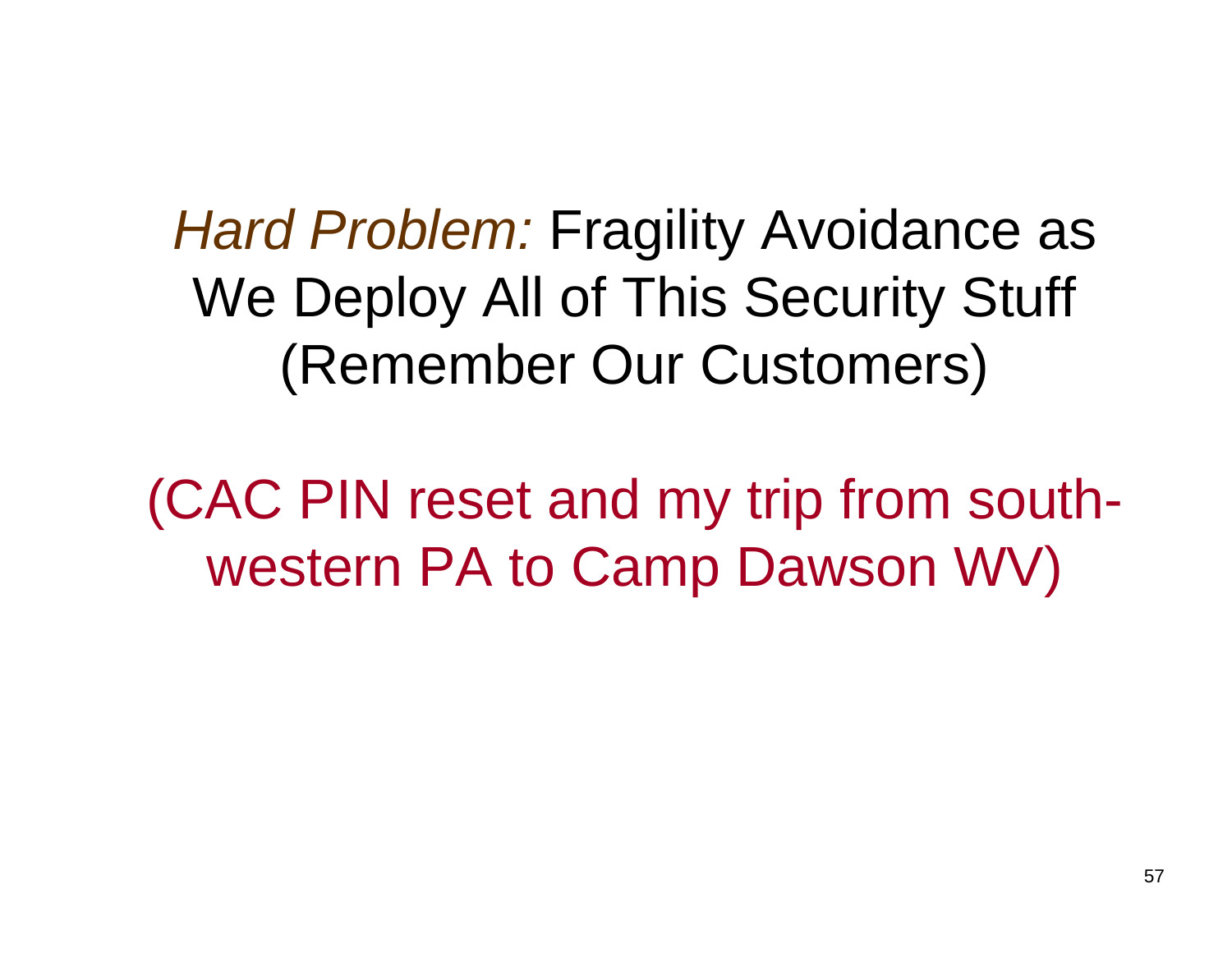# **Hard Problem: The Network Is Converging**

Who do you call when the everything-over-IP network is down? How did you do that again?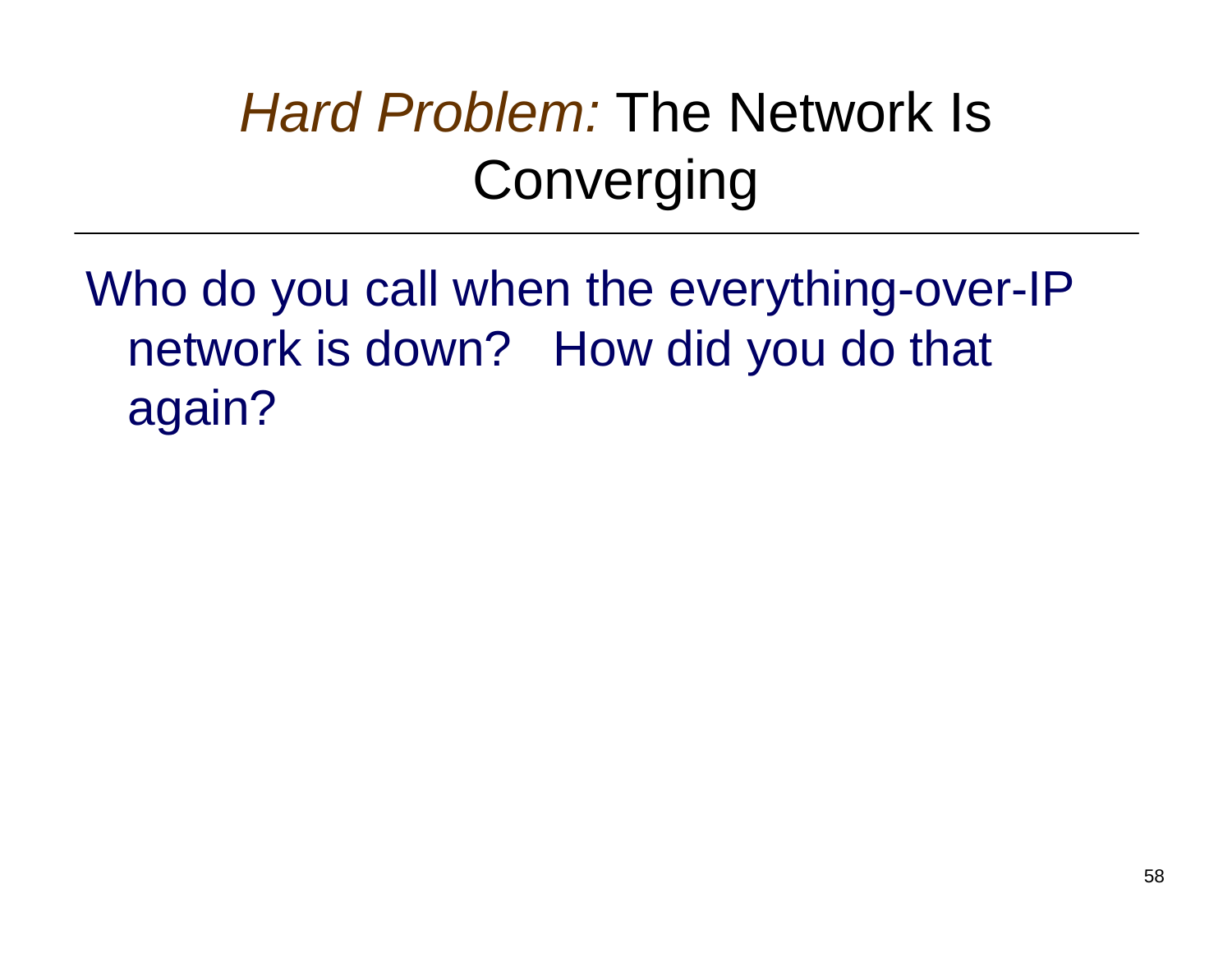### Incident & Attack Detection, Diagnosis, and Reaction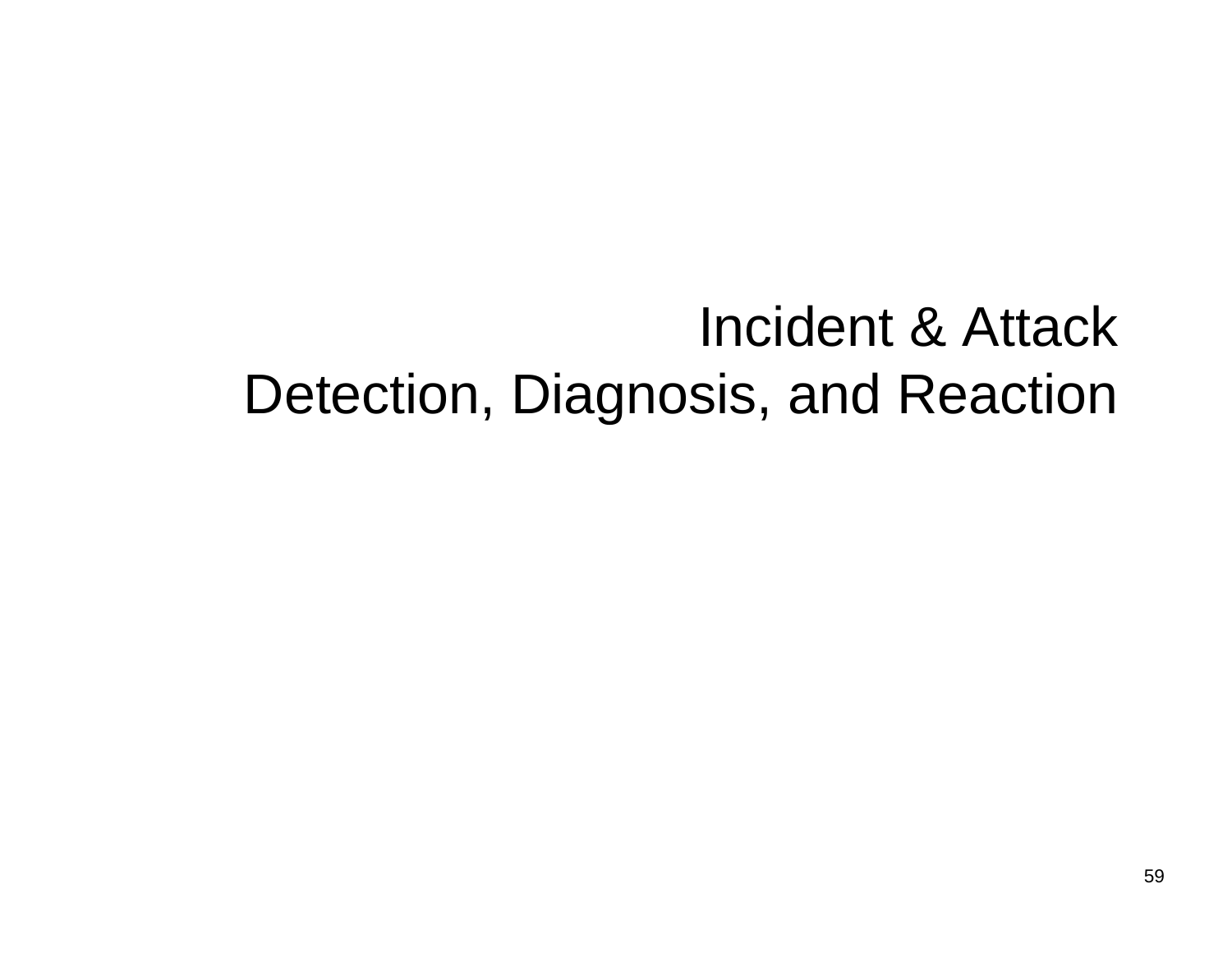# Context for NETOPS

- •DoD is really big, really complicated, and really mobile
	- and the state of the 7 million things with IP addresses for instance
	- and the state of the Everything has huge quantities of software and incredibly complicated hardware in it
- We're executing missions with thousands of partners who also have complicated organizations and infrastructures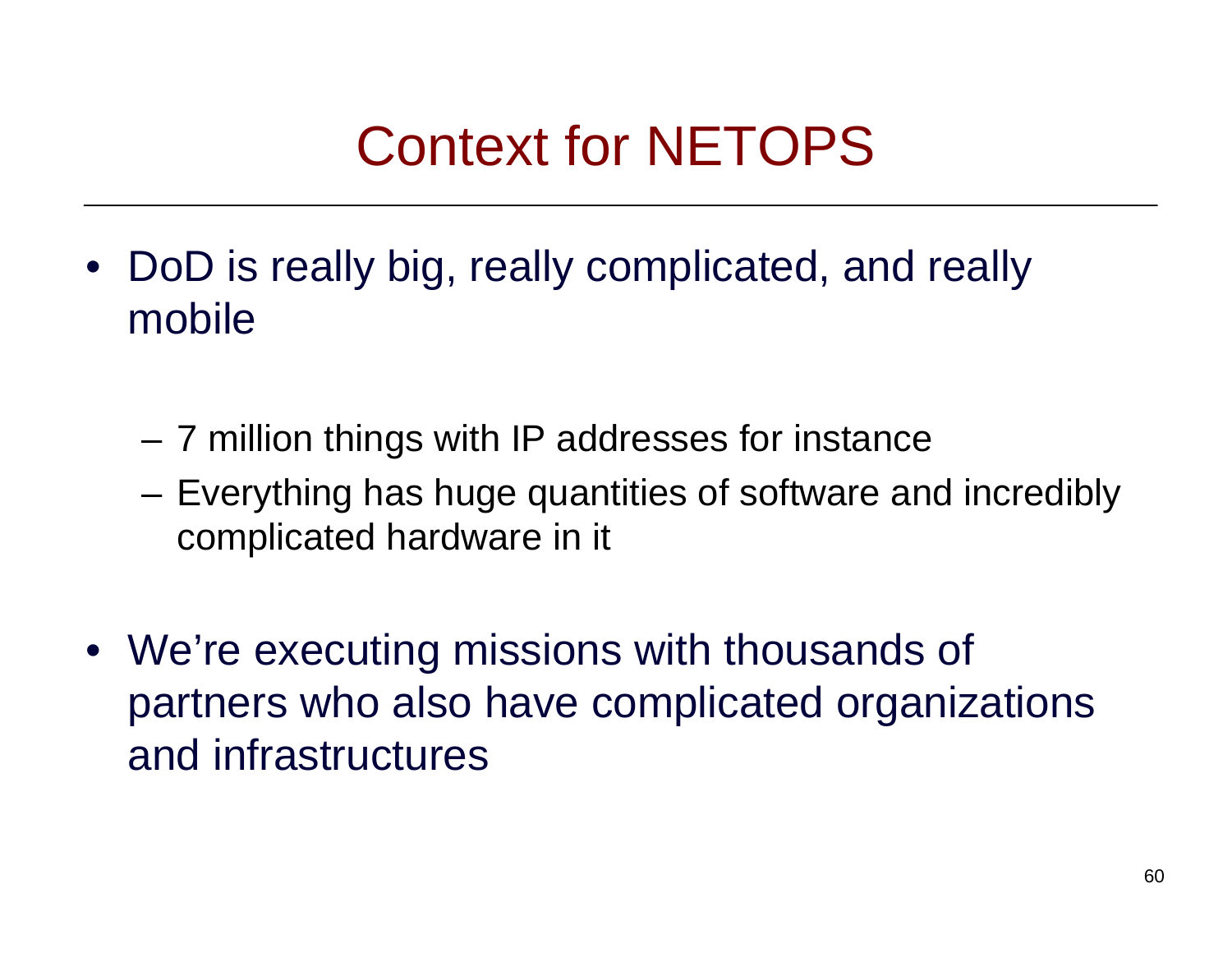*Hard Problem:* How Do We Ensure the Information Infrastructure Is Properly Supporting All (or the most important) Missions?

*Related Hard Problem:* How do we spot, diagnose, and do something about problems, especially cyber attacks in this infrastructure?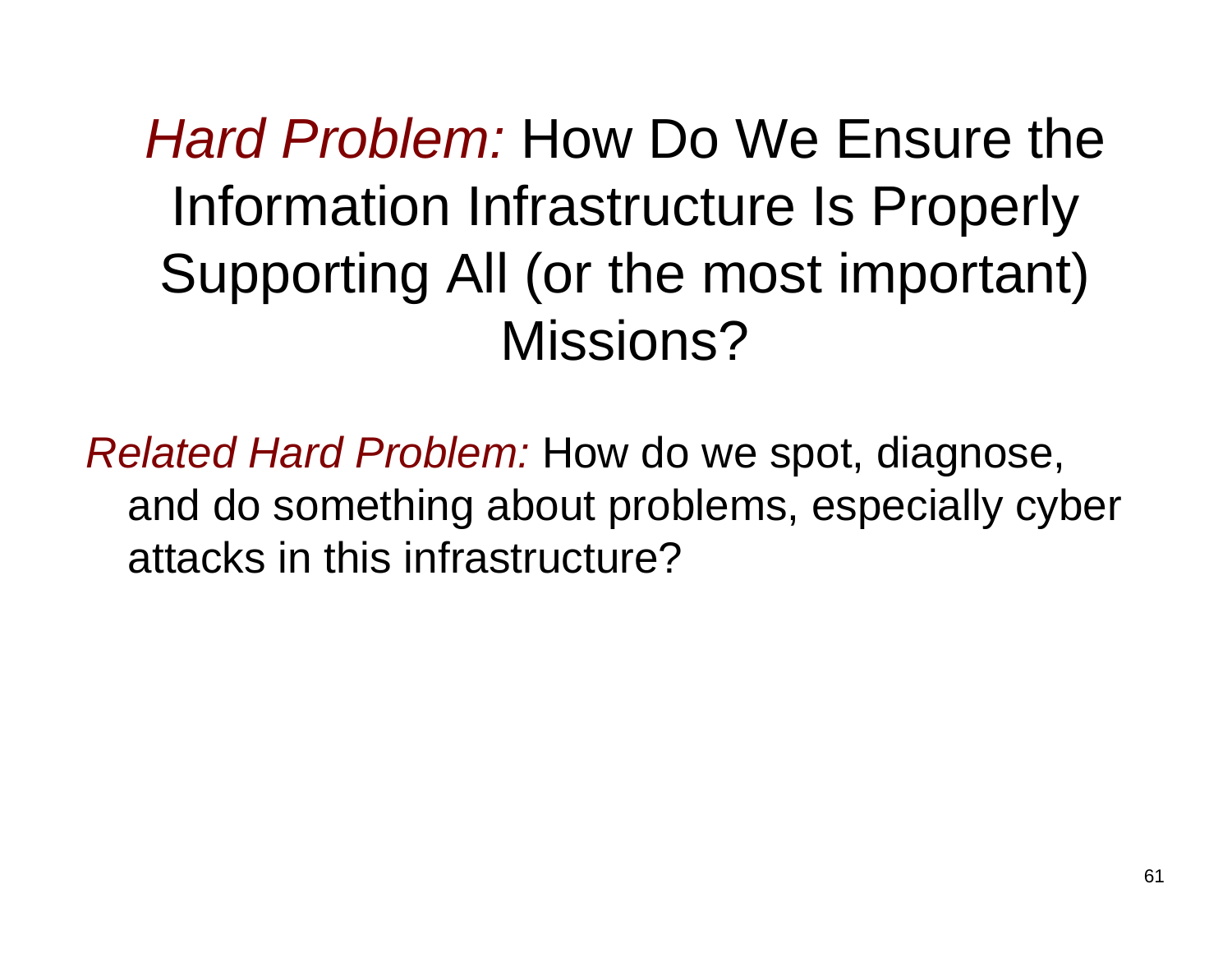# **Hard Problem: (The Computer Network)** Defense Process)

- **Detect** the incident or attack or problem (hopefully before it's launched)
- **Diagnose** what's going on
- **Develop militarily useful courses of action**
- **Pick** one
- **Execute** it

*All* in militarily useful time

- Then **follow up**
- Across all pieces/parts and all organizations that make up a mission thread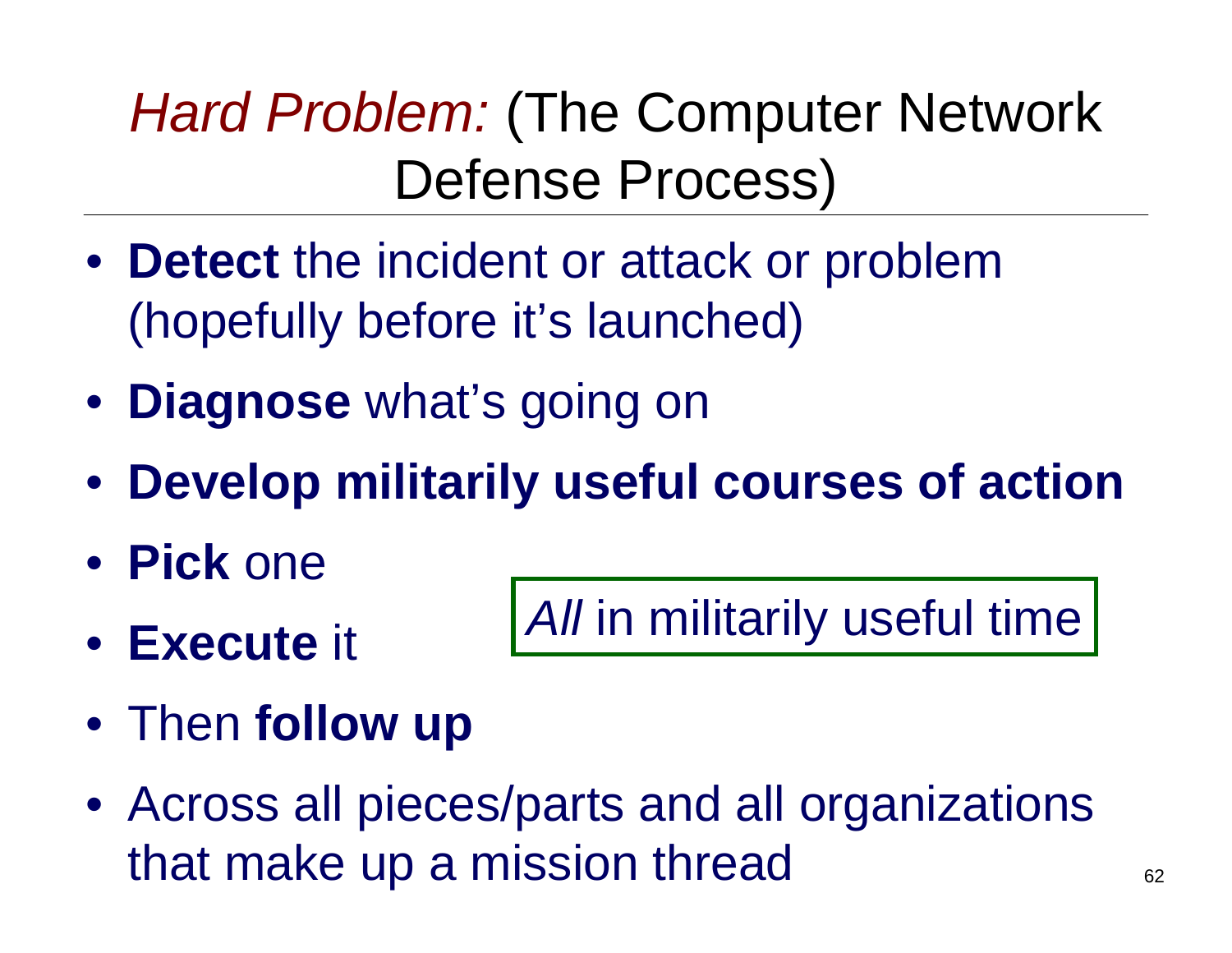### To Summarize…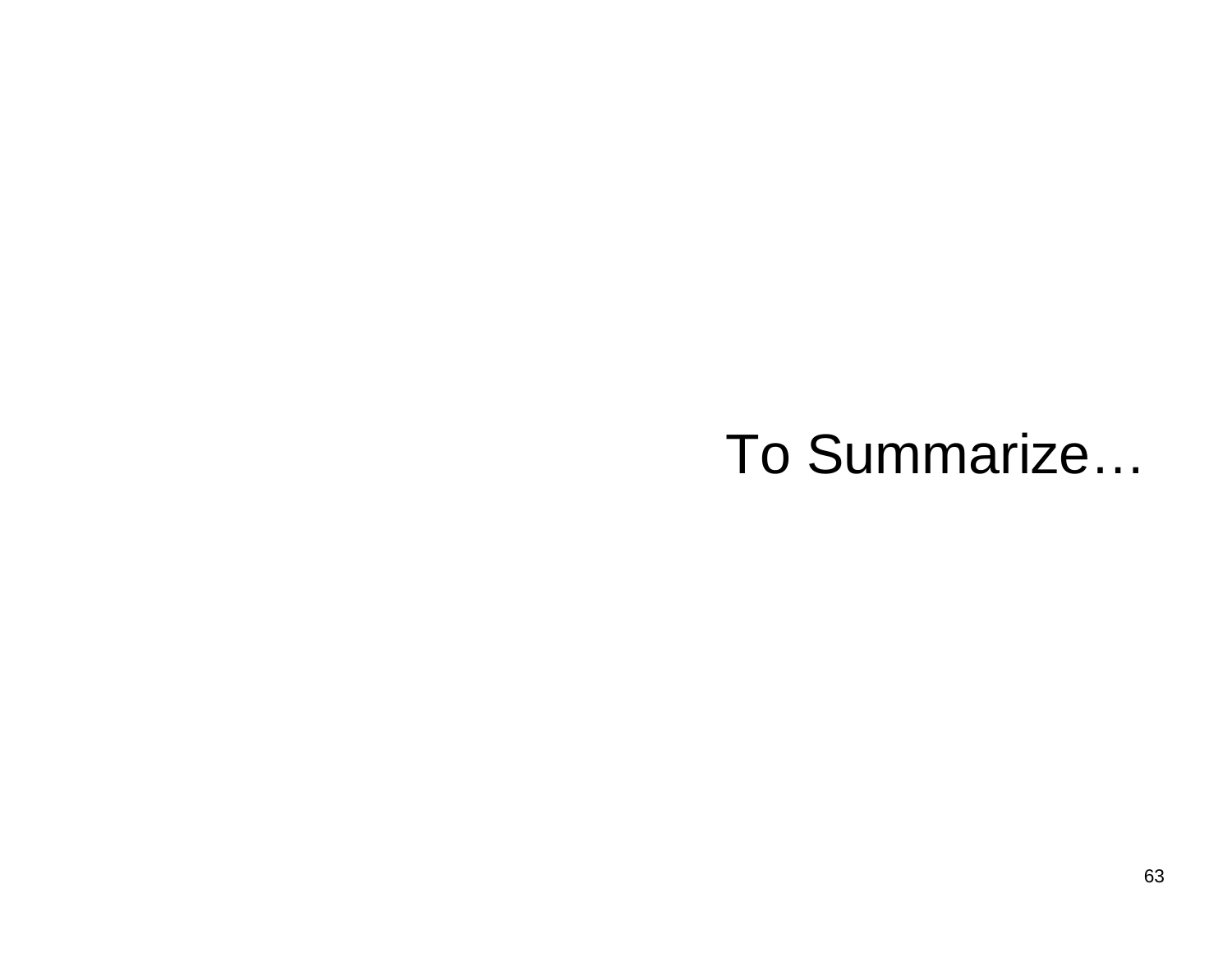### 1. Dependability in the Face of Cyber Attack

# 2. Keeping a Secret

### Both While Simultaneously Sharing Information Broadly